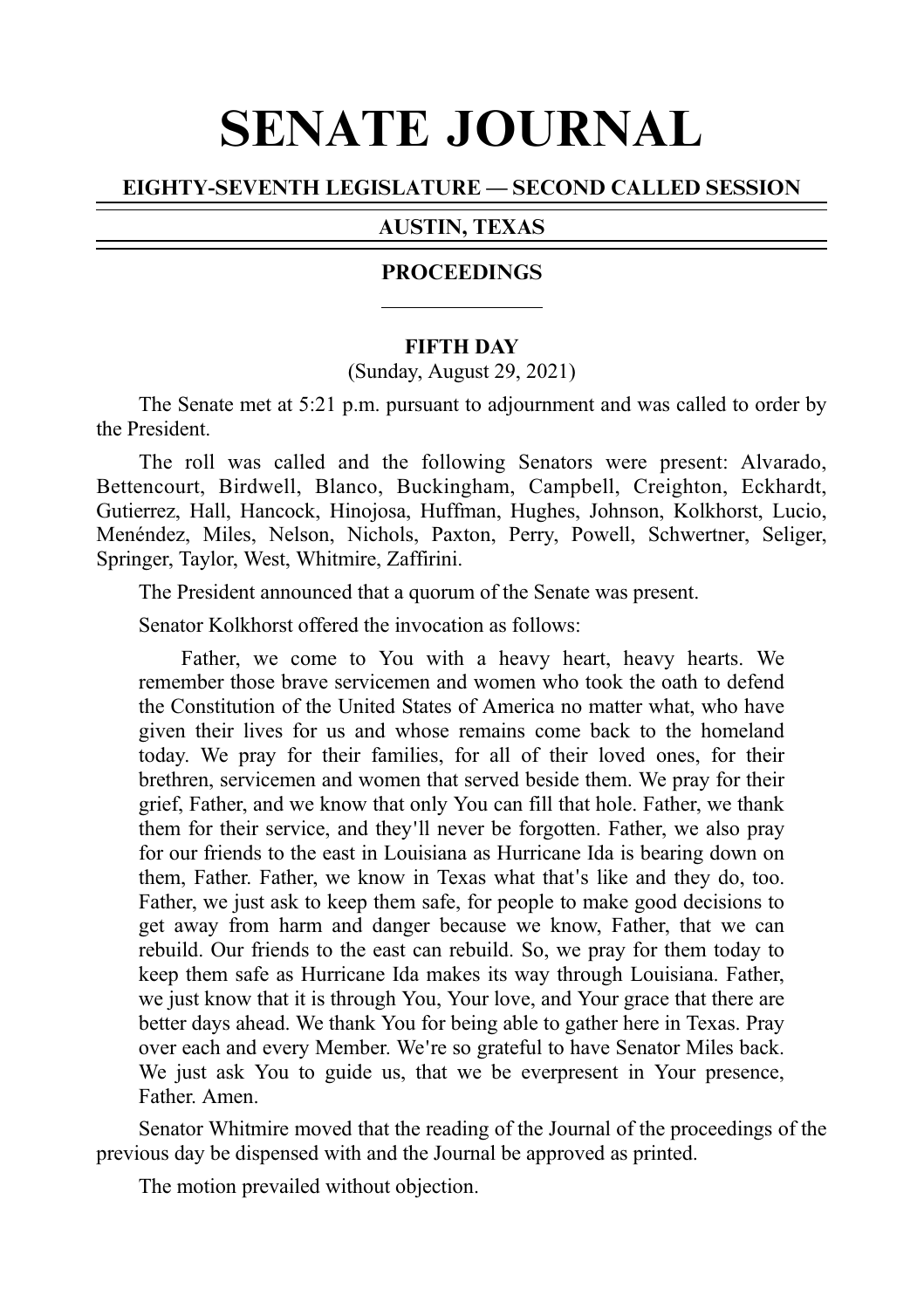## **MESSAGE FROM THE HOUSE**

HOUSE CHAMBER Austin, Texas Sunday, August 29, 2021 - 1

The Honorable President of the Senate Senate Chamber Austin, Texas

Mr. President:

I am directed by the house to inform the senate that the house has taken the following action:

THE HOUSE HAS GRANTED THE REQUEST OF THE SENATE FOR THE APPOINTMENT OF A CONFERENCE COMMITTEE ON THE FOLLOWING MEASURES:

**SB 1** (non-record vote)

House Conferees with Instructions: Murr - Chair/Burrows/Coleman/Lozano/Turner, John

Respectfully,

/s/Robert Haney, Chief Clerk House of Representatives

#### **REMARKS ORDERED PRINTED**

On motion of Senator Zaffirini and by unanimous consent, the remarks by Senators Zaffirini, Hinojosa, Birdwell, and Lucio regarding Lance Corporal David Espinoza were ordered reduced to writing and printed in the Senate Journal as follows:

Senator Zaffirini: Thank you, Mr. President. Mr. President and members, my heart goes out to the family of 20-year-old fallen U.S. Marine Lance Corporal David Lee Espinoza, a Texan who was killed this week in Afghanistan. He lived in the City of Rio Bravo in Webb County, approximately 10 minutes from my home in south Laredo. I talked to his mother, Elizabeth Holguin, last Friday and expressed my condolences to her and to her family. I also told her we were flying a flag over the State Capitol in her son's honor and would honor him in a Senate resolution which I invite you all to co-author. Lance Corporal Espinoza sacrificed his life helping American citizens and our Afghan allies trying to leave Afghanistan. He is a true hero. He was only 18 when he joined the Marines two years ago, immediately after his graduation from LBJ High School in Laredo. This very young Marine was stationed in Jordan for two years and was transferred to Kabul only a week before he died. He joins a long list of too many Americans who have made the ultimate sacrifice for their fellow citizens. It's a difficult truth to face: When our troops are sent overseas, young persons inevitably will die. President Harry Truman said it best: Our debt to the heroic men and valiant women in the service of our country can never be repaid. They have earned our undying gratitude. America will never forget their sacrifices. I know that we will not. Please keep Lance Corporal Espinoza's mother, father, two brothers,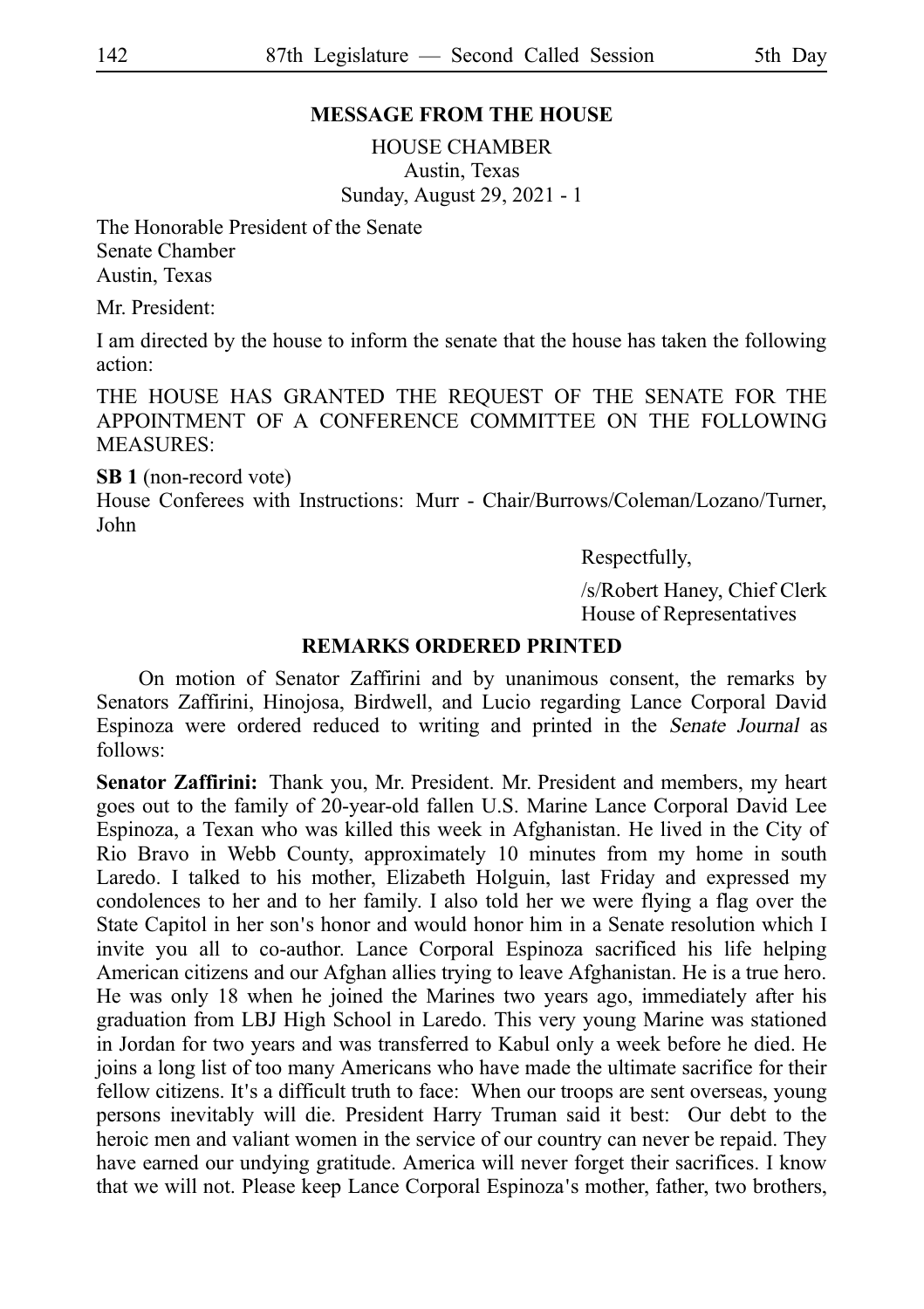sister, and extended family in your prayers. Mr. President and members, I move that when the Senate adjourns, we do so in memory and honor of a heroic U.S. Marine, Lance Corporal David Espinoza of Rio Bravo.

(Note: Prepared text)

**President:** Thank you, Senator Zaffirini. Senator Hinojosa.

**Senator Hinojosa:** Thank you, Mr. President. You know it's always very painful when someone gets killed in action and we lose soldiers, American soldiers, who are serving this great nation of ours. On Thursday, August 26, we lost 11 Marines, 1 Navy, and 1 Army soldier in Afghanistan. These brave heroes were men and women in their 20s. They all volunteered to serve our great nation of ours, and they were willing to fight for our freedom, defend our freedom, and had the will and desire to defend our nation. It is very difficult, it is very painful. As a United States Marine Corps Vietnam Veteran, I know what its like to lose a brother in arms. I had a very rough weekend as I remember my three classmates who were killed in action in Vietnam. For us, today, it is a day to honor the families and bless the families of those who lost a loved one in Afghanistan, and to be grateful that we still have in our country our young people who are willing to volunteer, to sacrifice their lives to help other people gain their freedom. To save the lives of other people, not our U.S. citizens but those people in Afghanistan that are willing to defend their nation, defend their families and defend themselves. Our young people, our young soldiers were there because they believed in our nation's mission to save innocent lives, to help build a democracy, but yet their families who are still here with us are feeling the pain. It's important that we remember every day the soldiers around the world, protecting our interests, protecting freedom, protecting this great nation of ours. And, Mr. President and Members, we should all bless their families because they're experiencing great suffering and it's an immense pain and emotion that they feel at this time carrying a great loss of young, young men and women, some who had just gotten married, some who are fathers, some who have sons and daughters, but they re' all from our communities and, for us, it was a huge tragedy and a shock when all of them were killed by ISIS-K terrorist suicide bombers, cowards who kill innocent women and children. For us, it is difficult to believe that people can believe and behave in that way. Our soldiers stood up and fought trying to save lives of innocent women and children. Thank you, Mr. President, and God bless our Armed Forces throughout the world and their families. May the soldiers who died rest in peace and be in Heaven.

#### (Note: Prepared text)

**President:** Thank you for your service in Vietnam, Senator. The young woman who was killed, she had just sent a photo of herself with an Afghan child to her family last week and said, I love my job. And one of the young men was an expectant father in a matter of weeks, such a tragedy. Senator Birdwell, you're recognized.

**Senator Birdwell:** Thank you, Mr. President. Senator Zaffirini, thank you for bringing this resolution. When I first learned of the events Thursday and then looked at the listing of names and locations and said Webb County, and I, you know, I knew that that was one of your counties of, in your district. I looked at the list of the names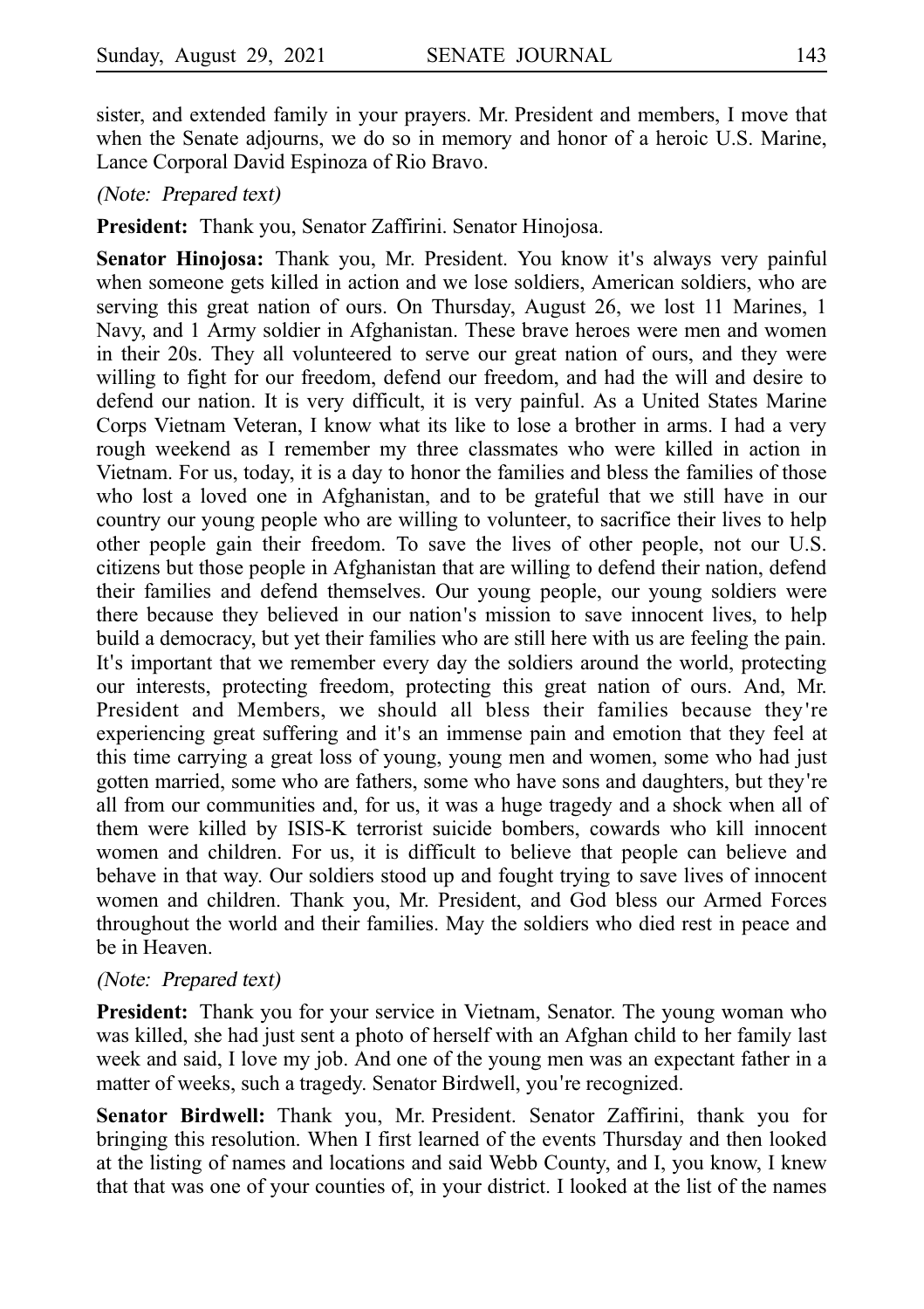of, of those lost, and I also looked at the states from which they came: Utah, Massachusetts, California, Nebraska, Indiana, Missouri, Wyoming, Ohio, Tennessee, and Texas. It reminds us that what's occurring in Afghanistan is on behalf of a nation, not individuals but upon all of the states in our union, that there are young men and women that still raise their right hand and say I'll support and defend the Constitution of the United States against all enemies foreign and domestic. My heart has been hurting over the last two weeks because while I can't add anything that Senator Zaffirini and Senator Hinojosa have already spoken so well, but that is similar to some of my staff members that I have that were in diapers on September 11th, most of the people here that are injured other than Sergeant Hoover and Sergeant Rosario were all in diapers on September 11th. And yet, they, understanding the risks of taking that oath of enlistment still did so because they love and they honor and they cherish their nation. I could simply just add that I pray for the peace and the comfort for the Espinoza family that only the Lord can bring in losing such a young loved one, American citizen that paid the ultimate sacrifice on behalf of their fellow Americans and friends that helped us on the battlefield. May God rest him, give him peace, give the family peace, and know that for all eternity until the Lord returns, his sacrifice will be always honored. God bless you, Senator Zaffirini, for bringing this. I greatly appreciate it. God bless Texas and God bless the United States.

**President:** Thank you, Senator. Senator Lucio, you're recognized.

**Senator Lucio:** Thank you, Mr. President. I can't help but feel a great pride as a Member of this Chamber. After hearing the prayer first by Senator Kolkhorst, how beautiful, how inclusive of our Members who have been ill, who we prayed for and Senator Menéndez, his chair is still empty. I think of him and his family. It just gives me, I'm so proud of each and every one of my colleagues for the expressions that have been shared with us this, this afternoon. I remember Senator Zaffirini going to Raymondville, Texas in a very poor area of the neighborhood, like you did, I'm sure to visit the parents of Lance Corporal Espinoza. We visited also a Private who had been killed. Steve Ogden traveled down there, and it was a cold, cold, rainy night, and you could actually feel the coldness coming through the cracks of the flooring when we entered the house. The men and women that serve our country come from all walks of life, and they give it their all because they love their country. I know all of you here feel the same way, not only about the family on this floor but the families out there who lose a loved one. And nothing can replace that feeling, all the condolences in the world. Senator Birdwell, I appreciate your remarks as well. It's something special to hear from those that ve been in the front lines like Senator Hinojosa and you, Senator Birdwell. We do good in the background praying our hearts out that no one else would die, that all our men and women would be spared so that they could do the work they enjoy doing, helping others that are less fortunate in our world. So, to all of you and to you, Mr. President, I know your heart. This is the sort of thing that brings us together, the way I always dream of us being one Texas family on this floor, not only worrying and helping one another but also making sure that the whole country knows that we're Texas and we're Texans and we care. I would like to just amend, a little tweak, on the motion by Senator Zaffirini. It was a beautiful motion, and add that we also adjourn for all the soldiers that were killed and that we send condolences to their families. Thank you, Mr. President.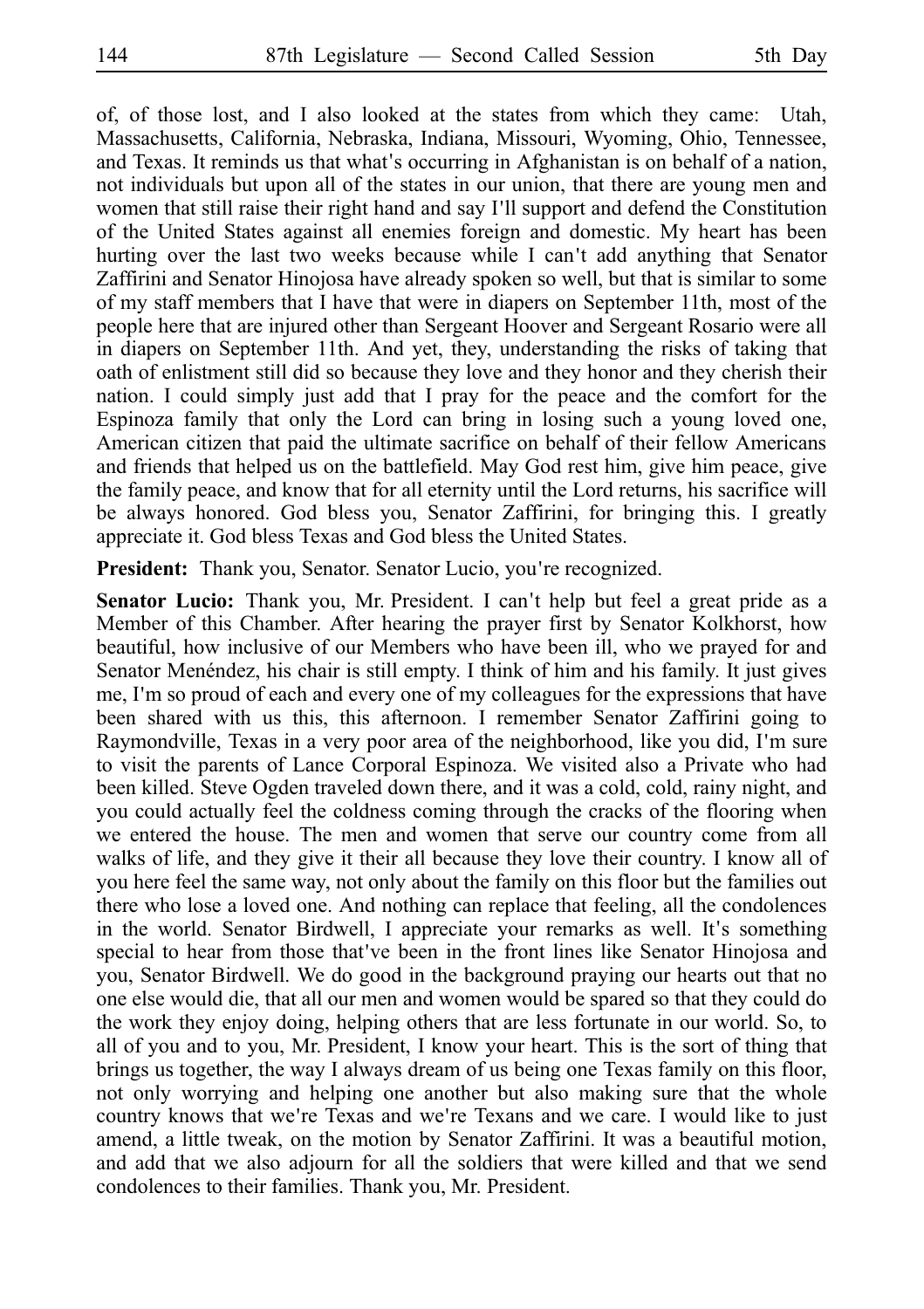## **MOMENT OF SILENCE OBSERVED**

At the request of the President, the Senate observed a moment of silence in honor of Lance Corporal David L. Espinoza, Staff Sergeant Darin T. Hoover, Sergeant Johanny Rosario Pichardo, Sergeant Nicole L. Gee, Corporal Hunter Lopez, Corporal Daegan W. Page, Corporal Humberto A. Sanchez, Lance Corporal Jared M. Schmitz, Lance Corporal Rylee J. McCollum, Lance Corporal Dylan R. Merola, Lance Corporal Kareem M. Nikoui, Hospitalman Maxton W. Soviak, and Staff Sergeant Ryan C. Knauss.

## **BILL AND RESOLUTION SIGNED**

The President announced the signing of the following enrolled bill and resolution in the presence of the Senate after the captions had been read: **SB 8, SJR 2.** 

#### **SENATE BILL 12 WITH HOUSE AMENDMENT**

Senator Bettencourt called **SB 12** from the President's table for consideration of the House amendment to the bill.

The President laid the bill and the House amendment before the Senate.

## **Floor Amendment No.i1**

Amend **SB 12** (house committee printing) on page 7 by striking lines 16 through 18 and substituting the following:

(5) subtracting the amount computed under Subdivision (4) from the amount computed under Subdivision (3); and

The amendment was read.

Senator Bettencourt moved to concur in the House amendment to **SBi12**.

The motion prevailed by the following vote: Yeas 31, Nays 0.

# **SENATE BILL 13 WITH HOUSE AMENDMENT**

Senator Huffman called **SB 13** from the President's table for consideration of the House amendment to the bill.

The President laid the bill and the House amendment before the Senate.

#### **Floor Amendment No.i1**

Amend **SB 13** (house committee report) as follows:

(1) On page 3, line 22, strike "A date" and substitute "Except as provided by Subsection (h), a date".

(2) On page 4, between lines 7 and 8, insert the following:

(h) Notwithstanding any other provision of this code, an election for the office of precinct chair held in 2022 shall be held on the same date as the runoff primary election held in 2022 and the precinct chair shall be elected by plurality vote. The secretary of state shall set the dates of the filing period for the election of the precinct chair and shall adjust the schedule for performing any official act relating to an election held under this subsection as necessary for the efficient and orderly administration of the election.

(3) On page 4, line 8, strike "(h)" and substitute "(i)".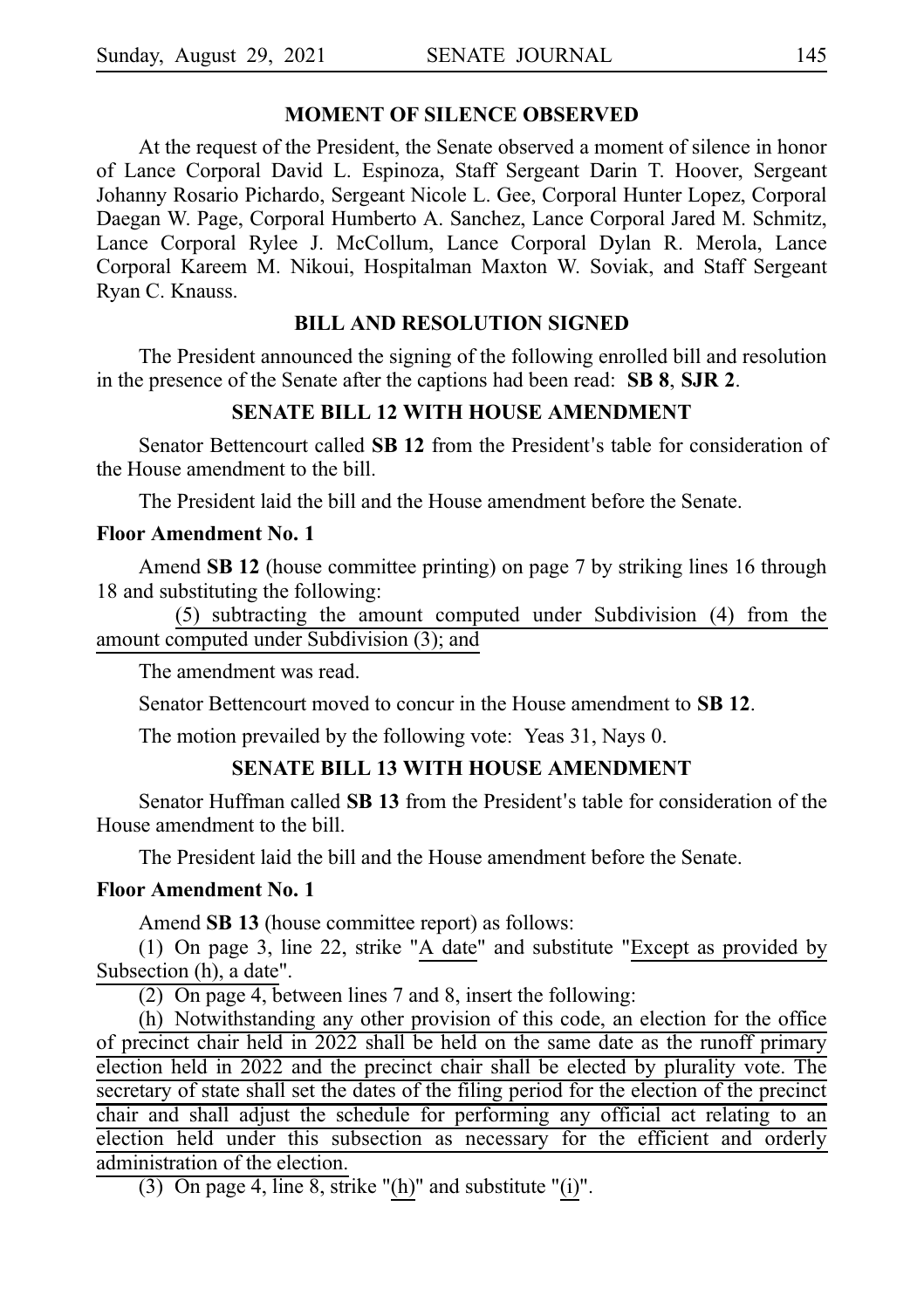The amendment was read.

Senator Huffman moved to concur in the House amendment to **SBi13**.

The motion prevailed by the following vote: Yeas 30, Nays 1.

Nays: Gutierrez.

## **CO-AUTHORS OF SENATE BILL 10**

On motion of Senator Nelson, Senators Alvarado, Creighton, Hall, Hinojosa, Johnson, Powell, and Schwertner will be shown as Co-authors of **SBi10**.

### **CO-AUTHORS OF SENATE BILL 11**

On motion of Senator Nelson, Senators Creighton, Hall, Powell, and Schwertner will be shown as Co-authors of **SB 11**.

#### **CO-AUTHORS OF SENATE BILL 12**

On motion of Senator Bettencourt, Senators Johnson and Zaffirini will be shown as Co-authors of **SBi12**.

## **MOTION TO RECESS**

On motion of Senator Whitmire and by unanimous consent, the Senate at 6:05 p.m. agreed to recess, pending receipt of committee reports and House messages, until 4:00 p.m. Monday, August 30, 2021.

# **CONFERENCE COMMITTEE REPORT ON SENATE BILL 1**

Senator Hughes submitted the following Conference Committee Report:

Austin, Texas August 30, 2021

Honorable Dan Patrick President of the Senate

Honorable Dade Phelan Speaker of the House of Representatives

Sirs:

We, Your Conference Committee, appointed to adjust the differences between the Senate and the House of Representatives on **SBi1** have had the same under consideration, and beg to report it back with the recommendation that it do pass in the form and text hereto attached.

| <b>HUGHES</b>             | <b>MURR</b>              |
|---------------------------|--------------------------|
| <b>CREIGHTON</b>          | <b>BURROWS</b>           |
| <b>BETTENCOURT</b>        | LOZANO                   |
| <b>BUCKINGHAM</b>         |                          |
| On the part of the Senate | On the part of the House |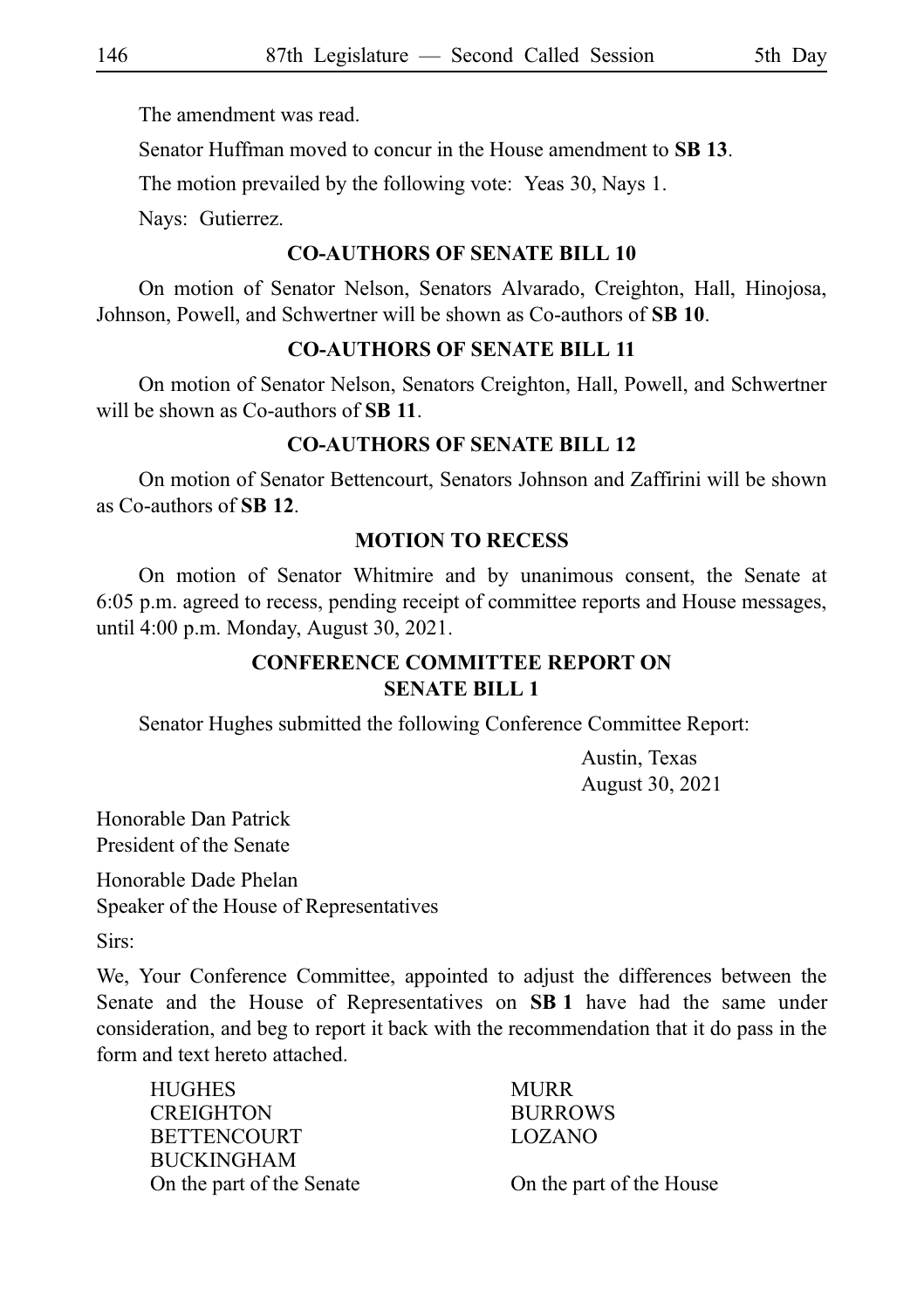## A BILL TO BE ENTITLED AN ACT

relating to election integrity and security, including by preventing fraud in the conduct of elections in this state; increasing criminal penalties; creating criminal offenses.

BE IT ENACTED BY THE LEGISLATURE OF THE STATE OF TEXAS:

# ARTICLE 1. GENERAL PROVISIONS

SECTION 1.01. SHORT TITLE. This Act may be cited as the Election Integrity Protection Act of 2021.

SECTION 1.02. PURPOSE. The purpose of this Act is to exercise the legislature's constitutional authority under Section 4, Article VI, Texas Constitution, to make all laws necessary to detect and punish fraud.

SECTION 1.03. FINDINGS. The legislature finds that:

 $(1)$  full, free, and fair elections are the underpinnings of a stable constitutional democracy;

(2) fraud in elections threatens the stability of a constitutional democracy by undermining public confidence in the legitimacy of public officers chosen by election;

(3) reforms are needed to the election laws of this state to ensure that fraud does not undermine the public confidence in the electoral process;

 $(4)$  the reforms to the election laws of this state made by this Act are not intended to impair the right of free suffrage guaranteed to the people of Texas by the United States and Texas Constitutions, but are enacted solely to prevent fraud in the electoral process and ensure that all legally cast ballots are counted. Integral to the right to vote is the assurance of voter access and the right for all votes legally cast to be counted;

(5) additionally, preventing a valid vote from being counted violates the basic constitutional rights guaranteed to each citizen by the United States Constitution; and

 $(6)$  providing for voter access and increasing the stability of a constitutional democracy ensures public confidence in the legitimacy of public officers chosen by election.

SECTION 1.04. Chapter 1, Election Code, is amended by adding Section 1.0015 to read as follows:

Sec. 1.0015. LEGISLATIVE INTENT. It is the intent of the legislature that the application of this code and the conduct of elections be uniform and consistent throughout this state to reduce the likelihood of fraud in the conduct of elections, protect the secrecy of the ballot, promote voter access, and ensure that all legally cast ballots are counted.

SECTION 1.05. Section 1.003, Election Code, is amended by adding Subsection (a-1) to read as follows:

(a-1) Election officials and other public officials shall strictly construe the provisions of this code to effect the intent of the legislature under Section 1.0015.

SECTION 1.06. Section 1.005, Election Code, is amended by amending Subdivision (4-a) and adding Subdivision (4-b) to read as follows:

 $(4-a)$  "Election official" means:

 $(A)$  a county clerk;

(B) a permanent or temporary deputy county clerk;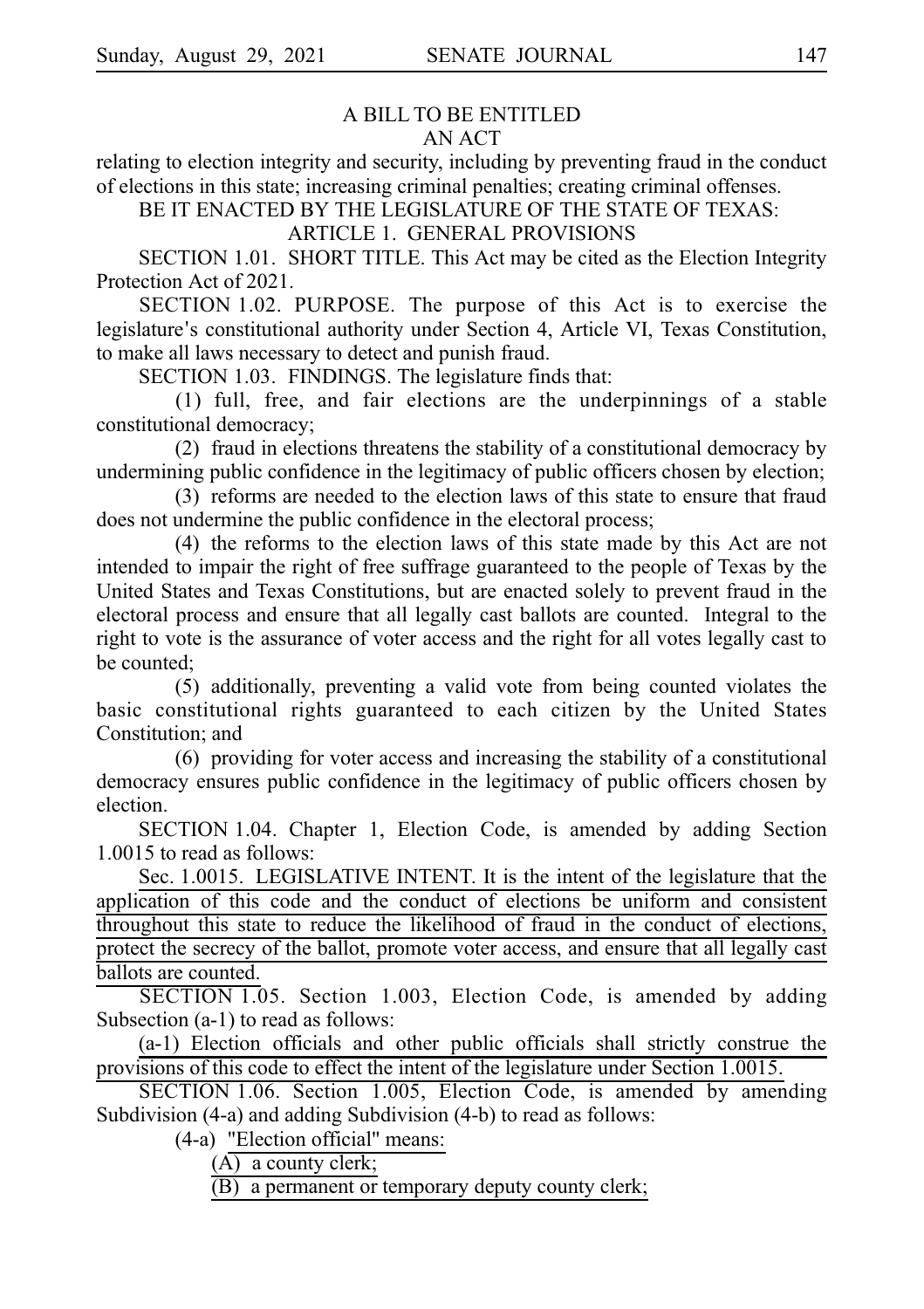(C) an elections administrator;

(D) a permanent or temporary employee of an elections administrator;

 $(E)$  an election judge;

(F) an alternate election judge;

 $(G)$  an early voting clerk;

 $(H)$  a deputy early voting clerk;

(I) an election clerk;

(J) the presiding judge of an early voting ballot board;

 $(K)$  the alternate presiding judge of an early voting ballot board;

 $(L)$  a member of an early voting ballot board;

 $(M)$  the chair of a signature verification committee;

 $\overline{N}$  the vice chair of a signature verification committee;

 $(0)$  a member of a signature verification committee;

 $(P)$  the presiding judge of a central counting station;

 $(Q)$  the alternate presiding judge of a central counting station;

 $(R)$  a central counting station manager;

 $(S)$  a central counting station clerk;

 $(T)$  a tabulation supervisor;

 $(U)$  an assistant to a tabulation supervisor; and

 $\overline{V}$ ) a chair of a county political party holding a primary election or a runoff primary election.

 $(4-b)$  "Federal judge" means:

 $\overline{A}$  a judge, former judge, or retired judge of a United States court of appeals;

(B) a judge, former judge, or retired judge of a United States district court;

(C) a judge, former judge, or retired judge of a United States bankruptcy court; or

(D) a magistrate judge, former magistrate judge, or retired magistrate judge of a United States district court.

SECTION 1.07. Section 1.018, Election Code, is amended to read as follows:

Sec. 1.018. APPLICABILITY OF PENAL CODE. In addition to Section 1.03, Penal Code, and to other titles of the Penal Code that may apply to this code, Titles 2 and [<del>Title</del>] 4, Penal Code, apply [applies] to offenses prescribed by this code.

SECTION 1.08. Chapter 1, Election Code, is amended by adding Section 1.022 to read as follows:

Sec. 1.022. REASONABLE ACCOMMODATION OR MODIFICATION. A provision of this code may not be interpreted to prohibit or limit the right of a qualified individual with a disability from requesting a reasonable accommodation or modification to any election standard, practice, or procedure mandated by law or rule that the individual is entitled to request under federal or state law.

ARTICLE 2. REGISTRATION OF VOTERS

SECTION 2.01. Section 13.002, Election Code, is amended by adding Subsection (c-1) to read as follows:

 $(c-1)$  The information required under Subsections  $(c)(3)$ ,  $(4)$ ,  $(5)$ ,  $(6)$ , and  $(8)$ must be supplied by the person desiring to register to vote.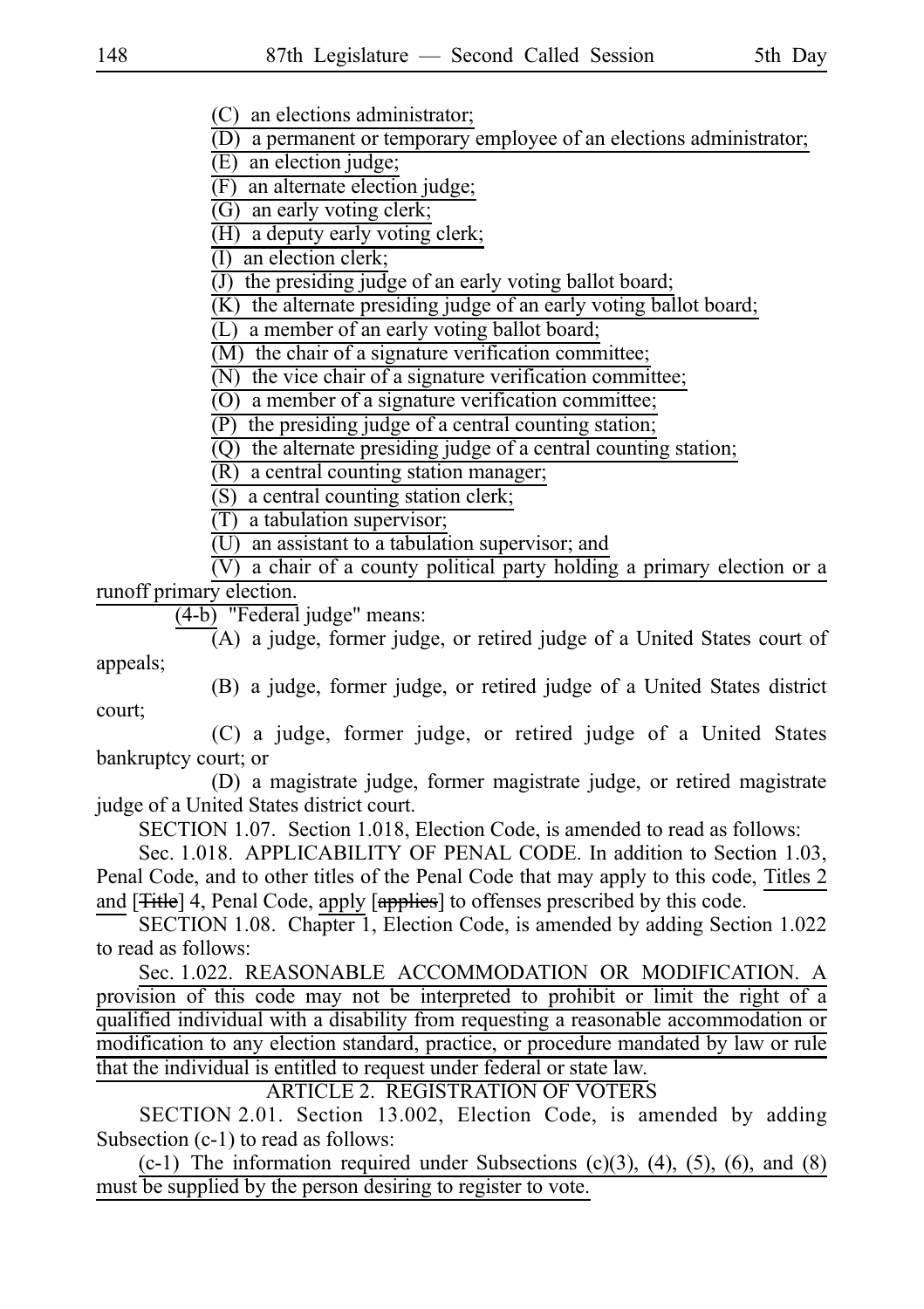SECTION 2.02. Section 13.007, Election Code, is amended to read as follows:

Sec. 13.007. FALSE STATEMENT ON APPLICATION. (a) A person commits an offense if the person knowingly or intentionally:

(1) makes a false statement; or

 $\overline{(2)}$  requests, commands, coerces, or attempts to induce another person to make a false statement on a registration application.

(b) An offense under this section is a Class A  $[B]$  misdemeanor, except that an offense under this section is a state jail felony if the person:

 $(1)$  directly or through a third party offers or provides compensation or other benefit to a person for activity described by Subsection (a); or

 $(2)$  solicits, receives, or accepts compensation or other benefit for an activity described by Subsection (a).

(c) If conduct that constitutes an offense under this section also constitutes an offense under another law, the actor may be prosecuted under this section, the other law, or both. [For purposes of this code, an offense under this section is considered to be perjury, but may be prosecuted only under this section.]

SECTION 2.03. Section 15.021, Election Code, is amended by amending Subsections (b) and (d) and adding Subsections (d-1) and (d-2) to read as follows:

(b) Except as provided by Subsection (d), the  $[The]$  voter shall use the registration certificate or a registration application form as the notice, indicating the correct information in the appropriate space on the certificate or application form unless the voter does not have possession of the certificate or an application form at the time of giving the notice.

(d) A voter  $\lceil$ who continues to reside in the county in which the voter is registered] may correct information under this section by digital transmission of the information under a program administered by the secretary of state and the Department of Information Resources.

 $(d-1)$  If the notice indicates that a voter no longer resides in the county in which the voter is registered, the registrar shall forward the notice and the voter's application for registration to the registrar of the county in which the voter resides. The registrars shall coordinate to ensure that the voter's existing registration is canceled immediately after the voter is registered in the county in which the voter resides in accordance with Subsection (d-2).

 $(d-2)$  A registrar who receives a voter's notice and application from another registrar under Subsection (d-1) shall treat it as an original application for registration under Section 13.002, and shall register the voter if the voter resides in the county and is otherwise eligible under Section 13.001.

SECTION 2.04. Section 15.028, Election Code, is amended to read as follows:

Sec. 15.028. NOTICE OF UNLAWFUL VOTING OR REGISTRATION [TO **PROSECUTOR**].  $[(a)]$  If the registrar determines that a person who is not eligible to vote registered to vote or  $[a$  registered voter] voted in an election, the registrar shall, within 72 hours not including weekends after making the determination, execute and deliver to the attorney general, the secretary of state, and the county or district attorney having jurisdiction in the territory covered by the election an affidavit stating the relevant facts.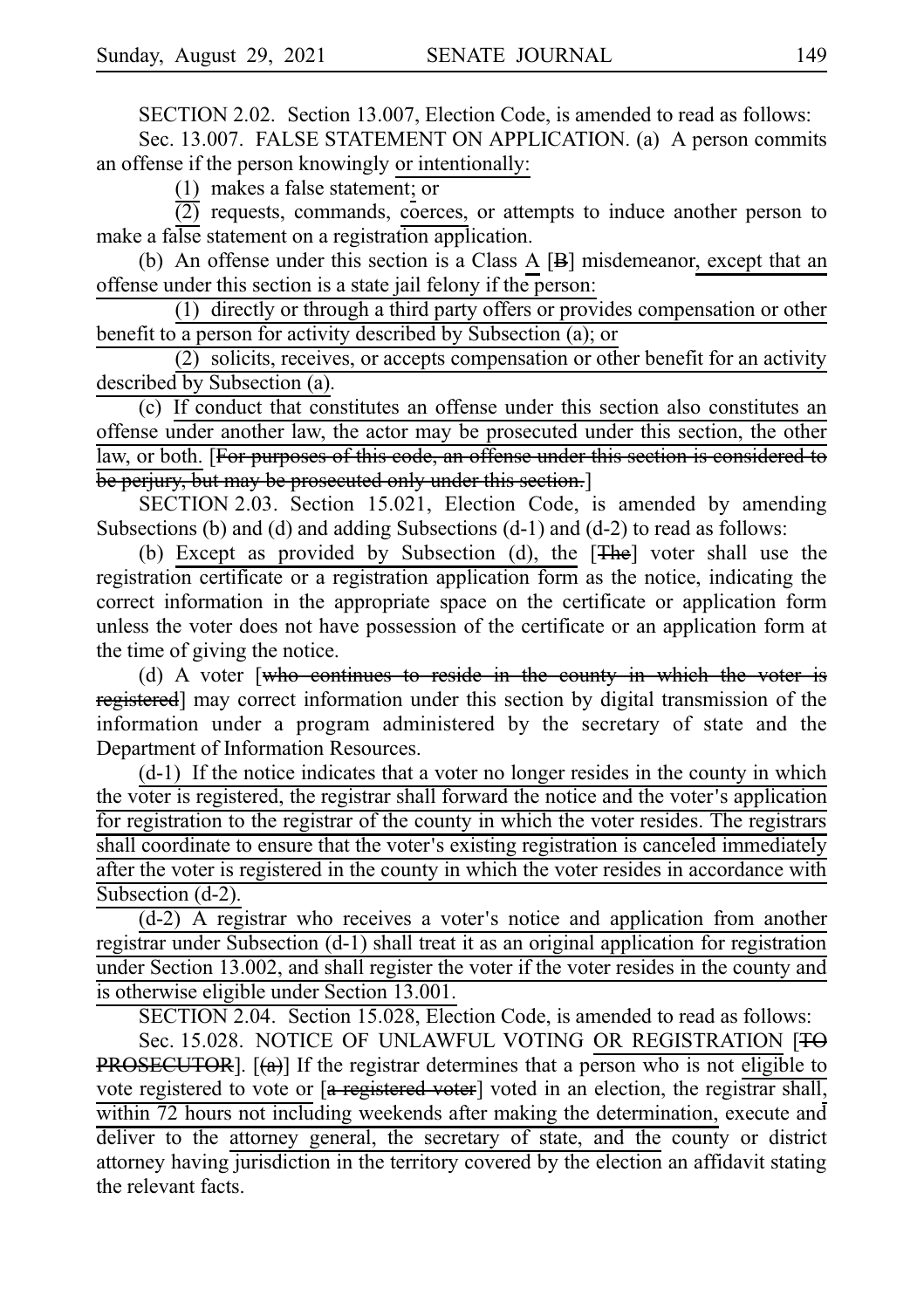$\lceil$ (b) If the election covers territory in more than one county, the registrar shall also deliver an affidavit to the attorney general.<sup>]</sup>

SECTION 2.05. Section 16.0332, Election Code, is amended by amending Subsection (a) and adding Subsections (a-1), (d), and (e) to read as follows:

(a) After the registrar receives notification  $[a + i\pi]$  under Subsection (a-1) of this section, Section 18.068 of this code, or Section 62.113, Government Code, of persons excused or disqualified from jury service because of citizenship status or notification of persons who indicate a lack of citizenship status in connection with a motor vehicle or Department of Public Safety record as provided by Subsection (a-1), the registrar shall deliver to each registered voter whose name appears on the list a written notice requiring the voter to submit to the registrar proof of United States citizenship in the form of a certified copy of the voter's birth certificate, United States passport, or certificate of naturalization or any other form prescribed by the secretary of state. The notice shall be delivered by forwardable mail to the mailing address on the voter's registration application and to any new address of the voter known to the registrar.

 $(a-1)$  The secretary of state shall enter into an agreement with the Department of Public Safety under which information in the existing statewide computerized voter registration list is compared against information in the database of the Department of Public Safety on a monthly basis to verify the accuracy of citizenship status information previously provided on voter registration applications. In comparing information under this subsection, the secretary of state shall consider only a voter's information in the database of the Department of Public Safety that was derived from documents presented by the voter to the department after the person's current voter registration became effective, and may not consider information derived from documents presented by the voter to the department before the person's current voter registration became effective.

(d) The secretary of state shall prescribe rules for the administration of this section.

(e) Not later than December 31 of each year, the secretary of state shall provide a report to the legislature of the number of voter registrations canceled under this section during the calendar year.

SECTION 2.06. Section 18.065, Election Code, is amended by adding Subsections  $(e)$ ,  $(f)$ ,  $(g)$ ,  $(h)$ , and  $(i)$  to read as follows:

(e) If the secretary of state determines that a voter registrar is not in substantial compliance with a requirement imposed on the registrar by a provision or rule described in Subsection (a), the secretary of state shall:

 $(1)$  for the first violation, require the registrar to attend a training course under Subsection (h);

 $(2)$  for the second violation, audit the voter registration list for the county in which the registrar serves to determine the actions needed to achieve substantial compliance under Subsection (a) and provide the results of the audit to the registrar; or

 $(3)$  for a third or subsequent violation, if the secretary of state determines that the registrar has not performed any overt actions in pursuance of compliance with the actions identified under Subdivision (2) as necessary for the registrar to achieve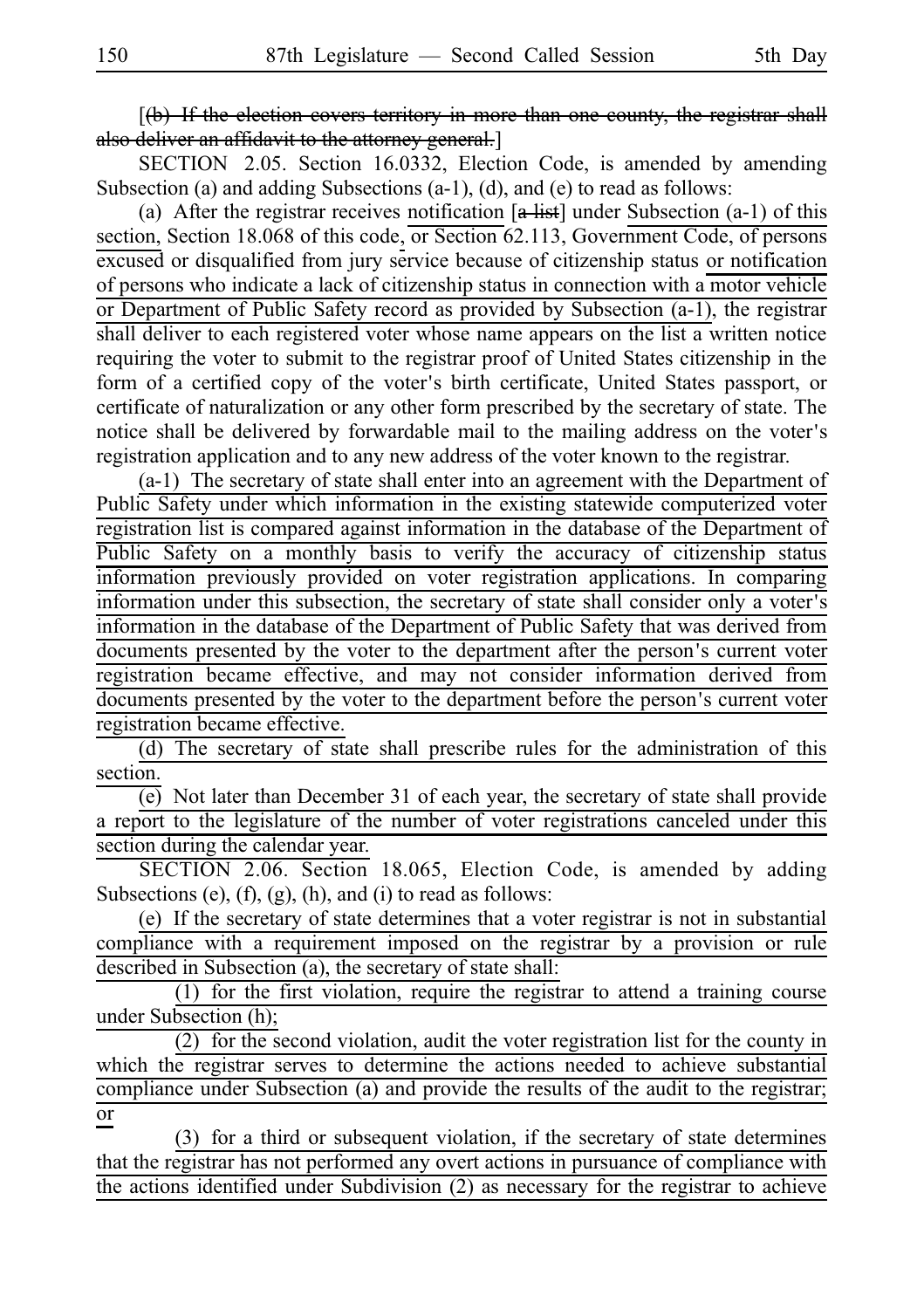substantial compliance under Subsection (a) within 14 days of receiving the results of the audit conducted under that subsection, inform the attorney general that the county which the registrar serves may be subject to a civil penalty under Subsection (f).

(f) A county is liable to this state for a civil penalty of \$1,000 for each day after the 14th day following the receipt of the results of the audit conducted under Subsection  $(e)(2)$  that the county's voter registrar fails to take overt action to comply with the actions identified under that subsection as necessary for the registrar to achieve substantial compliance under Subsection (a). The attorney general may bring an action to recover a civil penalty imposed under this section.

(g) A civil penalty collected by the attorney general under this section shall be deposited in the state treasury to the credit of the general revenue fund.

(h) The secretary of state shall develop and implement a training course for registrars on substantial compliance with Sections 15.083, 16.032, and 18.061 and with rules implementing the statewide computerized voter registration list.

(i) The secretary of state shall adopt rules and prescribe procedures for the implementation of this section.

SECTION 2.07. Section 18.068, Election Code, is amended by amending Subsection (a) and adding Subsection (a-1) to read as follows:

(a) The secretary of state shall quarterly compare the information received under Section 16.001 of this code and Sections [Section] 62.113 and 62.114, Government Code, to the statewide computerized voter registration list. If the secretary determines that a voter on the registration list is deceased or has been excused or disqualified from jury service because the voter is not a citizen or a resident of the county in which the voter is registered to vote, the secretary shall send notice of the determination to the voter registrar of the counties considered appropriate by the secretary.

 $(a-1)$  The secretary of state is not required to send notice under Subsection  $(a)$ for a voter who is subject to an exemption from jury service under Section 62.106, Government Code, if that exemption is the only reason the voter is excused from jury service.

SECTION 2.08. Section 31.006, Election Code, is amended to read as follows:

Sec. 31.006. REFERRAL [OF COMPLAINT] TO ATTORNEY GENERAL. (a) If, after receiving or discovering information indicating that  $[a$  complaint alleging] criminal conduct in connection with an election has occurred, the secretary of state determines that there is reasonable cause to suspect that [the alleged] criminal conduct occurred, the secretary shall promptly refer the information [complaint] to the attorney general. The secretary shall deliver to the attorney general all pertinent documents and information in the secretary's possession.

(b) The documents and information submitted under Subsection (a) are not considered public information until:

 $(1)$  the secretary of state makes a determination that the information [complaint] received does not warrant an investigation; or

(2) if referred to the attorney general, the attorney general has completed the investigation or has made a determination that the information [eomplaint] referred does not warrant an investigation.

SECTION 2.09. Subchapter B, Chapter 87, Election Code, is amended by adding Section 87.028 to read as follows: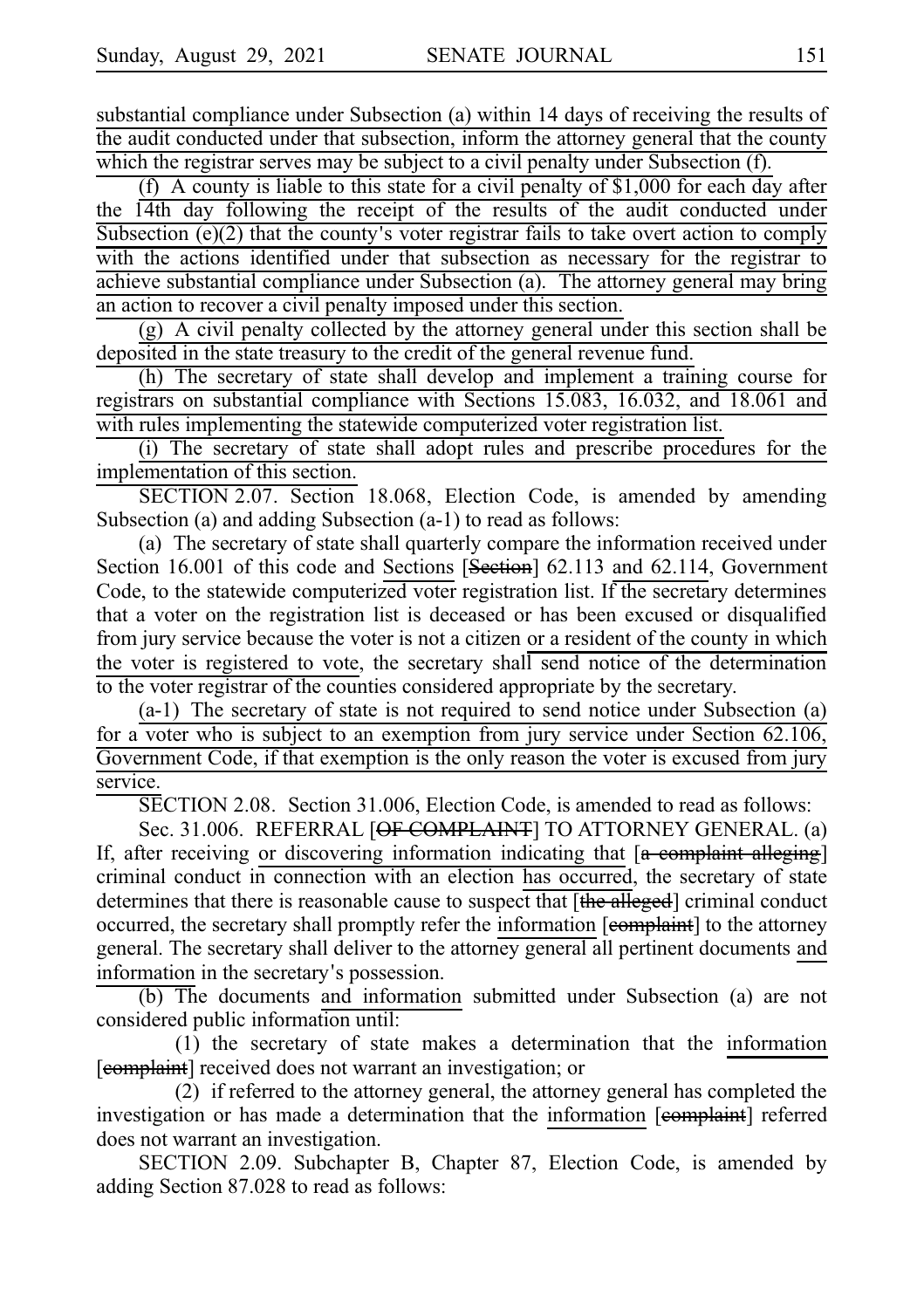Sec. 87.028. ACCESS TO INFORMATION. (a) On request, a county election official shall provide to a member of an early voting ballot board all available information necessary to fulfilling the functions of the board, including any information from the statewide computerized voter registration list under Section 18.061.

 $\overline{(b)}$  On request, a county election official shall provide to a member of a signature verification committee all available information necessary to fulfilling the functions of the committee, including any information from the statewide computerized voter registration list under Section 18.061.

 $(c)$  The secretary of state shall adopt rules as necessary to prevent a member of an early voting ballot board or signature verification committee from retaining or sharing personally identifiable information from the statewide computerized voter registration list under Section 18.061 obtained under this section for any reason unrelated to the official's official duties.

SECTION 2.10. Section  $62.113(b)$ , Government Code, is amended to read as follows:

(b) On the third business day of each month, the clerk shall send a copy of the list of persons excused or disqualified because of citizenship in the previous month to:

(1) the voter registrar of the county;

 $(2)$  the secretary of state; and

(3) the county or district attorney[ $\frac{1}{2}$  as applicable,] for an investigation of whether the person committed an offense under Section 13.007, Election Code, or other law.

SECTION 2.11. Sections 62.114(b) and (c), Government Code, are amended to read as follows:

(b) On the third business day of each month, the clerk shall send  $[t\leftrightarrow$  the voter registrar of the county] a copy of the list of persons excused or disqualified in the previous month because the persons do not reside in the county to:

(1) the voter registrar of the county; and

 $(2)$  the secretary of state.

(c)  $\overline{A}$  list compiled under this section may not be used for a purpose other than a purpose described by Subsection (b) or Section 15.081 or 18.068, Election Code.

ARTICLE 3. CONDUCT AND SECURITY OF ELECTIONS

SECTION 3.01. Section 2.053(a), Election Code, is amended to read as follows:

(a) On receipt of the certification, the governing body of the political subdivision by order or ordinance shall  $[may]$  declare each unopposed candidate elected to the office. If no election is to be held on election day by the political subdivision, a copy of the order or ordinance shall be posted on election day at each polling place used or that would have been used in the election.

SECTION 3.02. Section 2.056(c), Election Code, is amended to read as follows:

(c) A certifying authority shall  $[\frac{may}{}]\$  declare a candidate elected to an office of the state or county government if, were the election held, only the votes cast for that candidate in the election for that office may be counted.

SECTION 3.03. Sections 43.007(c) and (d), Election Code, are amended to read as follows: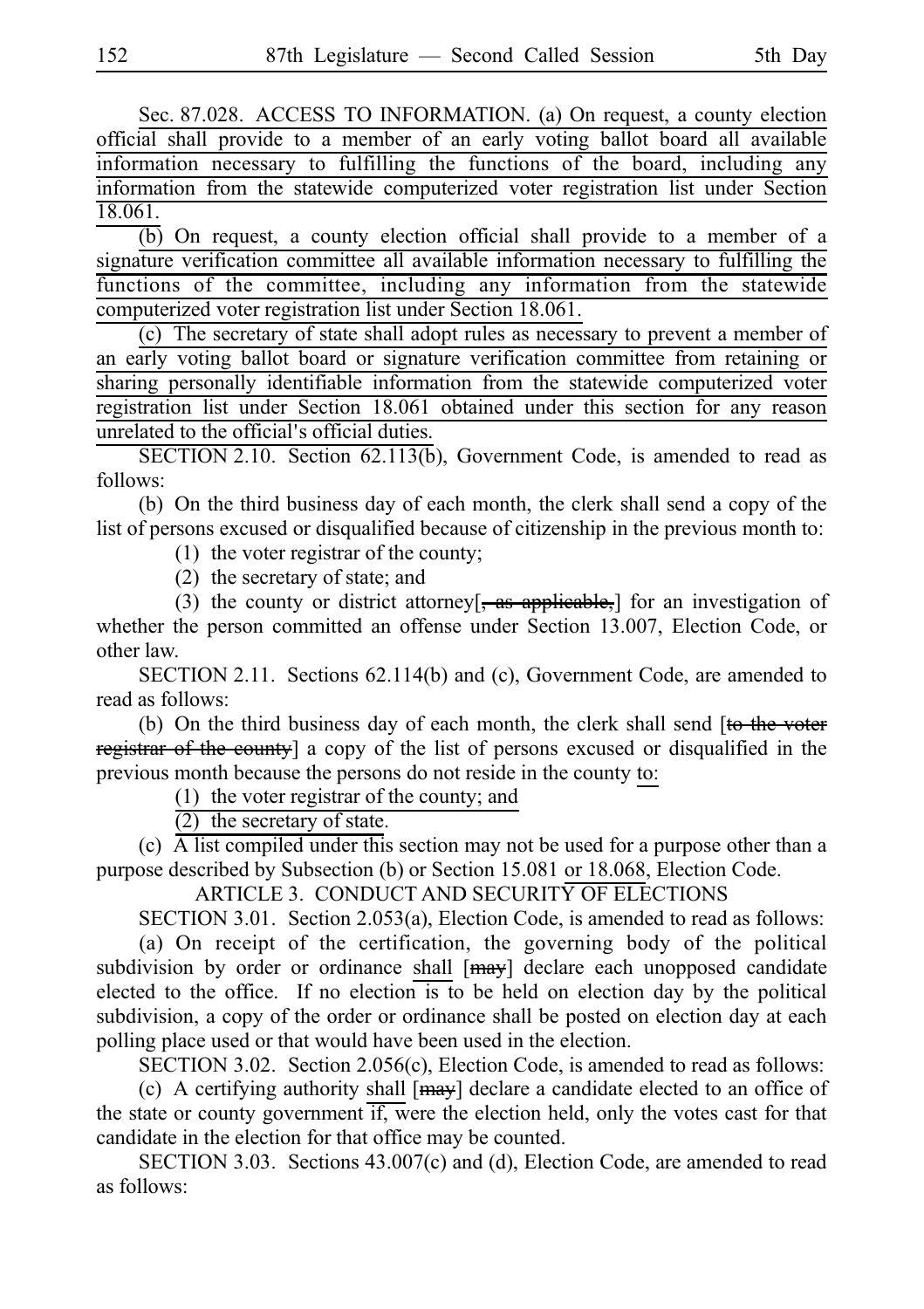(c) In conducting the program, the secretary of state shall provide for an audit of the voting system equipment [direct recording electronic voting units] before and after the election, and during the election to the extent such an audit is practicable.

(d) The secretary of state shall select to participate in the program each county that:

(1) has held a public hearing under Subsection (b);

(2) has submitted documentation listing the steps taken to solicit input on participating in the program by organizations or persons who represent the interests of voters;

(3) has implemented a computerized voter registration list that allows an election officer at the polling place to verify that a voter has not previously voted in the election;

(4) uses direct recording electronic voting machines, ballot marking devices, or hand-marked scannable paper ballots that are printed and scanned at the polling place or any other type of voting system equipment that the secretary of state determines is capable of processing votes for each type of ballot to be voted in the county; and

(5) is determined by the secretary of state to have the appropriate technological capabilities.

SECTION 3.04. Section  $43.031(b)$ , Election Code, is amended to read as follows:

(b) Each polling place shall be located inside a building. No voter may cast a vote from inside a motor vehicle unless the voter meets the requirements of Section 64.009.

 $\overline{\text{SECTION 3.05}}$ . Section 52.092(a), Election Code, is amended to read as follows:

(a) Except as provided by Section 2.053(c) or 2.056(e), for  $[FeF]$  an election at which offices regularly filled at the general election for state and county officers are to appear on the ballot, the offices shall be listed in the following order:

- $(1)$  offices of the federal government;
- (2) offices of the state government:
	- (A) statewide offices;
	- (B) district offices;

 $(3)$  offices of the county government:

- $(A)$  county offices;
- (B) precinct offices.

SECTION 3.06. Section 61.002, Election Code, is amended to read as follows:

Sec. 61.002. OPENING AND CLOSING POLLING PLACE FOR VOTING. (a) Immediately before opening the polls for voting on the first day of early voting and on election day, the presiding election judge or alternate election judge shall confirm that each voting machine has any public counter reset to zero and shall print the tape that shows the counter was set to zero for each candidate or measure on the ballot.

 $\overline{b}$ ) At the official time for opening the polls for voting, an election officer shall open the polling place entrance and admit the voters.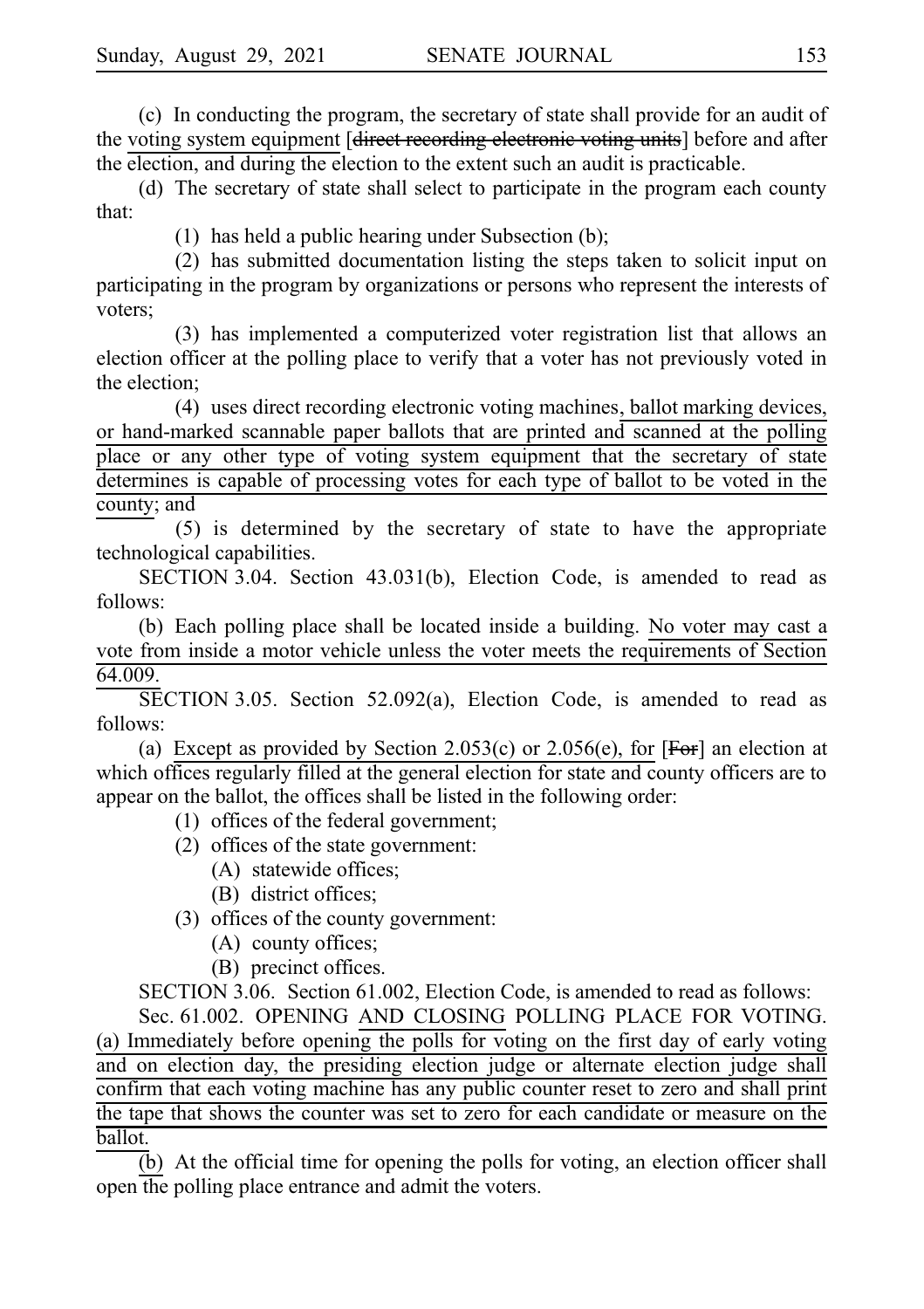(c) Immediately after closing the polls for voting on election day, the presiding election judge or alternate election judge shall print the tape to show the number of votes cast for each candidate or ballot measure for each voting machine.

(d) Each election judge or alternate election judge present shall sign a tape printed under this section.

SECTION 3.07. Section 64.007(c), Election Code, is amended to read as follows:

(c) An election officer shall maintain a register of spoiled ballots at the polling place. An election officer shall enter on the register the name of each voter who returns a spoiled ballot and the spoiled ballot's number. The secretary of state shall create and promulgate a form to be used for this purpose.

SECTION 3.08. Subchapter A, Chapter 66, Election Code, is amended by adding Section 66.004 to read as follows:

Sec. 66.004. POLLING PLACE CHECKLISTS. The secretary of state shall adopt rules and create a checklist or similar guidelines to assist the presiding judge of a polling place in processing forms and conducting procedures required by this code at the opening and closing of the polling place.

SECTION 3.09. Section 85.005, Election Code, is amended to read as follows:

Sec. 85.005. REGULAR DAYS AND HOURS FOR VOTING. (a) Except as provided by Subsection (c), in an election in which a county clerk [or eity secretary] is the early voting clerk under Section 83.002 [ $\theta$ r 83.005], early voting by personal appearance at the main early voting polling place shall be conducted on each weekday of [the weekdays of] the early voting period that is not a legal state holiday and for a period of at least nine hours, except that voting may not be conducted earlier than 6 a.m. or later than 10 p.m. [during the hours that the county clerk's or city secretary's main business office is regularly open for business.]

(b) In an election to which Subsection (a) does not apply, early voting by personal appearance at the main early voting polling place shall be conducted at least nine [eight] hours each weekday of the early voting period that is not a legal state holiday unless the territory covered by the election has fewer than 1,000 registered voters. In that case, the voting shall be conducted at least four [three] hours each day. The authority ordering the election, or the county clerk if that person is the early voting clerk, shall determine which hours the voting is to be conducted.

(c) In a county with a population of  $55,000$   $[100,000]$  or more, the voting in a primary election or the general election for state and county officers shall be conducted at the main early voting polling place for at least 12 hours on each weekday of the last week of the early voting period, and the voting in a special election ordered by the governor shall be conducted at the main early voting polling place for at least 12 hours on each of the last two days of the early voting period. Voting under this subsection may not be conducted earlier than  $6$  a.m. or later than  $10$  p.m. Voting shall be conducted in accordance with this subsection in those elections in a county with a population under 55,000 [100,000] on receipt by the early voting clerk of a written request for the extended hours submitted by at least 15 registered voters of the county. The request must be submitted in time to enable compliance with Section 85.067.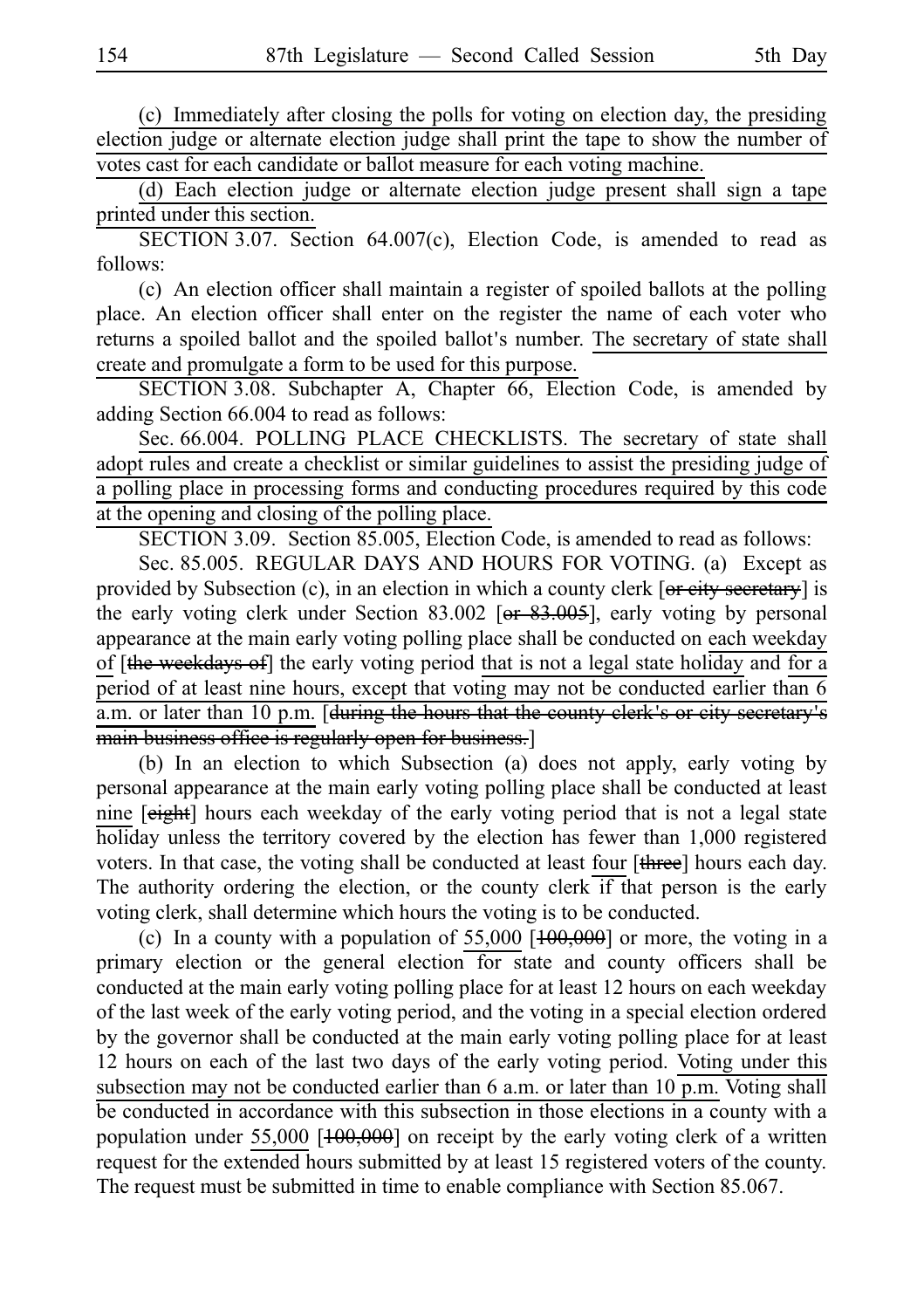(d) A voter who has not voted before the scheduled time for closing a polling place is entitled to vote after that time if the voter is in line at the polling place by closing time. The secretary of state shall promulgate any materials and provide any training to presiding judges necessary to properly process voters under this subsection [In an election ordered by a city, early voting by personal appearance at the main early voting polling place shall be conducted for at least 12 hours:

 $[(1)$  on one weekday, if the early voting period consists of less than six weekdays; or

 $[2)$  on two weekdays, if the early voting period consists of six or more <del>eekdavs</del>].

SECTION 3.10. Sections 85.006(b) and (e), Election Code, are amended to read as follows:

(b) In an election in which a county clerk  $\overline{[or\text{ eity secretary}]}$  is the early voting clerk under Section 83.002 [ $er 83.005$ ], only the early voting clerk may order voting on a Saturday or Sunday. The clerk must do so by written order.

(e) In a primary election or the general election for state and county officers in a county with a population of 55,000 [ $+00,000$ ] or more, the early voting clerk shall order voting by personal appearance [voting] at the main early voting polling place to be conducted on the last Saturday of the early voting period for at least 12 hours, except that voting may not be conducted earlier than 6 a.m. or later than 10 p.m., [on the last Saturday] and on the last Sunday of the early voting period for at least six [five] hours, except that voting may not be conducted earlier than 9 a.m. or later than 10 p.m [en the last Sunday of the early voting period]. The early voting clerk shall order voting to be conducted at those times in those elections in a county with a population under 55,000 [<del>100,000</del>] on receipt of a written request for those hours submitted by at least 15 registered voters of the county. The request must be submitted in time to enable compliance with Section 85.007. This subsection supersedes any provision of this subchapter to the extent of any conflict.

SECTION 3.11. Section  $85.010(a-1)$ , Election Code, is amended to read as follows:

 $(a-1)$  In this section, "eligible county polling place" means an early voting polling place[, other than a polling place established under Section 85.062(e),] established by a county.

SECTION 3.12. Section 85.061(a), Election Code, is amended to read as follows:

(a) In a countywide election in which the county clerk is the early voting clerk under Section 83.002, an early voting polling place shall be located inside  $[4]$  each branch office that is regularly maintained for conducting general clerical functions of the county clerk, except as provided by Subsection (b). If a suitable room is unavailable inside the branch office, the polling place may be located in another room inside the same building as the branch office.

SECTION 3.13. Section 85.062, Election Code, is amended by amending Subsection (b) and adding Subsection (f-1) to read as follows:

(b) A polling place established under this section may be located, subject to Subsection (d), at any place in the territory served by the early voting clerk and may be located inside [in] any building [stationary structure] as directed by the authority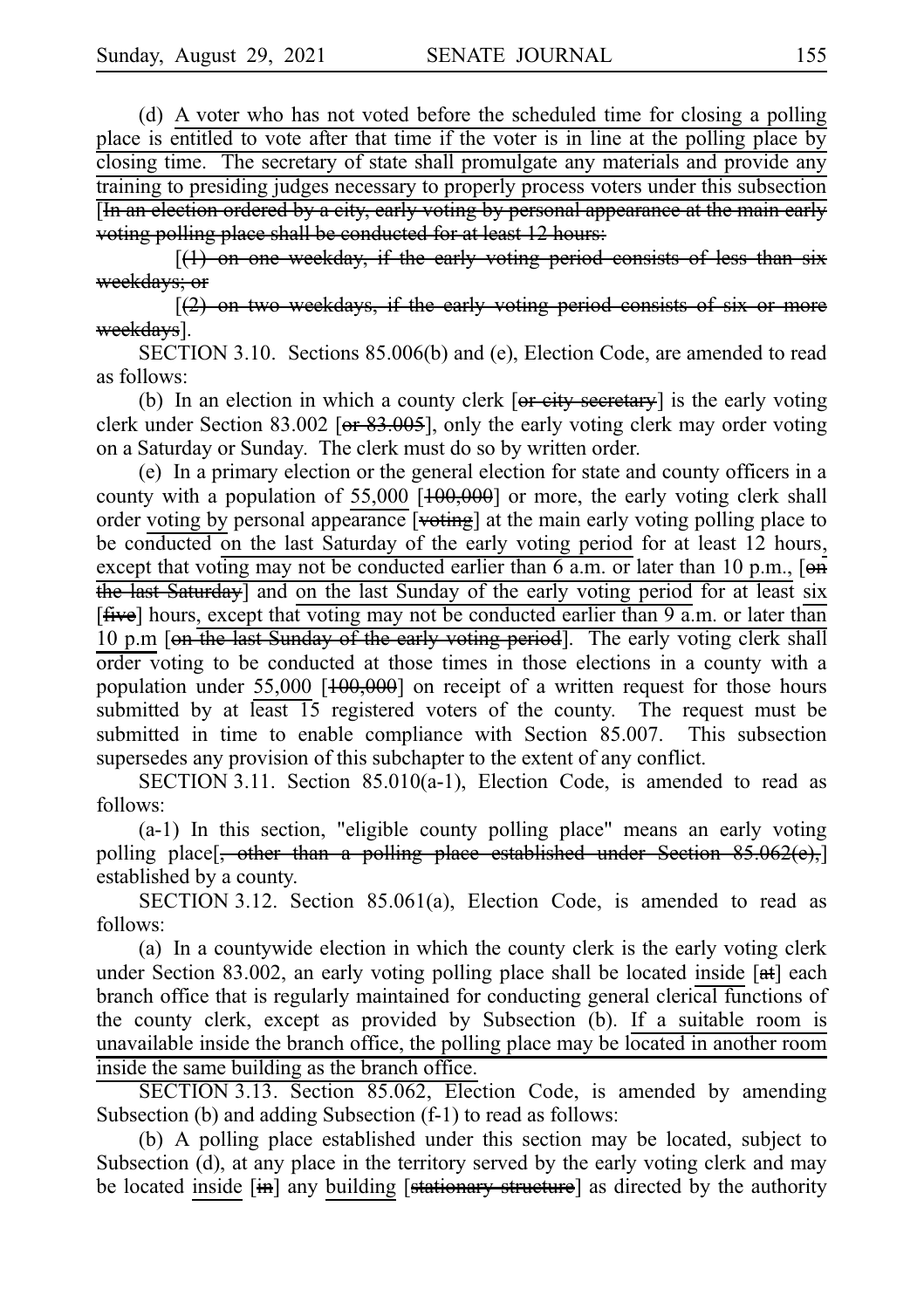establishing the branch office. The polling place may not be located in a movable structure in the general election for state and county officers, general primary election, or runoff primary election. Ropes or other suitable objects may be used at the polling place to ensure compliance with Section 62.004. Persons who are not expressly permitted by law to be in a polling place shall be excluded from the polling place to the extent practicable.

 $(f-1)$  Notwithstanding any other provision of this section concerning the location of temporary branch polling places, in an election in which countywide polling places are used, the commissioners court of a county shall employ the same methodology it uses to determine the location of countywide polling places to determine the location of temporary branch polling places.

SECTION 3.14. Section 87.002, Election Code, is amended to read as follows:

Sec. 87.002. COMPOSITION OF BOARD. (a) The early voting ballot board consists of a presiding judge, an alternate presiding judge, and at least one  $[$ two] other member [members].

 $\overline{(b)}$  Except as provided by Subsection (d), the presiding judge and the alternate presiding judge are [is] appointed in the same manner as a presiding election judge and alternate presiding election judge, respectively. Except as provided by Subsection (c), each [the] other member is [members are] appointed by the presiding judge in the same manner as the precinct election clerks.

(c) In the general election for state and county officers, each county chair of a political party with nominees on the general election ballot shall submit to the county election board a list of names of persons eligible to serve on the early voting ballot board in order of the county chair's preference. The county election board shall appoint at least one person from each list to serve as a member of the early voting ballot board. The same number of members must be appointed from each list. The county election board shall appoint persons as members of the early voting ballot board in the order of preference indicated on each list.

 $(d)$  In addition to the members appointed under Subsection (c), the county election board shall appoint as the presiding judge the highest-ranked person on [from] the list provided under that subsection by the political party whose nominee for governor received the most votes in the county in the most recent gubernatorial general election and as the alternate presiding judge the highest-ranked person on the list provided under that subsection by the political party whose nominee for governor received the second most votes in the county in the most recent gubernatorial general election.

SECTION 3.15. Section 124.002, Election Code, is amended by adding Subsection (c) to read as follows:

(c) Voting system ballots may not be arranged in a manner that allows a political party's candidates to be selected in one motion or gesture.

SECTION 3.16. Sections  $127.006(a)$  and (c), Election Code, are amended to read as follows:

(a) The  $[Both the] manager, [and] the presiding judge, and the alternate$ presiding judge may appoint clerks to serve at the central counting station.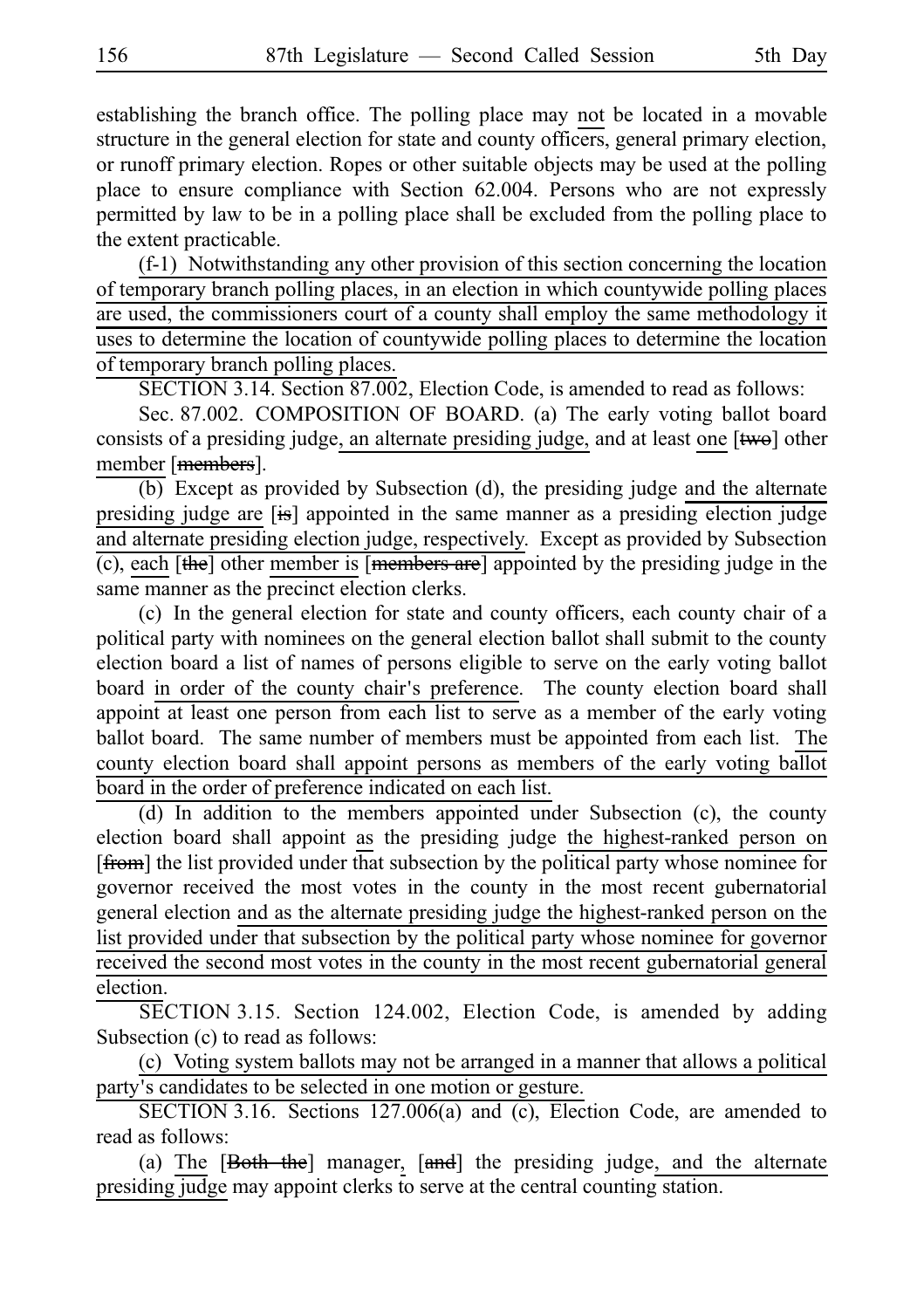(c) A clerk appointed by the manager serves under the manager and shall perform the functions directed by the manager. A clerk appointed by the presiding judge or the alternate presiding judge serves under the presiding judge and shall perform the functions directed by the presiding judge.

SECTION 3.17. Subchapter A, Chapter 127, Election Code, is amended by adding Section 127.009 to read as follows:

Sec. 127.009. ELECTRONIC DEVICES IN CENTRAL COUNTING STATION. (a) A counting station manager and the presiding judge of the counting station shall develop a protocol under which any electronic device inside a central counting station that is necessary to count votes is equipped with software that tracks all input and activity on the electronic device.

 $(b)$  The counting station manager and the presiding judge of the counting station shall ensure that the input and activity tracked by the software is delivered to the secretary of state not later than the fifth day after vote counting is complete.

(c) This section applies only to a central counting station located in a county with a population of 250,000 or more.

SECTION 3.18. Section  $127.1232$ , Election Code, is amended to read as follows:

Sec. 127.1232. SECURITY OF VOTED BALLOTS. (a) The general custodian of election records shall post a licensed peace officer  $[\frac{\text{quard}}{\text{equ}}]$  to ensure the security of ballot boxes containing voted ballots throughout the period of tabulation at the central counting station.

(b) The general custodian of election records in a county with a population of 100,000 or more shall implement a video surveillance system that retains a record of all areas containing voted ballots:

 $(1)$  from the time the voted ballots are delivered to the central counting station until the canvass of precinct election returns; and

(2) from the time the voted ballots are delivered to the signature verification committee or early voting ballot board until the canvass of precinct election returns.

(c) A video from a system implemented under Subsection (b) shall be made available to the public by a livestream.

(d) The video recorded is an election record under Section 1.012 and shall be retained by the general custodian of election records until the end of the calendar year in which an election is held or until an election contest filed in the county has been resolved, whichever is later.

SECTION 3.19. Chapter 127, Election Code, as effective September 1, 2021, is amended by adding Subchapter J to read as follows:

SUBCHAPTER J. RANDOMIZED AUDITS

Sec. 127.351. RANDOMIZED COUNTY AUDITS. (a) Immediately after the uniform election date in November of an even-numbered year, the secretary of state shall conduct an audit of the elections held in four counties during the previous two years.

 $\overline{b}$ ) The secretary of state shall select the counties to be audited under Subsection (a) at random, except that:

 $(1)$  two of the counties selected must have a total population of less than 300,000;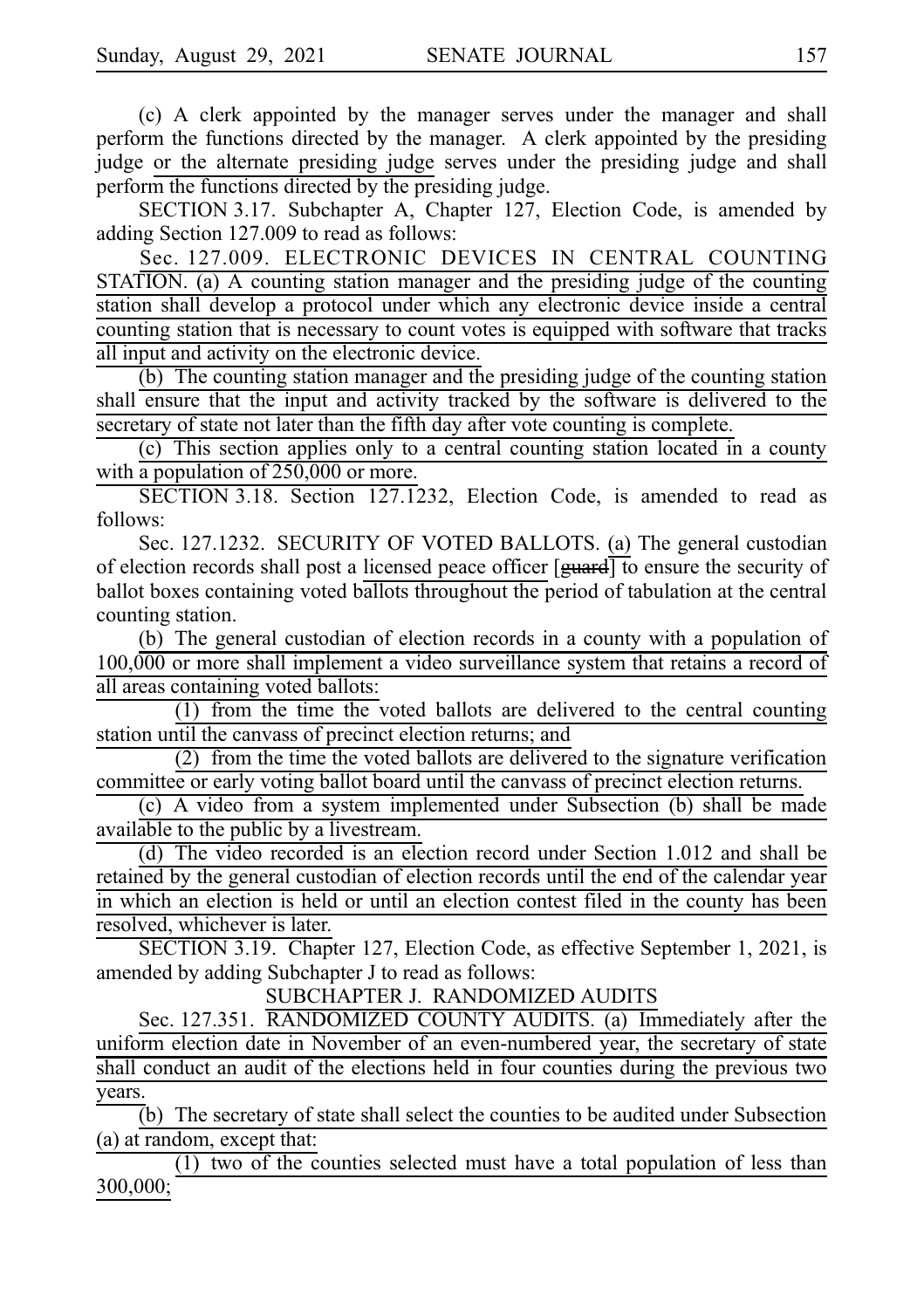(2) two of the counties selected must have a total population of  $300,000$  or more; and

 $\overline{3}$ ) a county selected in the most recent audit cycle may not be selected in the current audit cycle.

(c) A county selected to be audited may not pay the cost of performing an audit under this section.

(d) The secretary of state shall adopt rules as necessary to implement this section.

ARTICLE 4. ELECTION OFFICERS AND OBSERVERS

SECTION 4.01. Section 32.075, Election Code, is amended by adding Subsections (g) and (h) to read as follows:

(g) A presiding judge may not have a watcher duly accepted for service under Subchapter A, Chapter 33, removed from the polling place for violating a provision of this code or any other provision of law relating to the conduct of elections, other than a violation of the Penal Code, unless the violation was observed by an election judge or clerk.

 $\overline{(h)}$  Notwithstanding Subsection (g), a presiding judge may call a law enforcement officer to request that a poll watcher be removed if the poll watcher commits a breach of the peace or a violation of law.

SECTION 4.02. Subchapter A, Chapter 33, Election Code, is amended by adding Section 33.0015 to read as follows:

Sec. 33.0015. CHAPTER PURPOSE AND WATCHER DUTY. The purpose of this chapter is to preserve the integrity of the ballot box in accordance with Section 4, Article VI, Texas Constitution, by providing for the appointment of watchers. It is the intent of the legislature that watchers duly accepted for service under this chapter be allowed to observe and report on irregularities in the conduct of any election, but may not interfere in the orderly conduct of an election. To effect that purpose, a watcher appointed under this chapter shall observe without obstructing the conduct of an election and call to the attention of an election officer any observed or suspected irregularity or violation of law in the conduct of the election.

SECTION 4.03. Subchapter A, Chapter 33, Election Code, is amended by adding Section 33.0016 to read as follows:

Sec. 33.0016. REFERENCES TO EARLY VOTING BALLOT BOARD IN THIS CHAPTER. A reference in this chapter to an early voting ballot board includes a signature verification committee.

SECTION 4.04. Subchapter A, Chapter 33, Election Code, is amended by adding Section 33.008 to read as follows:

Sec. 33.008. TRAINING PROGRAM. The secretary of state shall develop and maintain a training program for watchers. The training program must:

 $(1)$  be available:

 $(A)$  entirely via the Internet; and

 $\overline{(B)}$  at any time, without a requirement for prior registration; and

 $(2)$  provide a watcher who completes the training with a certificate of completion.

SECTION 4.05. Section 33.031, Election Code, is amended by adding Subsection (b) to read as follows: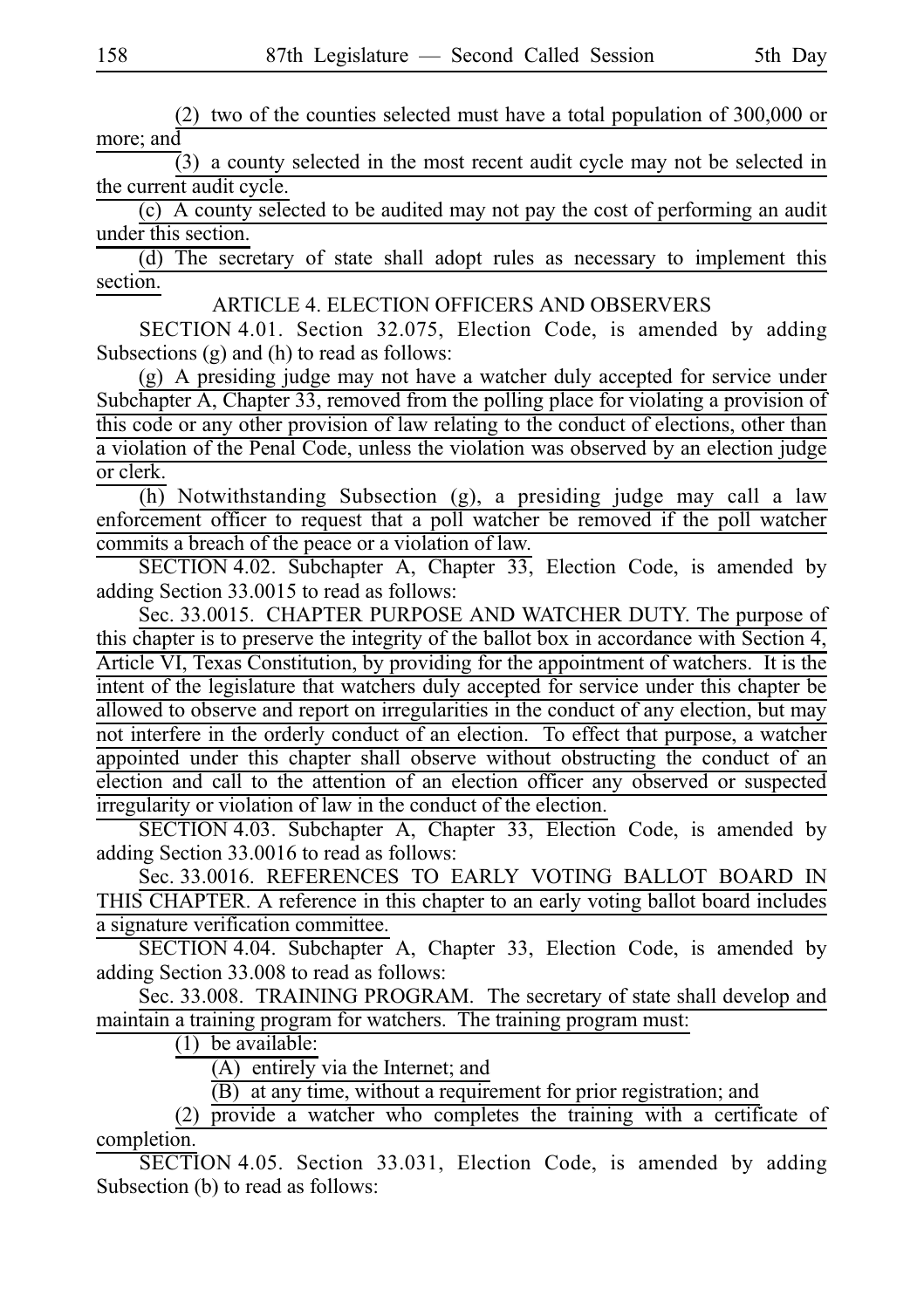(b) In addition to the requirements of Subsection  $(a)$ , to be eligible to serve as a watcher, a person must complete training under Section 33.008.

SECTION 4.06. Section 33.051, Election Code, is amended by amending Subsections (a), (b), (d), and (e) and adding Subsections  $(a-1)$ ,  $(g)$ , and  $(h)$  to read as follows:

(a) A watcher appointed to serve at a precinct polling place, a meeting place for an early voting ballot board, or a central counting station must deliver the following materials  $\left[$ **a** certificate of appointment] to the presiding judge at the time the watcher reports for service:

 $(1)$  a certificate of appointment; and

 $(2)$  a certificate of completion from training completed by the watcher under Section 33.008.

 $(a-1)$  A watcher appointed to serve at an early voting polling place must deliver the certificates under Subsection (a) [a certificate of appointment] to the early voting clerk or deputy clerk in charge of the polling place when the watcher first reports for service.

(b) The officer presented with a watcher's certificates [eertificate of appointment] shall require the watcher to countersign the certificate of appointment to ensure that the watcher is the same person who signed the certificate of appointment. Except as provided by Subsection (c), a watcher who presents himself or herself at the proper time with the certificates required under Subsection (a)  $[a -$  certificate of appointment] shall be accepted for service unless the person is ineligible to serve or the number of appointees to which the appointing authority is entitled have already been accepted.

(d) The certificates [eertificate] of a watcher serving at an early voting polling place shall be retained at the polling place until voting at the polling place is concluded. At each subsequent time that the watcher reports for service, the watcher shall inform the clerk or deputy in charge. The officer may require the watcher to sign the watcher's name in the officer's presence, for comparison with the signature on the certificate of appointment, if the officer is uncertain of the watcher's identity.

(e) If a watcher is not accepted for service, the certificates  $[$ eertificate of appointment] shall be returned to the watcher with a signed statement of the reason for the rejection.

(g) An election officer commits an offense if the officer intentionally or knowingly refuses to accept a watcher for service when acceptance of the watcher is required by this section. An offense under this subsection is a Class A misdemeanor.

 $(h)$  Before accepting a watcher, the officer presented with a watcher's certificate of appointment shall require the watcher to take the following oath, administered by the officer: "I swear (or affirm) that I will not disrupt the voting process or harass voters in the discharge of my duties."

SECTION 4.07. Section 33.056, Election Code, is amended by amending Subsection (a) and adding Subsections (e) and (f) to read as follows:

(a) Except as provided by Section 33.057, a watcher is entitled to observe any activity conducted at the location at which the watcher is serving. A watcher is entitled to sit or stand [eonveniently] near enough to see and hear the election officers conducting the observed activity, except as otherwise prohibited by this chapter.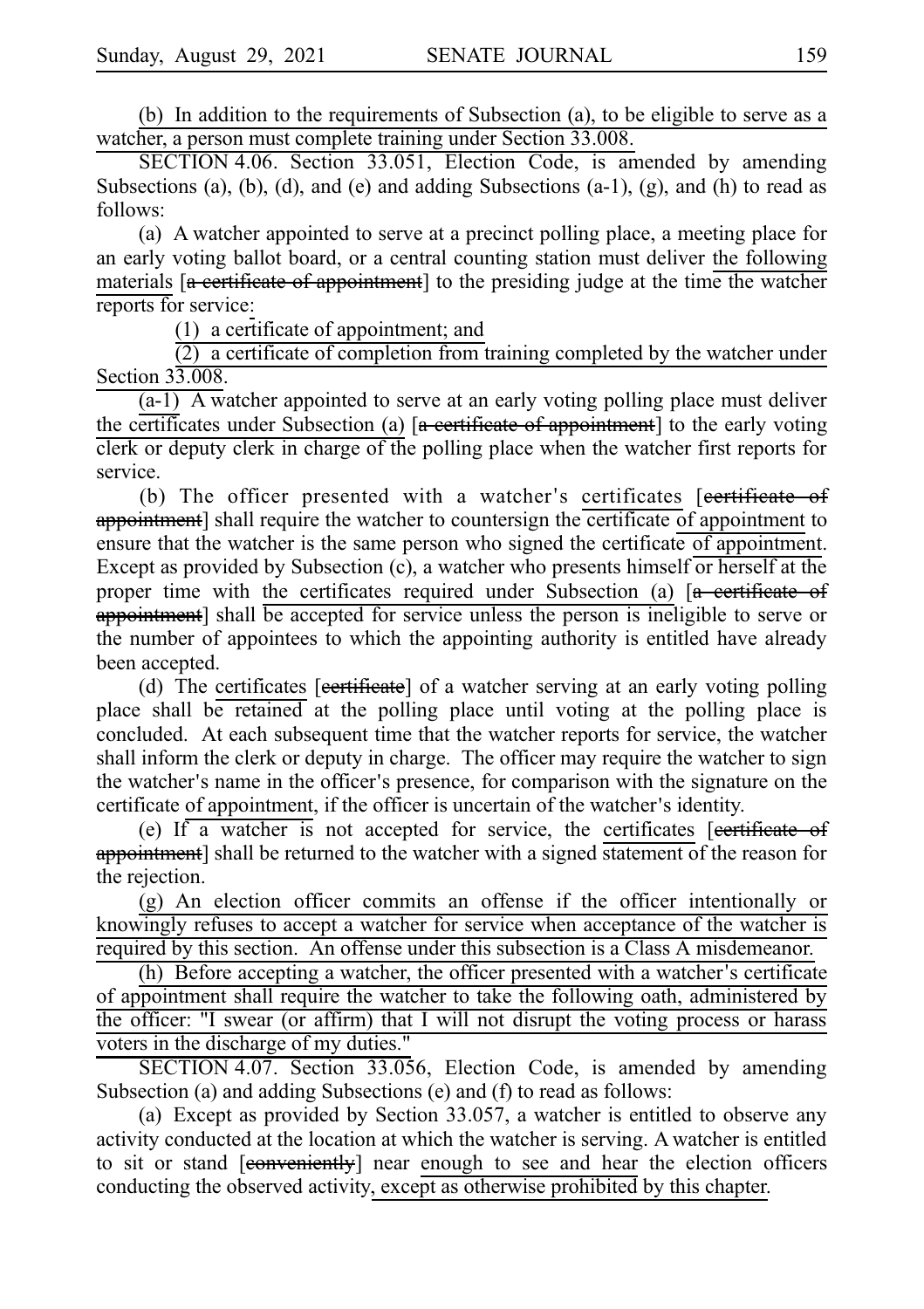(e) Except as provided by Section  $33.057(b)$ , a watcher may not be denied free movement where election activity is occurring within the location at which the watcher is serving.

(f) In this code, a watcher who is entitled to "observe" an election activity is entitled to sit or stand near enough to see and hear the activity.

SECTION 4.08. Subchapter C, Chapter 33, Election Code, is amended by adding Section 33.0605 to read as follows:

Sec. 33.0605. OBSERVING DATA STORAGE SEALING AND TRANSFER. (a) A watcher appointed to serve at a polling place in an election who is available at the time of the action may observe all election activities relating to closing the polling place, including the sealing and transfer of a memory card, flash drive, hard drive, data storage device, or other medium now existing or later developed used by the voting system equipment.

(b) Notwithstanding any other provision of this code, a watcher duly accepted for service at a polling location is entitled to follow the transfer of election materials from the polling place at which the watcher was accepted to a regional tabulating center, the central counting station, or any other location designated to process election materials. The authority responsible for administering a regional tabulating center or another location where election materials are processed must accept duly appointed watchers for service in the same manner a watcher is accepted for service under Section 33.051 and must accept the same number of watchers that may serve under Section 33.007(a).

SECTION 4.09. Section 33.061(a), Election Code, is amended to read as follows:

(a) A person commits an offense if the person serves in an official capacity at a location at which the presence of watchers is authorized and knowingly prevents a watcher from observing an activity or procedure the person knows the watcher is entitled to observe, including by taking any action to obstruct the view of a watcher or distance the watcher from the activity or procedure to be observed in a manner that would make observation not reasonably effective.

SECTION 4.10. Subchapter C, Chapter 33, Election Code, is amended by adding Section 33.063 to read as follows:

Sec. 33.063. RELIEF. The appointing authority for a watcher who believes that the watcher was unlawfully prevented or obstructed from the performance of the watcher's duties may seek:

 $(1)$  injunctive relief under Section 273.081, including issuance of temporary orders;

(2) a writ of mandamus under Section 161.009 or  $273.061$ ; and

(3) any other remedy available under law.

SECTION 4.11. Section 34.005, Election Code, is amended to read as follows:

Sec. 34.005. ACTION BY SECRETARY OF STATE. (a) The secretary of state may refer a reported violation of law for appropriate action to the attorney general, if the attorney general has jurisdiction, or to a prosecuting attorney having jurisdiction.

(b) If the secretary of state believes that a state inspector was unlawfully prevented or obstructed from the performance of the inspector's duties, the secretary of state may seek: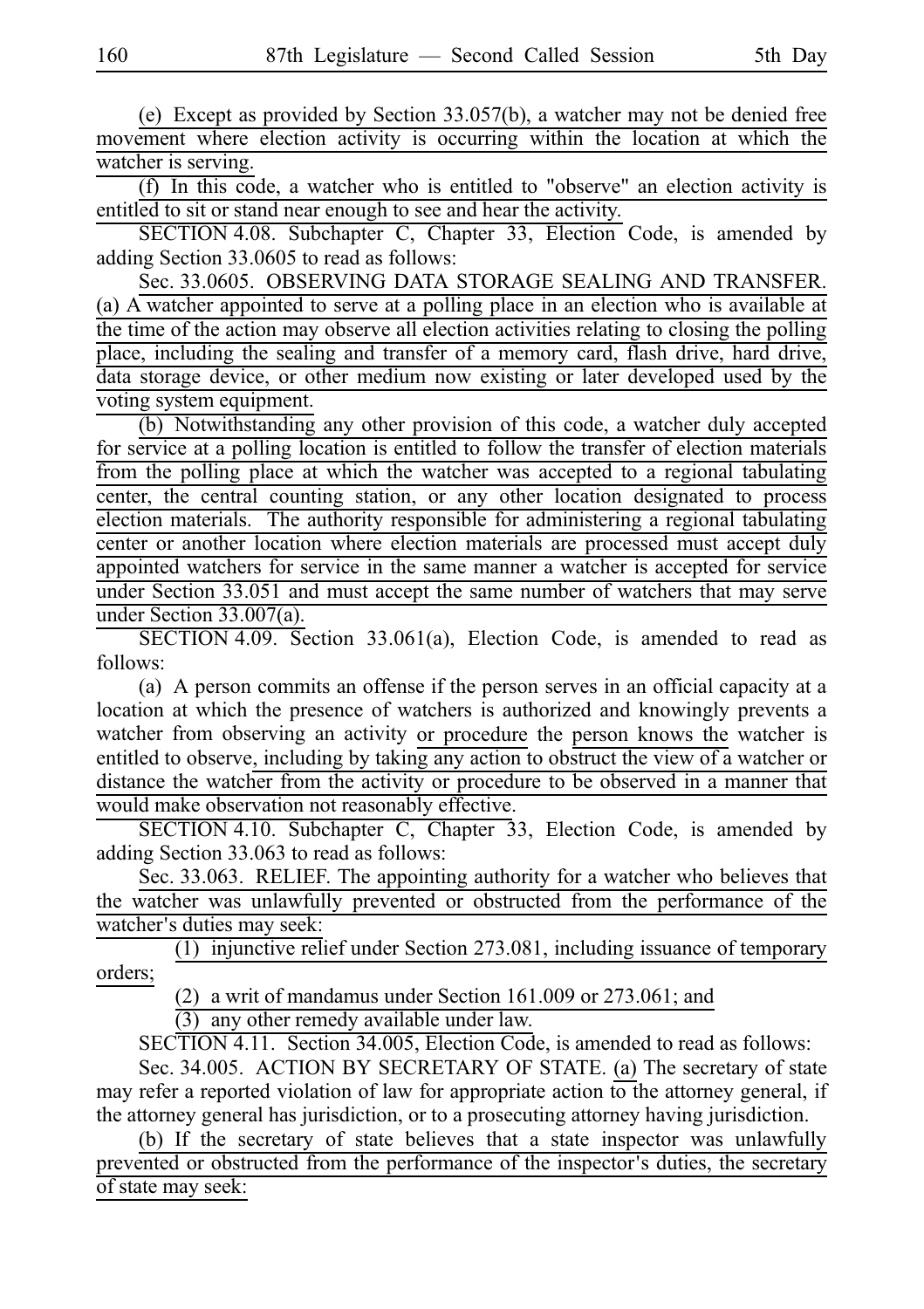$(1)$  injunctive relief under Section 273.081, including issuance of temporary orders;

(2) a writ of mandamus under Section 161.009 or  $273.061$ ; and

 $(3)$  any other remedy available under law.

SECTION 4.12. Section 86.006, Election Code, is amended by amending Subsection (a) and adding Subsection (a-2) to read as follows:

(a) A marked ballot voted under this chapter must be returned to the early voting clerk in the official carrier envelope. The carrier envelope may be delivered in another envelope and must be transported and delivered only by:

 $(1)$  mail;

 $(2)$  common or contract carrier; or

(3) subject to Subsections  $[Subsection]$  (a-1) and (a-2), in-person delivery by the voter who voted the ballot.

(a-2) An in-person delivery of a marked ballot voted under this chapter must be received by an election official at the time of delivery. The receiving official shall record the voter's name, signature, and type of identification provided under Section 63.0101 on a roster prescribed by the secretary of state. The receiving official shall attest on the roster that the delivery complies with this section.

SECTION 4.13. Chapter 121, Election Code, is amended by adding Section 121.004 to read as follows:

Sec. 121.004. COMMUNICATIONS WITH VOTING SYSTEMS VENDOR PUBLIC INFORMATION. (a) Except as provided by Subsection (b), a written letter, e-mail, or other communication, including a communication made confidential by other law, between a public official and a voting systems vendor:

 $(1)$  is not confidential;

 $\overline{(2)}$  is public information for purposes of Chapter 552, Government Code; and

(3) is not subject to an exception to disclosure provided by Chapter 552, Government Code, other than Sections 552.110 and 552.1101, Government Code.

(b) A written letter, e-mail, or other communication between a public official and a voting systems vendor is excepted from disclosure under Chapter 552, Government Code, if the communication discloses information, data, or records relating to the security of elections critical infrastructure.

SECTION 4.14. Section 127.1301, Election Code, is amended to read as follows:

Sec. 127.1301. [TALLYING, TABULATING, AND REPORTING] CENTRALLY COUNTED OPTICAL SCAN BALLOTS [BALLOT UNDERVOTES AND OVERVOTES]. (a) In an election using centrally counted optical scan ballots, the undervotes and overvotes on those ballots shall be tallied, tabulated, and reported by race and by election precinct in the form and manner prescribed by the secretary of state.

(b) An authority operating a central counting station under this chapter may not purchase or use a centrally counted optical ballot scan system that uses a data storage disc on which information, once written, is capable of being modified.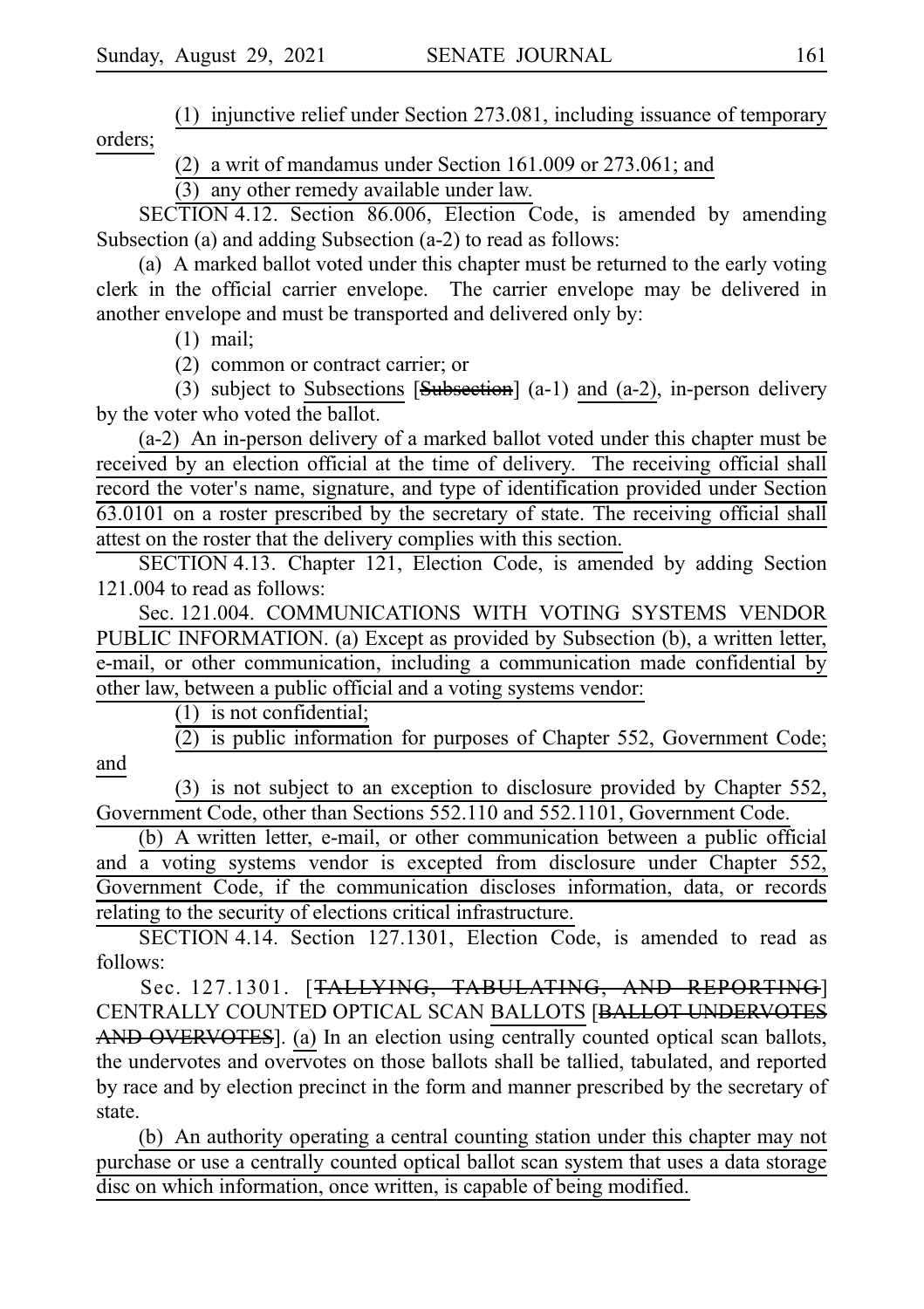(c) An authority that purchases system components in order to comply with this section is eligible to have 100 percent of the cost of those system components reimbursed.

 $(d)$  Subsection (b) applies starting on the earlier of:

 $(1)$  the date on which the state certifies the first centrally counted optical ballot scan system under this section; or

 $(2)$  September 1, 2026.

(e)  $\overline{T}$ his subsection and Subsection (d) expire October 1, 2026.

SECTION 4.15. Section 127.131, Election Code, is amended by adding Subsection (f) to read as follows:

(f) The presiding judge of the central counting station shall provide and attest to a written reconciliation of votes and voters at the close of tabulation for election day and again after the central counting station meets for the last time to process late-arriving ballots by mail and provisional ballots. The secretary of state shall create and promulgate rules and a form to facilitate compliance with this subsection. The form shall be posted on a website maintained by the county along with election returns and results.

SECTION 4.16. Section 129.023, Election Code, is amended by adding Subsections (b-2) and (c-1) to read as follows:

 $(b-2)$  If the test is being conducted for an election in which a county election board has been established under Section 51.002, the general custodian of election records shall notify each member of the board of the test at least 48 hours before the date of the test. If the county election board chooses to witness the test, each member shall sign the statement required by Subsection  $(e)(1)$ .

 $(c-1)$  A test conducted under this section must also require the general custodian of election records to demonstrate, using a representative sample of voting system equipment, that the source code of the equipment has not been altered.

ARTICLE 5. VOTING BY MAIL

SECTION 5.01. Section 84.001(b), Election Code, is amended to read as follows:

(b) Subject to Section 1.011, an  $[A<sub>m</sub>]$  application must be submitted in writing and signed by the applicant using ink on paper. An electronic signature or photocopied signature is not permitted.

SECTION 5.02. Section 84.002, Election Code, as effective September 1, 2021, is amended by amending Subsection (a) and adding Subsection (b-1) to read as follows:

(a) An early voting ballot application must include:

 $(1)$  the applicant's name and the address at which the applicant is registered to vote;

 $(1-a)$  the following information:

 $(A)$  the number of the applicant's driver's license, election identification certificate, or personal identification card issued by the Department of Public Safety;

(B) if the applicant has not been issued a number described by Paragraph  $(A)$ , the last four digits of the applicant's social security number; or

 $(C)$  a statement by the applicant that the applicant has not been issued a number described by Paragraph (A) or (B);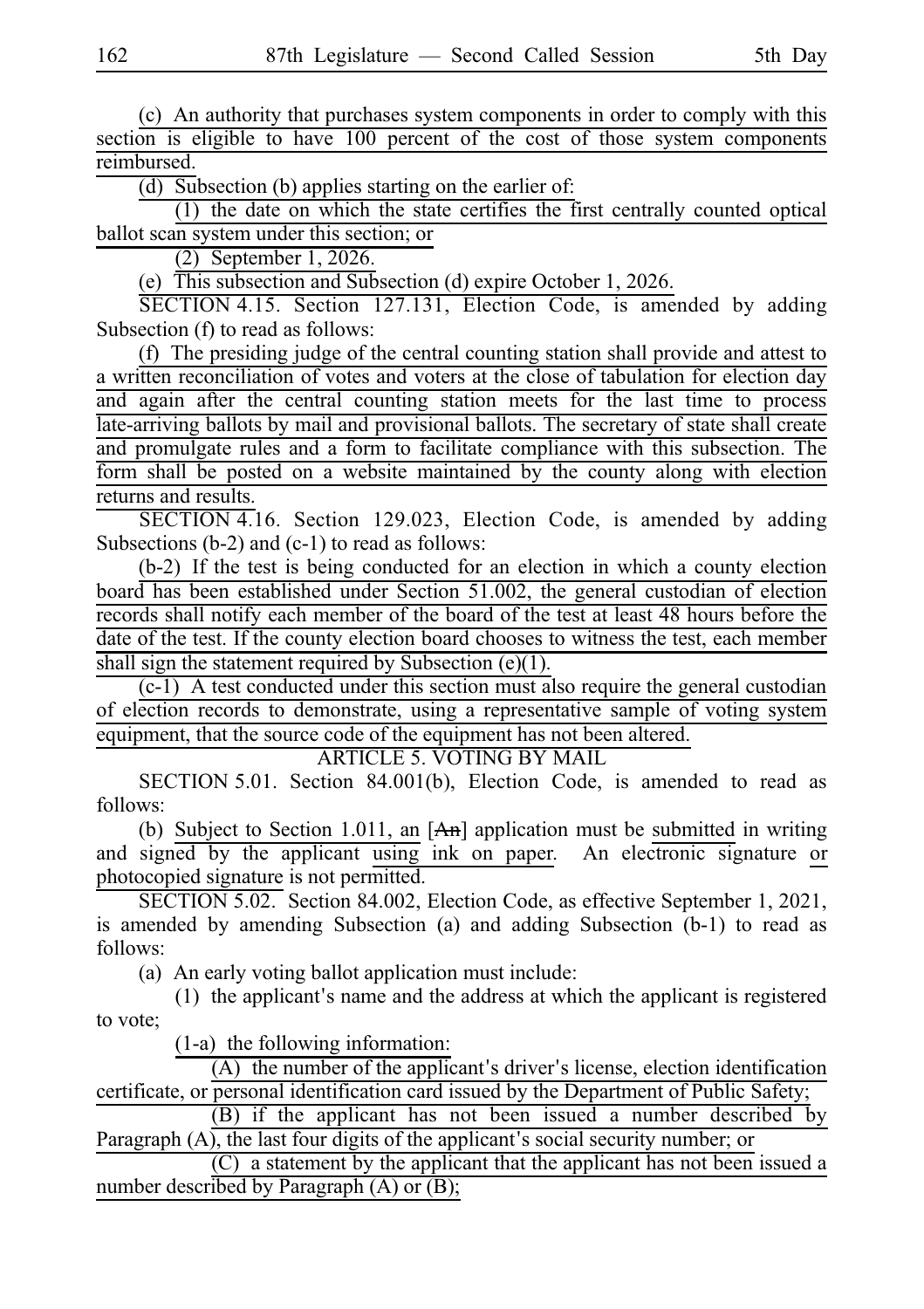$(2)$  for an application for a ballot to be voted by mail on the ground of absence from the county of residence, the address outside the applicant's county of residence to which the ballot is to be mailed;

 $(3)$  for an application for a ballot to be voted by mail on the ground of age or disability, the address of the hospital, nursing home or other long-term care facility, or retirement center, or of a person related to the applicant within the second degree by affinity or the third degree by consanguinity, as determined under Chapter 573, Government Code, if the applicant is living at that address and that address is different from the address at which the applicant is registered to vote;

 $(4)$  for an application for a ballot to be voted by mail on the ground of confinement in jail, the address of the jail or of a person related to the applicant within the degree described by Subdivision (3);

 $(5)$  for an application for a ballot to be voted by mail on any ground, an indication of each election for which the applicant is applying for a ballot;

 $(6)$  an indication of the ground of eligibility for early voting; and

 $(7)$  for an application for a ballot to be voted by mail on the ground of involuntary civil commitment, the address of the facility operated by or under contract with the Texas Civil Commitment Office or of a person related to the applicant within the degree of consanguinity described by Subdivision (3).

 $(b-1)$  A person may use the number of a driver's license, election identification certificate, or personal identification card that has expired for the purpose of fulfilling the requirement under Subsection (a)(1-a) if the license or identification is otherwise valid.

SECTION 5.03. Section 84.011(a), Election Code, as effective September 1, 2021, is amended to read as follows:

(a) The officially prescribed application form for an early voting ballot must include:

(1) immediately preceding the signature space the statement: "I certify that the information given in this application is true, and I understand that giving false information in this application is a crime.";

 $(2)$  a statement informing the applicant of the offenses prescribed by Sections 84.003 and 84.004;

(3) spaces for entering an applicant's voter registration number and county election precinct of registration, with a statement informing the applicant that failure to furnish that information does not invalidate the application;

 $(3-a)$  a space for entering the information required under Section 84.002(a)(1-a); and

 $(4)$  on an application for a ballot to be voted by mail:

 $(A)$  a space for an applicant applying on the ground of absence from the county of residence to indicate the date on or after which the applicant can receive mail at the address outside the county;

(B) a space for indicating the fact that an applicant whose application is signed by a witness cannot make the applicant's mark and a space for indicating the relationship or lack of relationship of the witness to the applicant;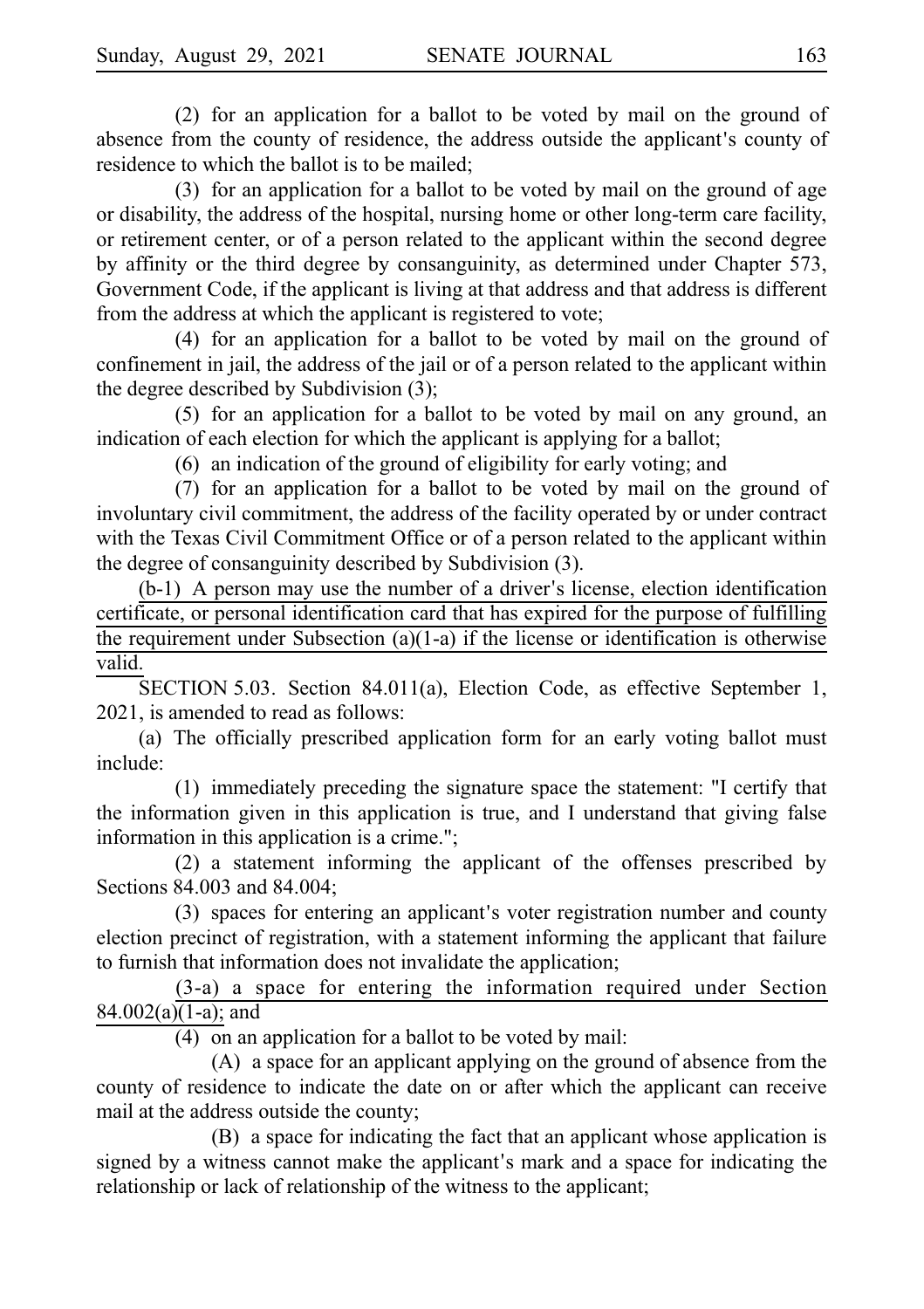$(C)$  a space for entering an applicant's telephone number, with a statement informing the applicant that failure to furnish that information does not invalidate the application;

 $(D)$  a space or box for an applicant applying on the ground of age or disability to indicate that the address to which the ballot is to be mailed is the address of a facility or relative described by Section  $84.002(a)(3)$ , if applicable;

(E) a space or box for an applicant applying on the ground of confinement in jail or involuntary civil commitment to indicate that the address to which the ballot is to be mailed is the address of a relative described by Section 84.002(a)(4) or (7), if applicable;

 $(F)$  a space for an applicant applying on the ground of age or disability to indicate if the application is an application under Section 86.0015;

(G) spaces for entering the signature, printed name, and residence address of any person assisting the applicant;

 $(H)$  a statement informing the applicant of the condition prescribed by Section 81.005; and

 $(I)$  a statement informing the applicant of the requirement prescribed by Section 86.003(c).

SECTION 5.04. Subchapter A, Chapter 84, Election Code, is amended by adding Section 84.0111 to read as follows:

Sec. 84.0111. DISTRIBUTION OF APPLICATION FORM. (a) Except as provided by Subsection (c) or as otherwise authorized by this code, an officer or employee of this state or of a political subdivision of this state may not distribute an application form for an early voting ballot to a person who did not request an application under Section 84.001.

 $(b)$  An officer or employee of this state or of a political subdivision of this state may not use public funds to facilitate the distribution by another person of an application form for an early voting ballot to a person who did not request an application under Section 84.001.

 $(c)$  A political party or a candidate for office may distribute an application form for an early voting ballot to a person who did not request an application under Section 84.001.

 $\overline{\text{SECTION 5.05}}$ . Section 84.032(c), Election Code, is amended to read as follows:

(c) An applicant may submit a request after the close of early voting by personal appearance by appearing in person and:

 $(1)$  returning the ballot to be voted by mail to the early voting clerk; or

 $(2)$  executing an affidavit that the applicant:

(A) has not received the ballot to be voted by mail;  $[**or**]$ 

(B) never requested a ballot to be voted by mail; or

(C) received notice of a defect under Section 87.0271(b) or (c) or 87.0411(b) or  $(c)$ .

SECTION 5.06. Section 84.035, Election Code, is amended to read as follows:

Sec. 84.035. BALLOT SENT TO APPLICANT. (a) If the early voting clerk cancels an application by an applicant to whom an early voting ballot has been sent, the clerk shall: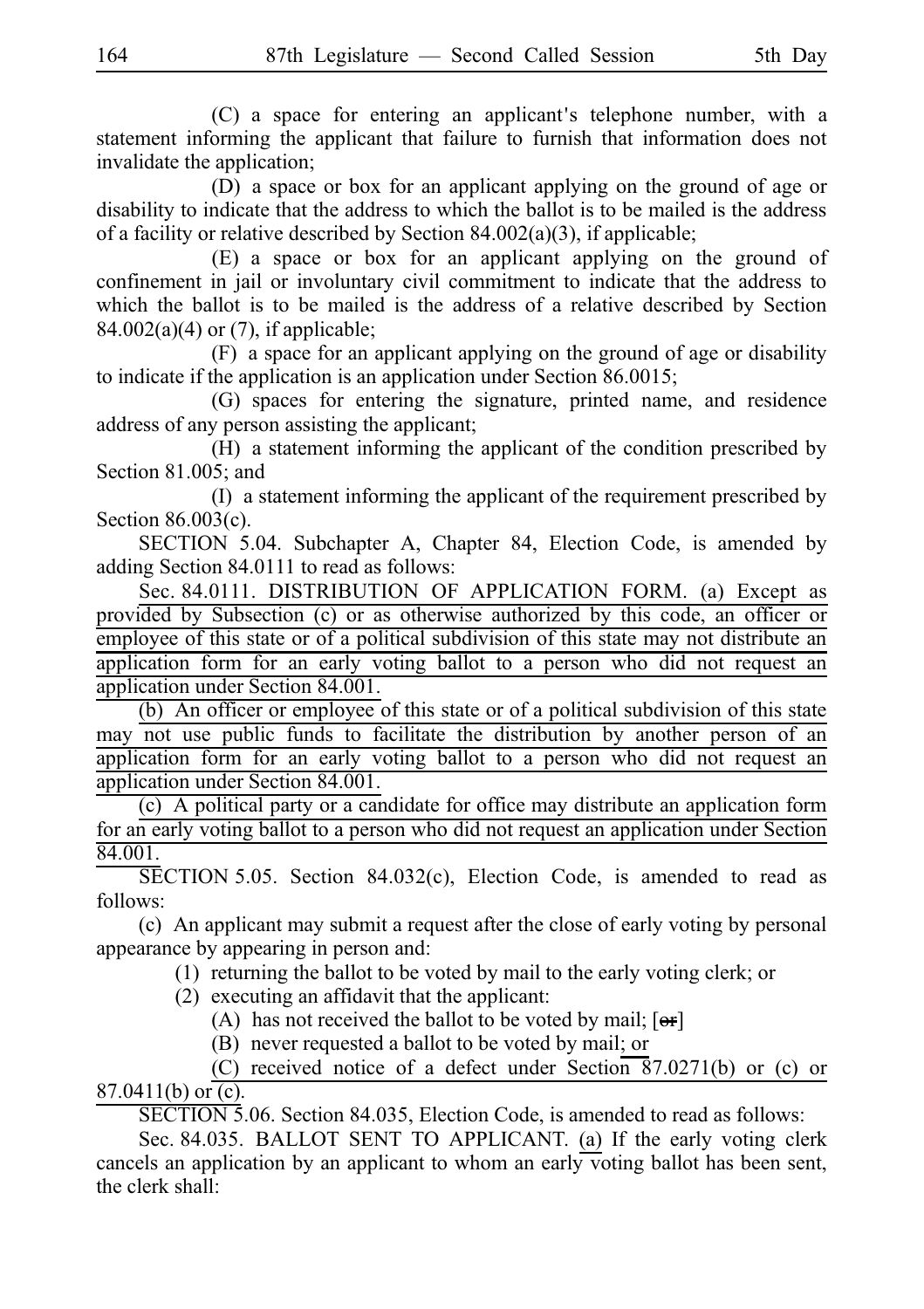$(1)$  remove the applicant's name from the early voting roster; and

 $(2)$  make any other entries in the records and take any other action necessary to prevent the ballot from being counted if returned.

(b) An election judge may permit a person to whom an early voting ballot has been sent who cancels the person's application for a ballot to be voted by mail in accordance with Section 84.032 but fails to return the ballot to be voted by mail to the early voting clerk, deputy early voting clerk, or presiding judge as provided by that section to vote only a provisional ballot under Section 63.011.

SECTION 5.07. Section 86.001, Election Code, is amended by adding Subsections  $(f)$ ,  $(f-1)$ , and  $(f-2)$  to read as follows:

(f) If the information required under Section  $84.002(a)(1-a)$  included on the application does not identify the same voter identified on the applicant's application for voter registration under Section 13.002(c)(8), the clerk shall reject the application.

 $(f-1)$  If an application is rejected under Subsection  $(f)$ , the clerk shall provide notice of the rejection in accordance with Subsection (c). The notice must include information regarding the ability to correct or add information required under Section 84.002(a)(1-a) through the online tool described by Section 86.015(c).

 $(f-2)$  If an applicant corrects an application for a ballot to be voted by mail online and that application subsequently identifies the same voter identified on the applicant's application for voter registration, the clerk shall provide a ballot to the applicant as provided by this chapter.

SECTION 5.08. Section 86.002, Election Code, is amended by adding Subsections (g), (h), and (i) to read as follows:

 $(g)$  The carrier envelope must include a space that is hidden from view when the envelope is sealed for the voter to enter the following information:

(1) the number of the voter's driver's license, election identification certificate, or personal identification card issued by the Department of Public Safety;

(2) if the voter has not been issued a number described by Subdivision  $(1)$ , the last four digits of the voter's social security number; or

 $(3)$  a statement by the applicant that the applicant has not been issued a number described by Subdivision (1) or (2).

(h) A person may use the number of a driver's license, election identification certificate, or personal identification card that has expired for purposes of Subsection (g) if the license or identification is otherwise valid.

 $(i)$  No record associating an individual voter with a ballot may be created.

SECTION 5.09. Section  $86.011(c)$ , Election Code, is amended to read as follows:

(c) If the return is not timely, the clerk shall enter the time of receipt on the carrier envelope and retain it in a locked container for the period for preserving the precinct election records. The clerk shall destroy the unopened envelope and its contents after the preservation period.

SECTION 5.10. Section 86.015(c), Election Code, as effective September 1, 2021, is amended to read as follows:

(c) An online tool used under this section must:

 $(1)$  for each election, record: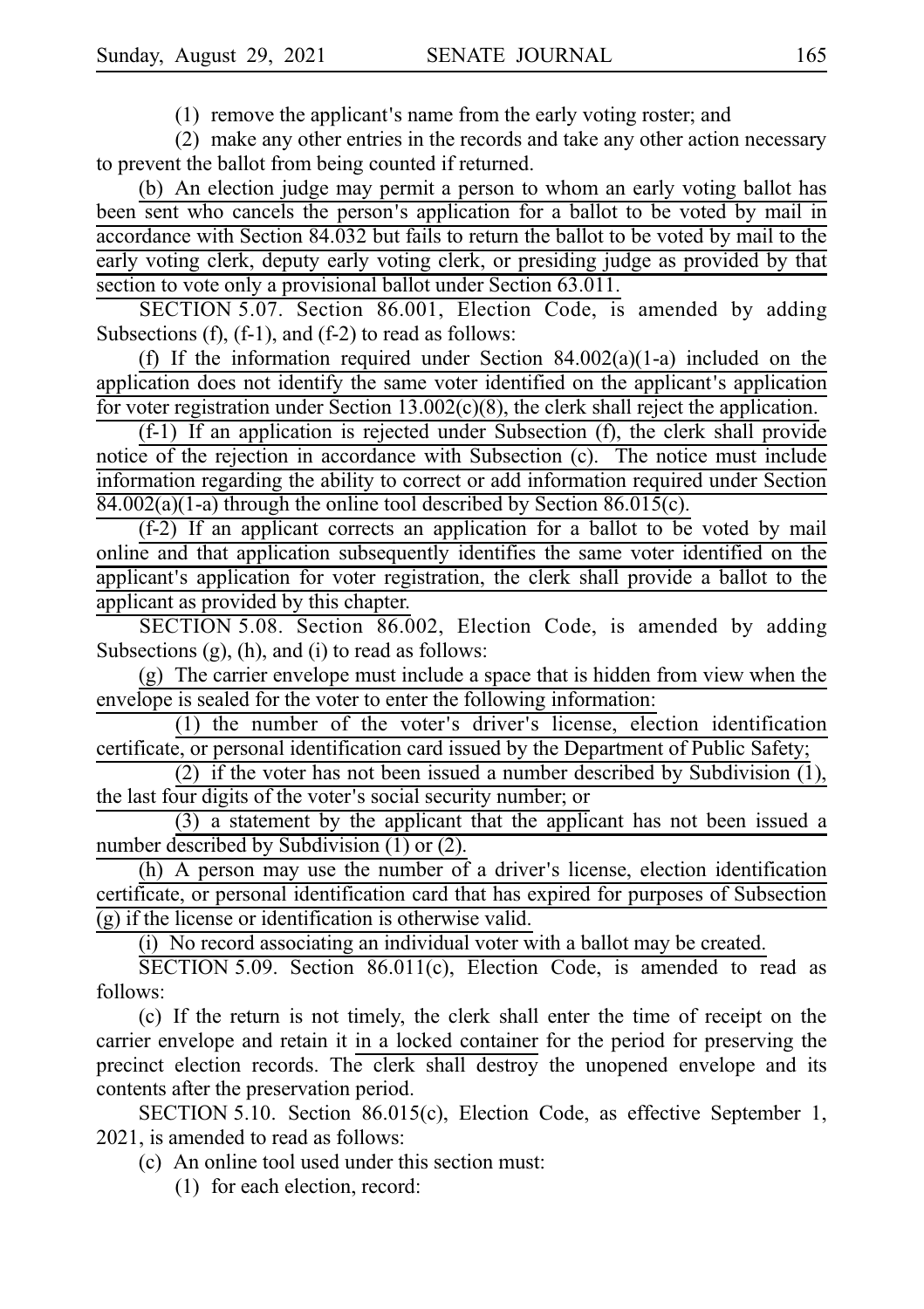$(A)$  each application for a ballot to be voted by mail received by the clerk; and

(B) each carrier envelope sent to a voter by the clerk;

(2) for each carrier envelope, record or assign a serially numbered and sequentially issued barcode or tracking number that is unique to each envelope; [and]

(3) update the applicable Internet website as soon as practicable after each of the following events occurs:

 $(A)$  receipt by the early voting clerk of the person's application for a ballot to be voted by mail;

(B) acceptance or rejection by the early voting clerk of the person's application for a ballot to be voted by mail;

 $(C)$  placement in the mail by the early voting clerk of the person's official ballot;

(D) receipt by the early voting clerk of the person's marked ballot; and

(E) acceptance or rejection by the early voting ballot board of a person's marked ballot; and

 $(4)$  allow a voter to add or correct information required under Section 84.002(a) $\overline{(1-a)}$  or Section 86.002(g).

SECTION 5.11. Sections  $87.027(d)$ , (e), and (i), Election Code, are amended to read as follows:

(d) The early voting clerk shall determine the number of members who are to compose the signature verification committee and shall state that number in the order calling for the committee's appointment. A committee must consist of not fewer than five members. In an election in which party alignment is indicated on the ballot, each county chair of a political party with a nominee or aligned candidate on the ballot shall submit to the appointing authority a list of names of persons eligible to serve on the signature verification committee in order of the county chair's preference. The authority shall appoint at least two persons from each list in the order of preference indicated on each list to serve as members of the committee. The same number of members must be appointed from each list. The authority shall appoint as  $[\theta_{\text{the}}]$  chair of the committee the highest-ranked person on  $[\overline{from}]$  the list provided by the political party whose nominee for governor received the most votes in the county in the most recent gubernatorial general election. The authority shall appoint as vice chair of the committee the highest-ranked person on the list provided by the political party whose nominee for governor received the second most votes in the county in the most recent gubernatorial general election. A vacancy on the committee shall be filled by appointment from the original list or from a new list submitted by the appropriate county chair.

(e) To be eligible to serve on a signature verification committee, a person must be eligible under Subchapter C, Chapter 32, for service as a presiding election judge, except that the person must be a qualified voter:

 $(1)$  of the county, in a countywide election ordered by the governor or a county authority or in a primary election;

 $(2)$  of the part of the county in which the election is held, for an election ordered by the governor or a county authority that does not cover the entire county of the person's residence; or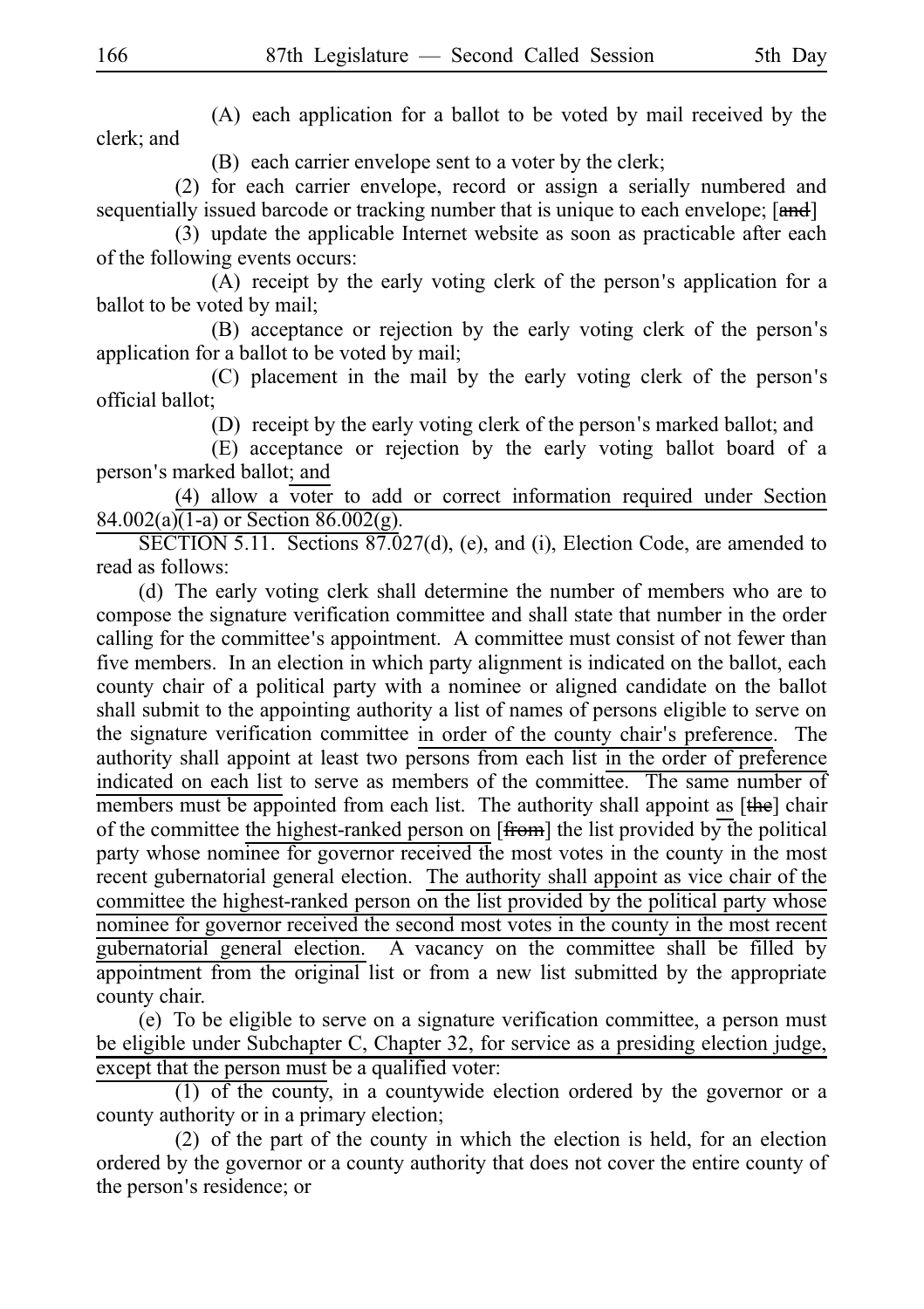$(3)$  of the political subdivision, in an election ordered by an authority of a political subdivision other than a county.

(i) The signature verification committee shall compare the signature on each carrier envelope certificate, except those signed for a voter by a witness, with the signature on the voter's ballot application to determine whether the signatures are those of the voter. The committee may also compare the signatures with any known signature [two or more signatures] of the voter [made within the preceding six years and on file with the county clerk or voter registrar to determine whether the signatures are those of the voter. Except as provided by Subsection (l), a determination under this subsection that the signatures are not those of the voter must be made by a majority vote of the committee's membership. The committee shall place the jacket envelopes, carrier envelopes, and applications of voters whose signatures are not those of the voter in separate containers from those of voters whose signatures are those of the voter. The committee chair shall deliver the sorted materials to the early voting ballot board at the time specified by the board's presiding judge.

SECTION 5.12. Subchapter B, Chapter 87, Election Code, is amended by adding Section 87.0271 to read as follows:

Sec. 87.0271. OPPORTUNITY TO CORRECT DEFECT: SIGNATURE VERIFICATION COMMITTEE. (a) This section applies to an early voting ballot voted by mail:

 $(1)$  for which the voter did not sign the carrier envelope certificate;

 $(2)$  for which it cannot immediately be determined whether the signature on the carrier envelope certificate is that of the voter;

 $(3)$  missing any required statement of residence;

 $(4)$  missing information or containing incorrect information required under Section 84.002(a)(1-a) or Section 86.002; or

 $(5)$  containing incomplete information with respect to a witness.

(b)  $\overline{Not}$  later than the second business day after a signature verification committee discovers a defect described by Subsection (a) and before the committee decides whether to accept or reject a timely delivered ballot under Section 87.027, the committee shall:

 $(1)$  determine if it would be possible for the voter to correct the defect and return the carrier envelope before the time the polls are required to close on election day; and

 $(2)$  return the carrier envelope to the voter by mail, if the committee determines that it would be possible for the voter to correct the defect and return the carrier envelope before the time the polls are required to close on election day.

(c) If the signature verification committee determines under Subsection  $(b)(1)$ that it would not be possible for the voter to correct the defect and return the carrier envelope before the time the polls are required to close on election day, the committee may notify the voter of the defect by telephone or e-mail and inform the voter that the voter may request to have the voter's application to vote by mail canceled in the manner described by Section 84.032 or come to the early voting clerk's office in person not later than the sixth day after election day to correct the defect.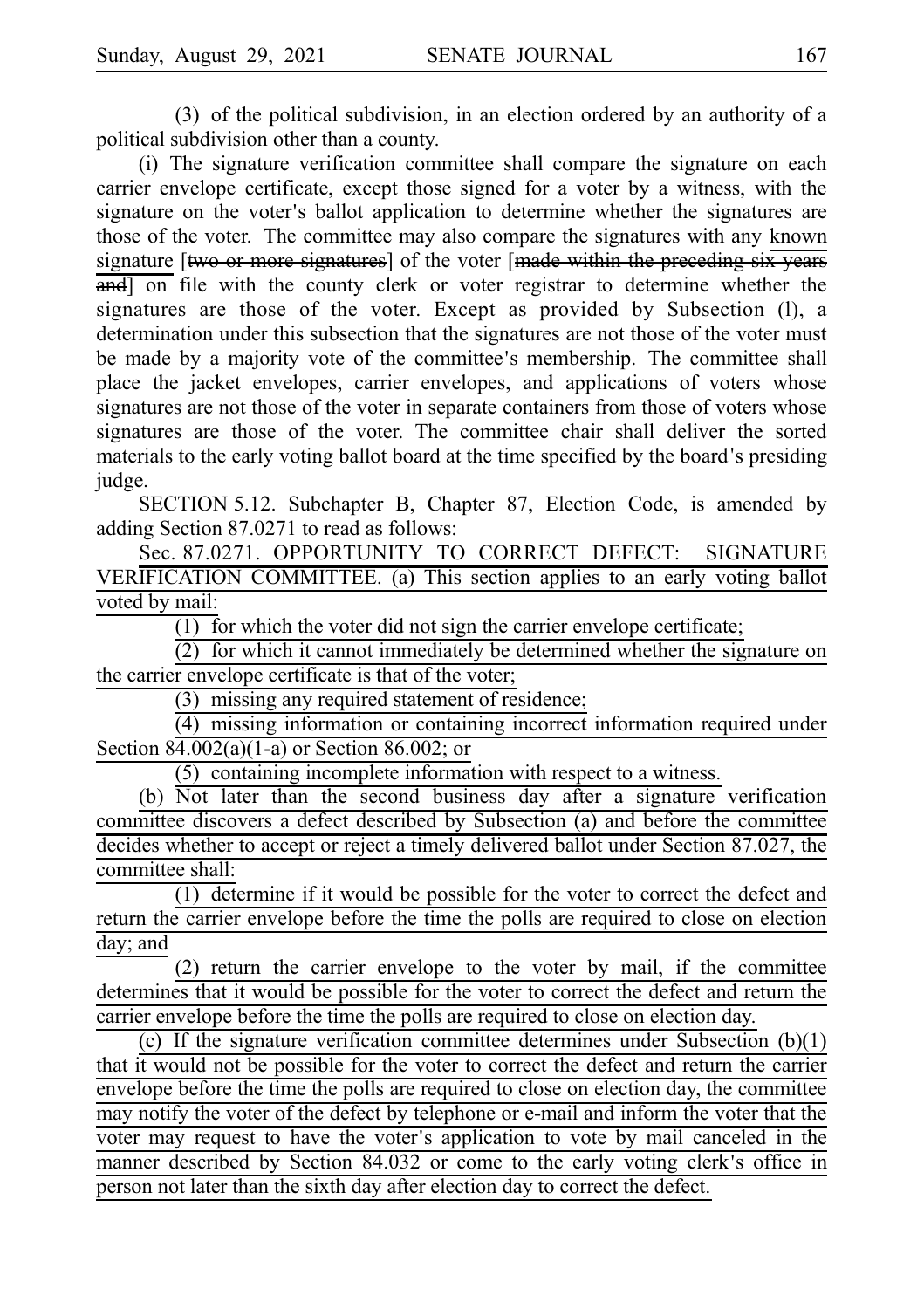(d) If the signature verification committee takes an action described by Subsection (b) or (c), the committee must take either action described by that subsection with respect to each ballot in the election to which this section applies.

(e) A poll watcher is entitled to observe an action taken under Subsection (b) or (c).

(f) The secretary of state may prescribe any procedures necessary to implement this section.

 $(g)$  Notwithstanding any other law, a ballot may not be finally rejected for a reason listed in Section 87.041(b)(1), (2), or (6) before the seventh day after election day.

SECTION 5.13. Section 87.041, Election Code, is amended by amending Subsections (b) and (e) and adding Subsection (d-1) to read as follows:

(b) A ballot may be accepted only if:

 $(1)$  the carrier envelope certificate is properly executed;

(2) neither the voter's signature on the ballot application nor the signature on the carrier envelope certificate is determined to have been executed by a person other than the voter, unless signed by a witness;

 $(3)$  the voter's ballot application states a legal ground for early voting by mail;

(4) the voter is registered to vote, if registration is required by law;

(5) the address to which the ballot was mailed to the voter, as indicated by the application, was outside the voter's county of residence, if the ground for early voting is absence from the county of residence;

(6) for a voter to whom a statement of residence form was required to be sent under Section 86.002(a), the statement of residence is returned in the carrier envelope and indicates that the voter satisfies the residence requirements prescribed by Section  $63.0011$ ;  $\lceil \text{and} \rceil$ 

(7) the address to which the ballot was mailed to the voter is an address that is otherwise required by Sections 84.002 and 86.003; and

(8) the information required under Section  $86.002(g)$  provided by the voter identifies the same voter identified on the voter's application for voter registration under Section  $13.002(c)(8)$ .

 $(d-1)$  If a voter provides the information required under Section 86.002(g) and it identifies the same voter identified on the voter's application for voter registration under Section 13.002(c)(8), the signature on the ballot application and on the carrier envelope certificate shall be rebuttably presumed to be the signatures of the voter.

(e) In making the determination under Subsection (b)(2), to determine whether the signatures are those of the voter, the board may also compare the signatures with any known signature [two or more signatures] of the voter [made within the preceding six years and] on file with the county clerk or voter registrar [to determine whether the signatures are those of the voter].

SECTION 5.14. Subchapter C, Chapter 87, Election Code, is amended by adding Section 87.0411 to read as follows:

Sec. 87.0411. OPPORTUNITY TO CORRECT DEFECT: EARLY VOTING BALLOT BOARD. (a) This section applies to an early voting ballot voted by mail:

 $(1)$  for which the voter did not sign the carrier envelope certificate;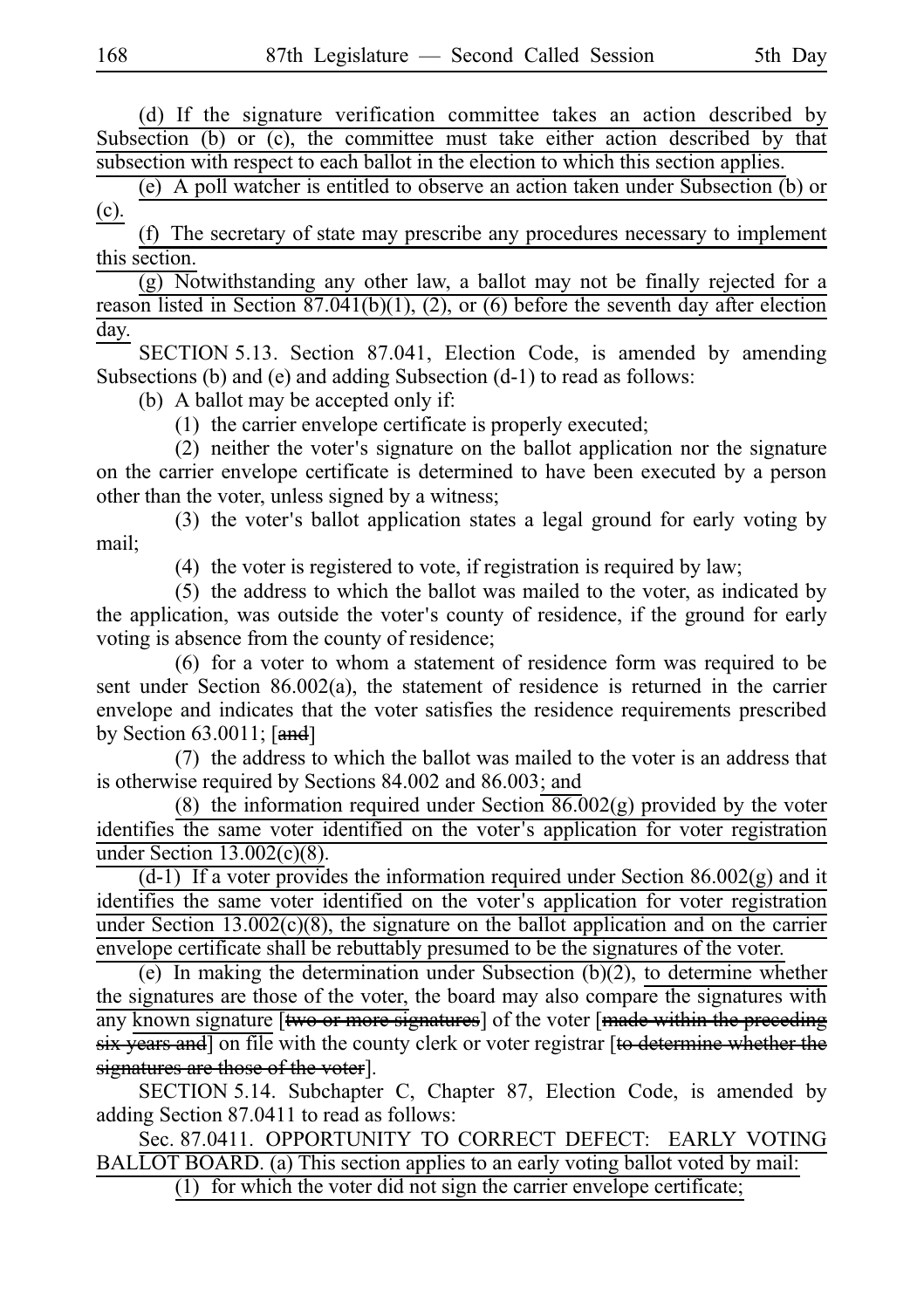(2) for which it cannot immediately be determined whether the signature on the carrier envelope certificate is that of the voter;

 $(3)$  missing any required statement of residence;

 $(4)$  missing information or containing incorrect information required under Section 84.002(a)(1-a) or Section 86.002; or

 $(5)$  containing incomplete information with respect to a witness.

(b) Not later than the second business day after an early voting ballot board discovers a defect described by Subsection (a) and before the board decides whether to accept or reject a timely delivered ballot under Section 87.041, the board shall:

 $(1)$  determine if it would be possible for the voter to correct the defect and return the carrier envelope before the time the polls are required to close on election day; and

(2) return the carrier envelope to the voter by mail, if the board determines that it would be possible for the voter to correct the defect and return the carrier envelope before the time the polls are required to close on election day.

(c) If the early voting ballot board determines under Subsection  $(b)(1)$  that it would not be possible for the voter to correct the defect and return the carrier envelope before the time the polls are required to close on election day, the board may notify the voter of the defect by telephone or e-mail and inform the voter that the voter may request to have the voter's application to vote by mail canceled in the manner described by Section 84.032 or come to the early voting clerk's office in person not later than the sixth day after election day to correct the defect.

(d) If the early voting ballot board takes an action described by Subsection (b) or (c), the board must take either action described by that subsection with respect to each ballot in the election to which this section applies.

(e) A poll watcher is entitled to observe an action taken under Subsection (b) or (c).

(f) The secretary of state may prescribe any procedures necessary to implement this section.

 $(g)$  Notwithstanding any other law, a ballot may not be finally rejected for a reason listed in Section 87.041(b)(1), (2), or (6) before the seventh day after election day.

SECTION 5.15. Section 87.0431(b), Election Code, is amended to read as follows:

(b) The early voting clerk shall, not later than the 30th day after election day, deliver notice to the attorney general, including certified copies of the carrier envelope and corresponding ballot application, of any ballot rejected because:

 $(1)$  the voter was deceased;

 $(2)$  the voter already voted in person in the same election;

(3) the signatures on the carrier envelope and ballot application were not executed by the same person;

(4) the carrier envelope certificate lacked a witness signature;  $[**or**]$ 

 $(5)$  the carrier envelope certificate was improperly executed by an assistant;

or

(6) the early voting ballot board or the signature verification committee determined that another violation of the Election Code occurred.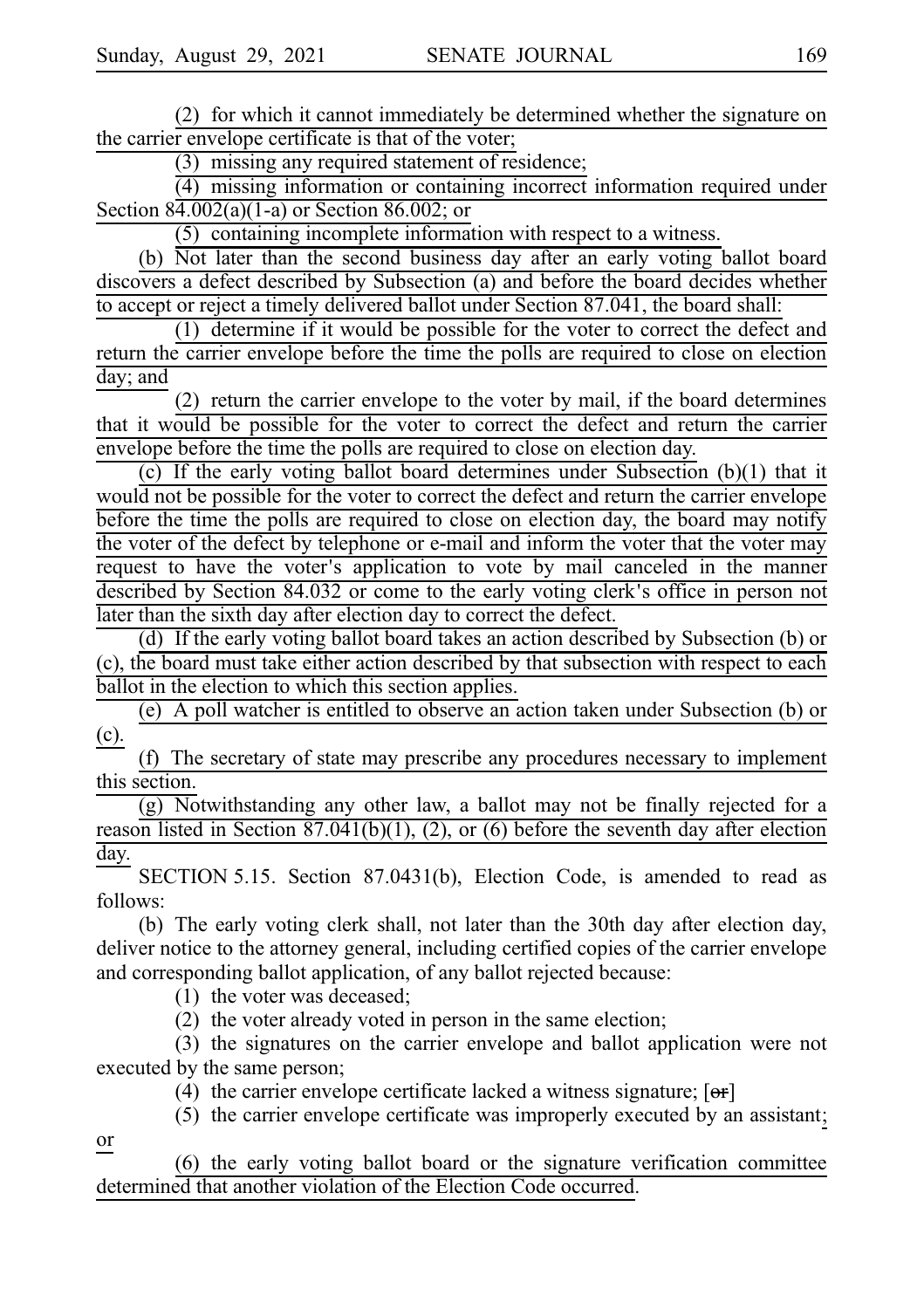SECTION 5.16. Sections  $87.062(a)$  and (c), Election Code, are amended to read as follows:

(a) On the direction of the presiding judge, the early voting ballot board, in accordance with Section 85.032(b), shall open the containers [eontainer] for the early voting ballots that are to be counted by the board, remove the contents from each [the] container, and remove any ballots enclosed in ballot envelopes from their envelopes.

(c) Ballots voted by mail shall be tabulated and stored separately from the ballots voted by personal appearance and shall be separately reported on the returns [The results of all early voting ballots counted by the board under this subchapter shall be included in the same return].

SECTION 5.17. Section 87.103, Election Code, is amended to read as follows:

Sec. 87.103. COUNTING BALLOTS AND PREPARING RETURNS. (a) The early voting electronic system ballots counted at a central counting station, the ballots cast at precinct polling places, and the ballots voted by mail shall be tabulated separately [from the ballots cast at precinct polling places] and shall be separately reported on the returns.

(b) The early voting returns prepared at the central counting station must include any early voting results obtained by the early voting ballot board under Subchapter [Subchapters] D [and E].

SECTION 5.18. Section 87.126, Election Code, is amended by adding Subsection (a-1) to read as follows:

 $(a-1)$  Electronic records made under this section shall record both sides of any application, envelope, or ballot recorded, and all such records shall be provided to the early voting ballot board, the signature verification committee, or both.

SECTION 5.19. Subchapter G, Chapter 87, Election Code, is amended by adding Section 87.128 to read as follows:

Sec. 87.128. NOTES. (a) Each member of an early voting ballot board and each member of a signature verification committee is entitled to take any notes reasonably necessary to perform the member's duties under this chapter.

(b) Notes taken under this section may not contain personally identifiable information.

(c) Each member who takes notes under this section shall sign the notes and deliver them to the presiding judge or committee chair, as applicable, for delivery to the custodian of election records.

(d) Notes collected under this section shall be preserved in the same manner as precinct election records under Section 66.058.

ARTICLE 6. ASSISTANCE OF VOTERS

SECTION 6.01. Section 64.009, Election Code, is amended by amending Subsection (b) and adding Subsections (e),  $(f)$ ,  $(f-1)$ ,  $(g)$ , and  $(h)$  to read as follows:

(b) The regular voting procedures, except those in Subchapter B, may be modified by the election officer to the extent necessary to conduct voting under this section.

(e) Except as provided by Section  $33.057$ , a poll watcher is entitled to observe any activity conducted under this section.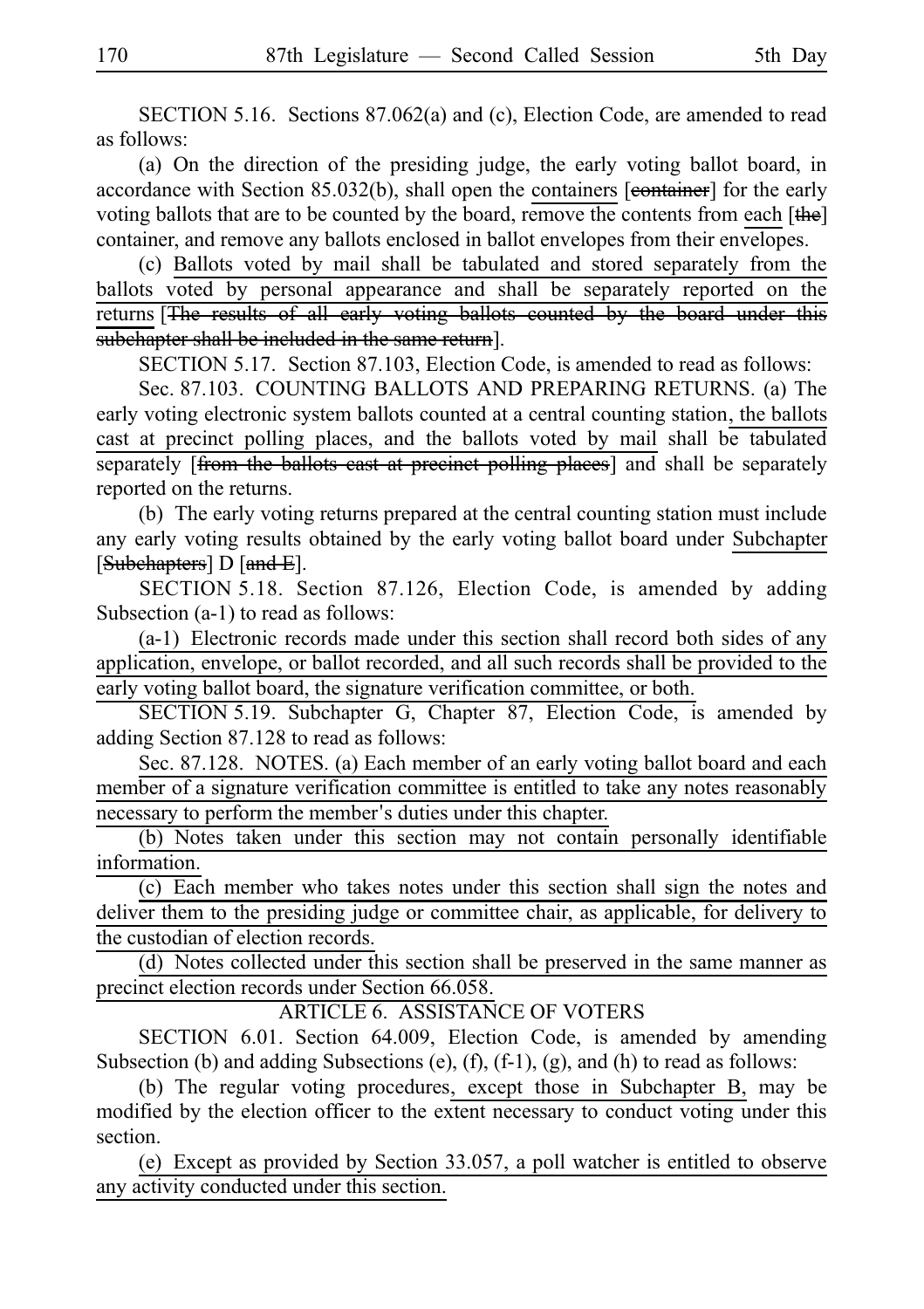$(f)$  A person who simultaneously assists seven or more voters voting under this section by providing the voters with transportation to the polling place must complete and sign a form, provided by an election officer, that contains the person's name and address and whether the person is providing assistance solely under this section or under both this section and Subchapter B.

 $(f-1)$  Subsection  $(f)$  does not apply if the person is related to each voter within the second degree by affinity or the third degree by consanguinity, as determined under Subchapter B, Chapter 573, Government Code.

 $(g)$  A form completed under Subsection  $(f)$  shall be delivered to the secretary of state as soon as practicable. The secretary shall retain a form delivered under this section for the period for preserving the precinct election records and shall make the form available to the attorney general for inspection upon request.

(h) The secretary of state shall prescribe the form described by Subsection (f).

 $SECTION 6.02.$  Section  $64.031$ , Election Code, is amended to read as follows:

Sec. 64.031. ELIGIBILITY FOR ASSISTANCE. A voter is eligible to receive assistance in marking or reading the ballot, as provided by this subchapter, if the voter cannot prepare or read the ballot because of:

(1) a physical disability that renders the voter unable to write or see; or

(2) an inability to read the language in which the ballot is written.

SECTION 6.03. Subchapter B, Chapter 64, Election Code, is amended by adding Section 64.0322 to read as follows:

Sec. 64.0322. SUBMISSION OF FORM BY ASSISTANT. (a) A person, other than an election officer, who assists a voter in accordance with this chapter is required to complete a form stating:

(1) the name and address of the person assisting the voter;

 $\overline{2}$ ) the relationship to the voter of the person assisting the voter; and

 $(3)$  whether the person assisting the voter received or accepted any form of compensation or other benefit from a candidate, campaign, or political committee.

 $(b)$  The secretary of state shall prescribe the form required by this section. The form must be incorporated into the official carrier envelope if the voter is voting an early voting ballot by mail and receives assistance under Section 86.010, or must be submitted to an election officer at the time the voter casts a ballot if the voter is voting at a polling place or under Section 64.009.

SECTION 6.04. Section 64.034, Election Code, is amended to read as follows:

Sec. 64.034. OATH. A person, other than an election officer, selected to provide assistance to a voter must take the following oath, administered by an election officer at the polling place, before providing assistance:

"I swear (or affirm) under penalty of perjury that the voter I am assisting represented to me they are eligible to receive assistance; I will not suggest, by word, sign, or gesture, how the voter should vote; I will confine my assistance to reading the ballot to the voter, directing the voter to read the ballot, marking the voter's ballot, or directing the voter to mark the ballot; [answering the voter's questions, to stating propositions on the ballot, and to naming candidates and, if listed, their political parties;] I will prepare the voter's ballot as the voter directs; I did not pressure or coerce the voter into choosing me to provide assistance;  $[\overline{\mathbf{and}}]$  I am not the voter's employer, an agent of the voter's employer, or an officer or agent of a labor union to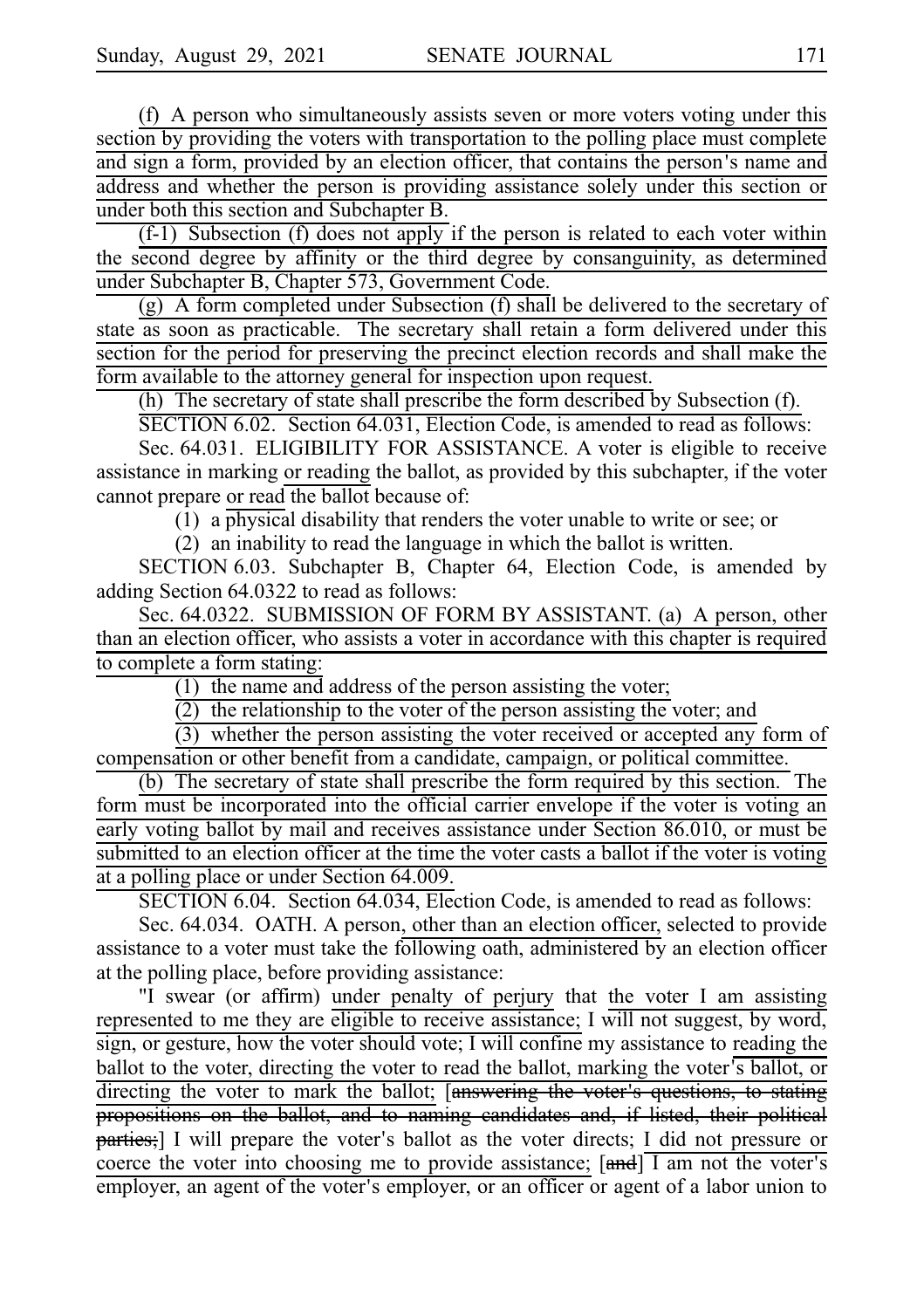which the voter belongs; I will not communicate information about how the voter has voted to another person; and I understand that if assistance is provided to a voter who is not eligible for assistance, the voter's ballot may not be counted."

SECTION 6.05. Sections  $86.010(e)$ , (h), and (i), Election Code, are amended to read as follows:

(e) A person who assists a voter to prepare a ballot to be voted by mail shall enter on the official carrier envelope of the voter:

 $(1)$  the person's signature, printed name, and residence address;

 $\overline{(2)}$  the relationship of the person providing the assistance to the voter; and

 $(3)$  whether the person received or accepted any form of compensation or other benefit from a candidate, campaign, or political committee in exchange for providing assistance [on the official carrier envelope of the voter].

(h) Subsection (f) does not apply:

(1) to a violation of Subsection (c), if the person is related to the voter within the second degree by affinity or the third degree by consanguinity, as determined under Subchapter B, Chapter 573, Government Code, or was physically living in the same dwelling as the voter at the time of the event; or

(2) to a violation of Subsection (e), if the person  $\overline{1}$  related to the voter within the second degree by affinity or the third degree by consanguinity, as determined under Subchapter B, Chapter 573, Government Code.

(i) An offense under this section for a violation of Subsection  $(c)$  is increased to the next higher category of offense if it is shown on the trial of an offense under this section that:

 $(1)$  the defendant was previously convicted of an offense under this code;

(2) the offense involved a voter  $65$  years of age or older; or

(3) the defendant committed another offense under this section in the same election.

SECTION 6.06. Section 86.0105, Election Code, is amended by amending Subsections (a), (c), and (e) and adding Subsection (f) to read as follows:

(a) A person commits an offense if the person:

(1) compensates or offers to compensate another person for assisting voters as provided by Section  $86.010$ [, as part of any performance based compensation scheme based on the number of voters assisted or in which another person is presented with a quota of voters to be assisted as provided by Section 86.010]; or

(2) solicits, receives, or  $[$ engages in another practice that causes another person's compensation from or employment status with the person to be dependent on the number of voters assisted as provided by Section 86.010; or

 $[(3)$  with knowledge that accepting compensation for such activity is illegal, accepts compensation for an activity described by Subdivision (1)  $[**or**(2)]$ .

(c) An offense under this section is a state jail felony  $f$  if it is shown on the trial of an offense under this section that the defendant was previously convicted two or more times under this section].

(e) For purposes of this section, compensation means an economic benefit as defined by Section 38.01, Penal Code [any form of monetary payment, goods, services, benefits, or promises or offers of employment, or any other form of consideration offered to another person in exchange for assisting voters].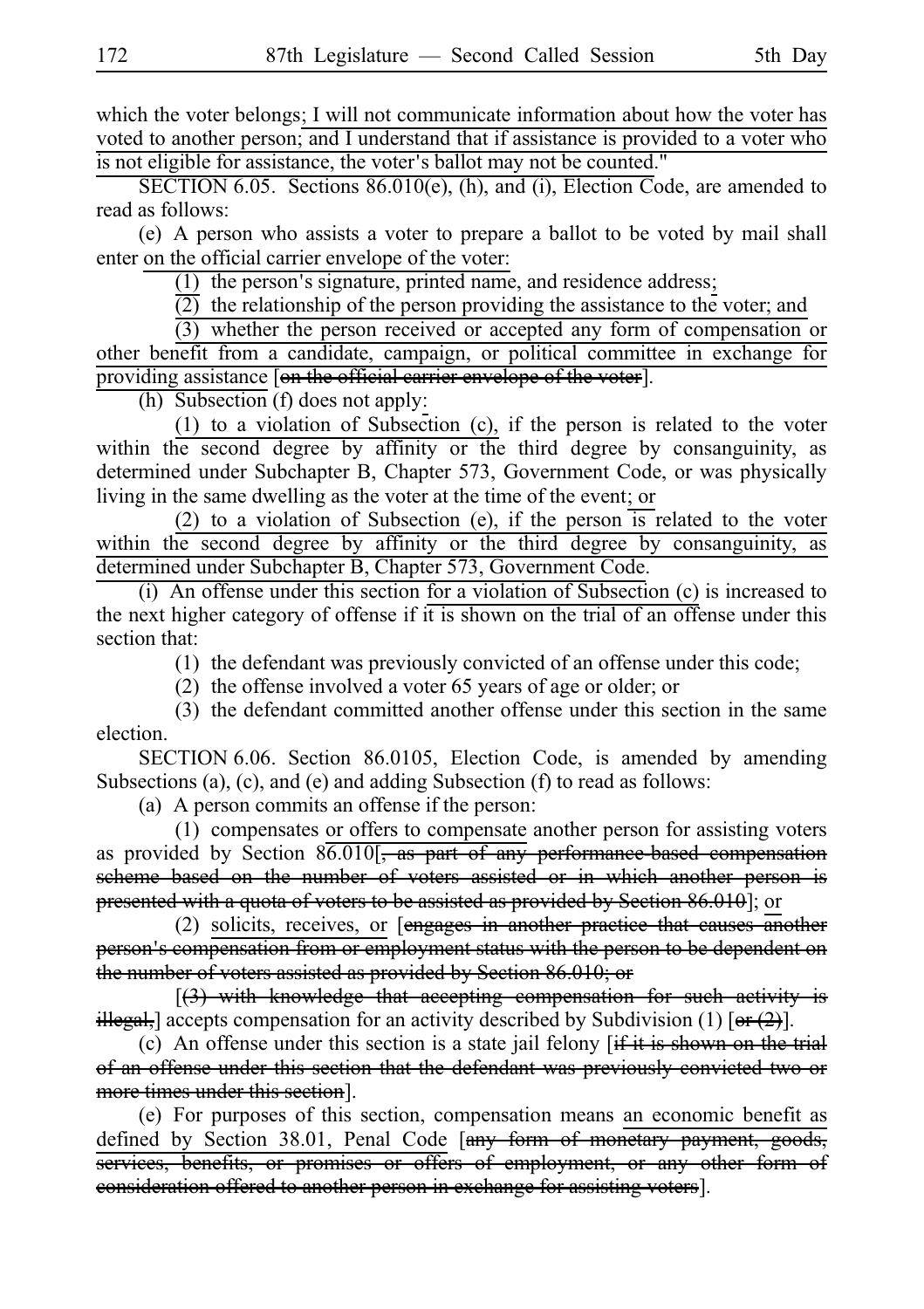(f) This section does not apply if the person assisting a voter is an attendant or caregiver previously known to the voter.

SECTION 6.07. Section 86.013(b), Election Code, is amended to read as follows:

(b) Spaces must appear on the reverse side of the official carrier envelope for:

(1) indicating the identity and date of the election;  $[and]$ 

(2) entering the signature, printed name, and residence address of a person other than the voter who deposits the carrier envelope in the mail or with a common or contract carrier; and

(3) indicating the relationship of that person to the voter.

 $SECTION 6.08.$  (a) The secretary of state shall conduct a study regarding the implementation of educational programs, including the production and publication on the secretary of state's Internet website of instructional videos, to help voters with disabilities understand how to use voting systems used in this state.

(b) Not later than December 1, 2022, the secretary of state shall submit to the standing committees of the legislature with jurisdiction over elections a report on the study required by this section.

 $(c)$  The secretary of state, using existing resources, may contract with a qualified vendor to conduct the study required by this section.

(d) This section expires December 1, 2023.

ARTICLE 7. FRAUD AND OTHER UNLAWFUL PRACTICES

SECTION 7.01. Chapter 63, Election Code, is amended by adding Section 63.0111 to read as follows:

Sec. 63.0111. OFFENSES RELATED TO PROVISIONAL VOTING. (a) An election judge commits an offense if the judge knowingly provides a voter with a form for an affidavit required by Section 63.001 if the form contains information that the judge entered on the form knowing it was false.

(b) An offense under this section is a state jail felony.

SECTION 7.02. Sections 276.004(a) and (b), Election Code, are amended to read as follows:

(a) A person commits an offense if, with respect to another person over whom the person has authority in the scope of employment, the person knowingly:

 $(1)$  refuses to permit the other person to be absent from work on election day or while early voting is in progress for the purpose of attending the polls to vote; or

 $(2)$  subjects or threatens to subject the other person to a penalty for attending the polls on election day or while early voting is in progress to vote.

 $(b)$  It is an exception to the application of this section that the person's conduct occurs in connection with an election in which the polls are open on election day or while early voting is in progress for voting for two consecutive hours outside of the voter's working hours.

SECTION 7.03. Sections 276.013(a) and (b), Election Code, are amended to read as follows:

(a) A person commits an offense if the person knowingly or intentionally makes any effort to: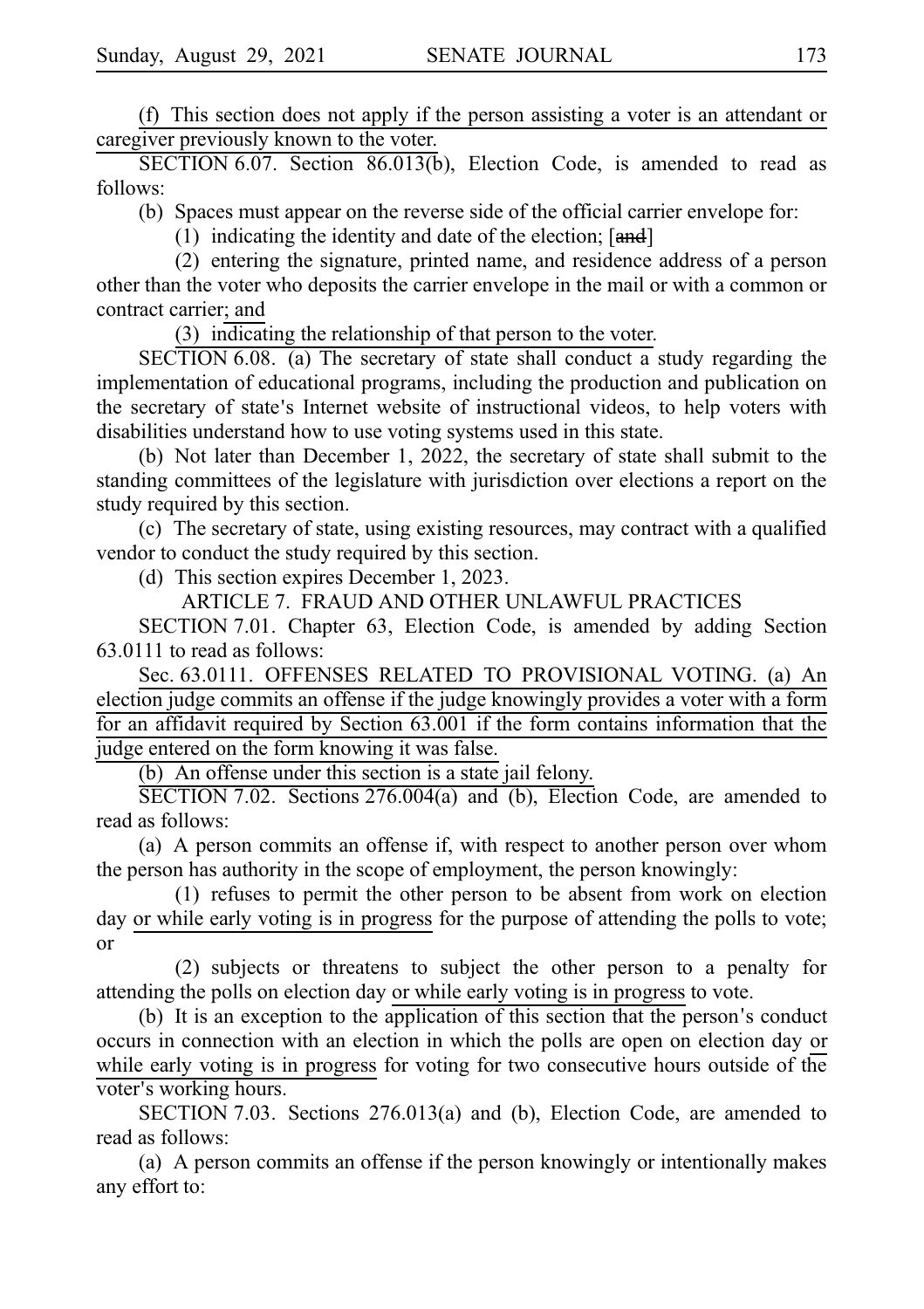$(1)$  influence the independent exercise of the vote of another in the presence of the ballot or during the voting process, including by altering the ballot of another or by otherwise causing a ballot to not reflect the intent of the voter;

 $(2)$  cause a voter to become registered, a ballot to be obtained, or a vote to be cast under false pretenses;  $[**or**]$ 

(3) cause any false or intentionally misleading statement, representation, or information to be provided:

 $(A)$  to an election official; or

(B) on an application for ballot by mail, carrier envelope, or any other official election-related form or document;

 $(4)$  prevent a voter from casting a legal ballot in an election in which the voter is eligible to vote;

 $(5)$  provide false information to a voter with the intent of preventing the voter from voting in an election in which the voter is eligible to vote;

 $(6)$  cause the ballot not to reflect the intent of the voter;

 $(7)$  cause a ballot to be voted for another person that the person knows to be deceased or otherwise knows not to be a qualified or registered voter;

 $(8)$  cause or enable a vote to be cast more than once in the same election; or

 $(9)$  discard or destroy a voter's completed ballot without the voter's consent.

(b) An offense under this section is a Class A misdemeanor, unless:

(1) the person committed the offense while acting in the person's capacity as an elected official, in which case the offense is a state jail felony; or

 $(2)$  the person is convicted of an attempt, in which case the offense is a Class B [A] misdemeanor.

SECTION 7.04. Chapter 276, Election Code, is amended by adding Sections 276.015, 276.016, 276.017, 276.018, and 276.019 to read as follows:

Sec. 276.015. VOTE HARVESTING. (a) In this section:

(1) "Benefit" means anything reasonably regarded as a gain or advantage, including a promise or offer of employment, a political favor, or an official act of discretion, whether to a person or another party whose welfare is of interest to the person.

(2) "Vote harvesting services" means in-person interaction with one or more voters, in the physical presence of an official ballot or a ballot voted by mail, intended to deliver votes for a specific candidate or measure.

(b) A person commits an offense if the person, directly or through a third party, knowingly provides or offers to provide vote harvesting services in exchange for compensation or other benefit.

(c) A person commits an offense if the person, directly or through a third party, knowingly provides or offers to provide compensation or other benefit to another person in exchange for vote harvesting services.

(d) A person commits an offense if the person knowingly collects or possesses a mail ballot or official carrier envelope in connection with vote harvesting services.

(e) This section does not apply to:

 $(1)$  an activity not performed in exchange for compensation or a benefit;

 $\overline{(2)}$  interactions that do not occur in the presence of the ballot or during the voting process;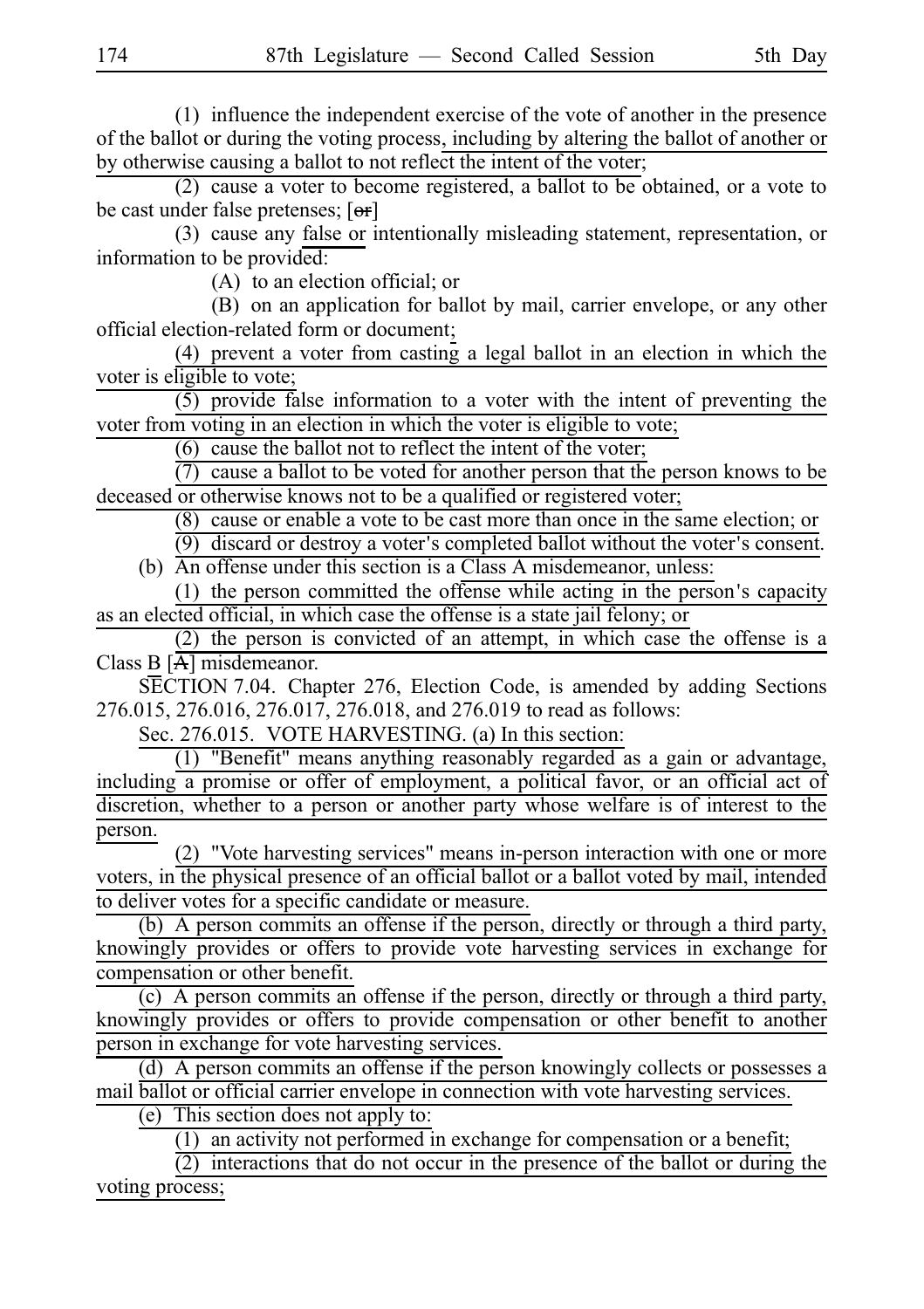(3) interactions that do not directly involve an official ballot or ballot by mail;

 $(4)$  interactions that are not conducted in-person with a voter; or

 $(5)$  activity that is not designed to deliver votes for or against a specific candidate or measure.

(f) An offense under this section is a felony of the third degree.

 $(g)$  If conduct that constitutes an offense under this section also constitutes an offense under any other law, the actor may be prosecuted under this section, the other law, or both.

(h) Records necessary to investigate an offense under this section or any other section of this code shall be provided by an election officer in an unredacted form to a law enforcement officer upon request. Records obtained under this subsection are not subject to public disclosure.

Sec. 276.016. UNLAWFUL SOLICITATION AND DISTRIBUTION OF APPLICATION TO VOTE BY MAIL. (a) A public official or election official commits an offense if the official, while acting in an official capacity, knowingly:

 $(1)$  solicits the submission of an application to vote by mail from a person who did not request an application;

 $(2)$  distributes an application to vote by mail to a person who did not request the application unless the distribution is expressly authorized by another provision of this code;

 $(3)$  authorizes or approves the expenditure of public funds to facilitate third-party distribution of an application to vote by mail to a person who did not request the application; or

 $(4)$  completes any portion of an application to vote by mail and distributes the application to an applicant.

(b) An offense under this section is a state jail felony.

 $(c)$  Subsection (a)(2) does not apply if the public official or election official engaged in the conduct described by Subsection (a)(2) by providing access to an application to vote by mail from a publicly accessible Internet website.

(d) Subsection (a)(4) does not apply if the public official or election official engaged in the conduct described by Subsection (a)(4) while lawfully assisting the applicant under Section 84.003.

(e) Subsection (a) does not apply if the public official or election official:

 $(1)$  provided general information about voting by mail, the vote by mail process, or the timelines associated with voting to a person or the public; or

(2) engaged in the conduct described by Subsection (a) while acting in the official's capacity as a candidate for a public elective office.

(f) The remedy provided under this chapter is cumulative, and does not restrict any other remedies provided by this code or by law. A violation of this section is subject to injunctive relief or mandamus as provided by this code.

Sec. 276.017. UNLAWFUL DISTRIBUTION OF EARLY VOTING BALLOTS AND BALLOTING MATERIALS. (a) The early voting clerk or other election official commits an offense if the clerk or official knowingly mails or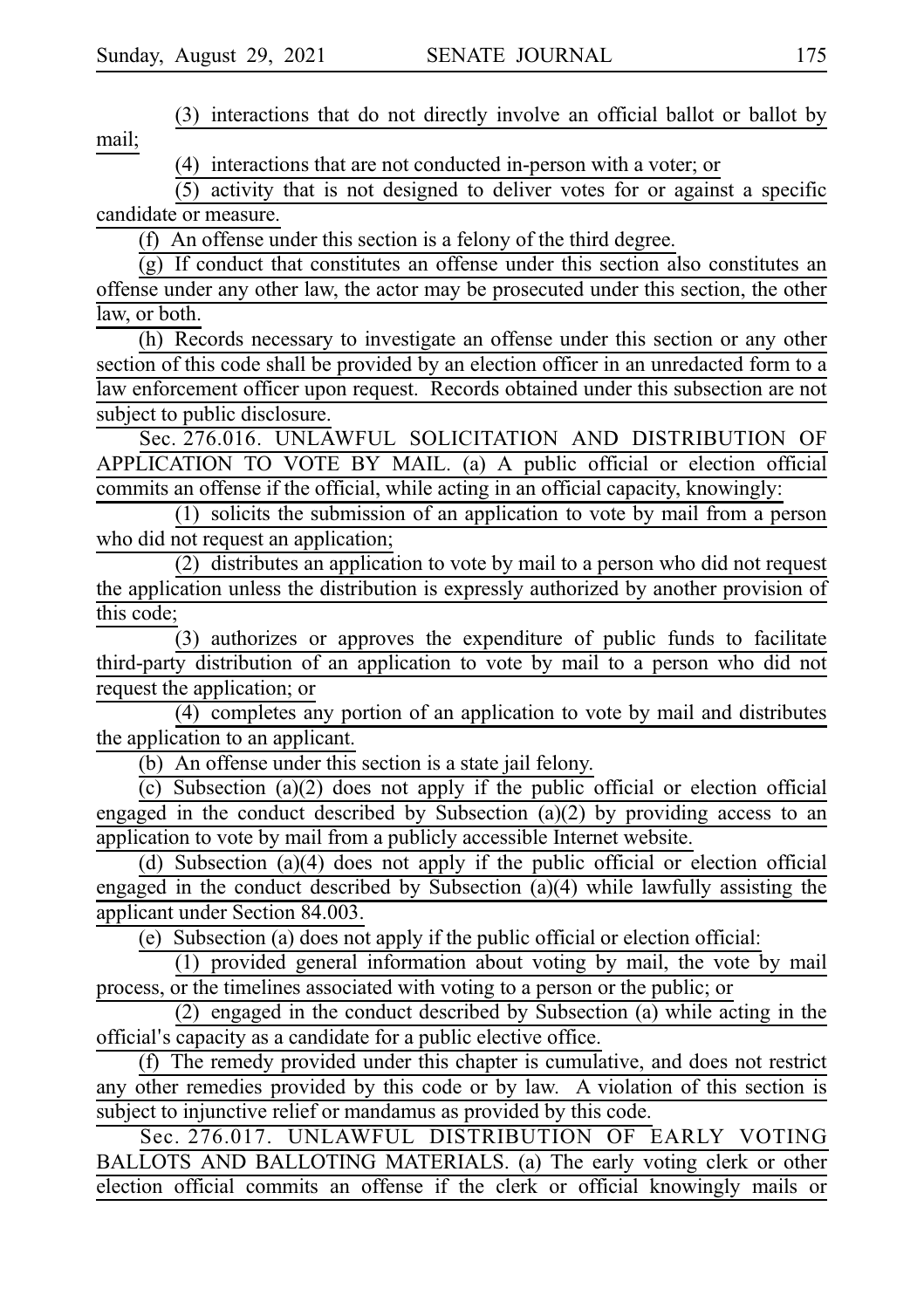otherwise provides an early voting ballot by mail or other early voting by mail ballot materials to a person who the clerk or official knows did not submit an application for a ballot to be voted by mail under Section 84.001.

(b) An offense under this section is a Class A misdemeanor.

Sec. 276.018. PERJURY IN CONNECTION WITH CERTAIN ELECTION PROCEDURES. (a) A person commits an offense if, with the intent to deceive, the person knowingly or intentionally makes a false statement or swears to the truth of a false statement:

 $(1)$  on a voter registration application; or

 $(2)$  previously made while making an oath, declaration, or affidavit described by this code.

(b) An offense under this section is a state jail felony.

Sec. 276.019. UNLAWFUL ALTERING OF ELECTION PROCEDURES. A public official or election official may not create, alter, modify, waive, or suspend any election standard, practice, or procedure mandated by law or rule in a manner not expressly authorized by this code.

ARTICLE 8. ENFORCEMENT

SECTION 8.01. Subchapter E, Chapter 31, Election Code, is amended by adding Sections 31.128, 31.129, and 31.130 to read as follows:

Sec. 31.128. RESTRICTION ON ELIGIBILITY. (a) In this section, "election official" does not include a chair of a county political party holding a primary election or a runoff primary election.

 $(b)$  A person may not serve as an election official if the person has been finally convicted of an offense under this code.

Sec. 31.129. CIVIL PENALTY. (a) In this section, "election official" has the meaning assigned by Section 31.128.

(b) An election official may be liable to this state for a civil penalty if the official:

 $(1)$  is employed by or is an officer of this state or a political subdivision of this state; and

 $\overline{(2)}$  violates a provision of this code.

 $(c)$  A civil penalty imposed under this section may include termination of the person's employment and loss of the person's employment benefits.

Sec. 31.130. SUIT AGAINST ELECTION OFFICER. An action, including an action for a writ of mandamus, alleging that an election officer violated a provision of this code while acting in the officer's official capacity may only be brought against the officer in the officer's official capacity.

SECTION 8.02. Sections  $232.008(b)$ , (c), and (d), Election Code, are amended to read as follows:

(b) Except as provided by Subsection (c), a contestant must file the petition not later than the later of the 45th [30th] day after the date the election records are publicly available under Section 1.012 or the official result of the contested election is determined.

(c) A contestant must file the petition not later than the later of the 15th  $[10th]$ day after the date the election records are publicly available under Section  $1.012$  or the official result is determined in a contest of: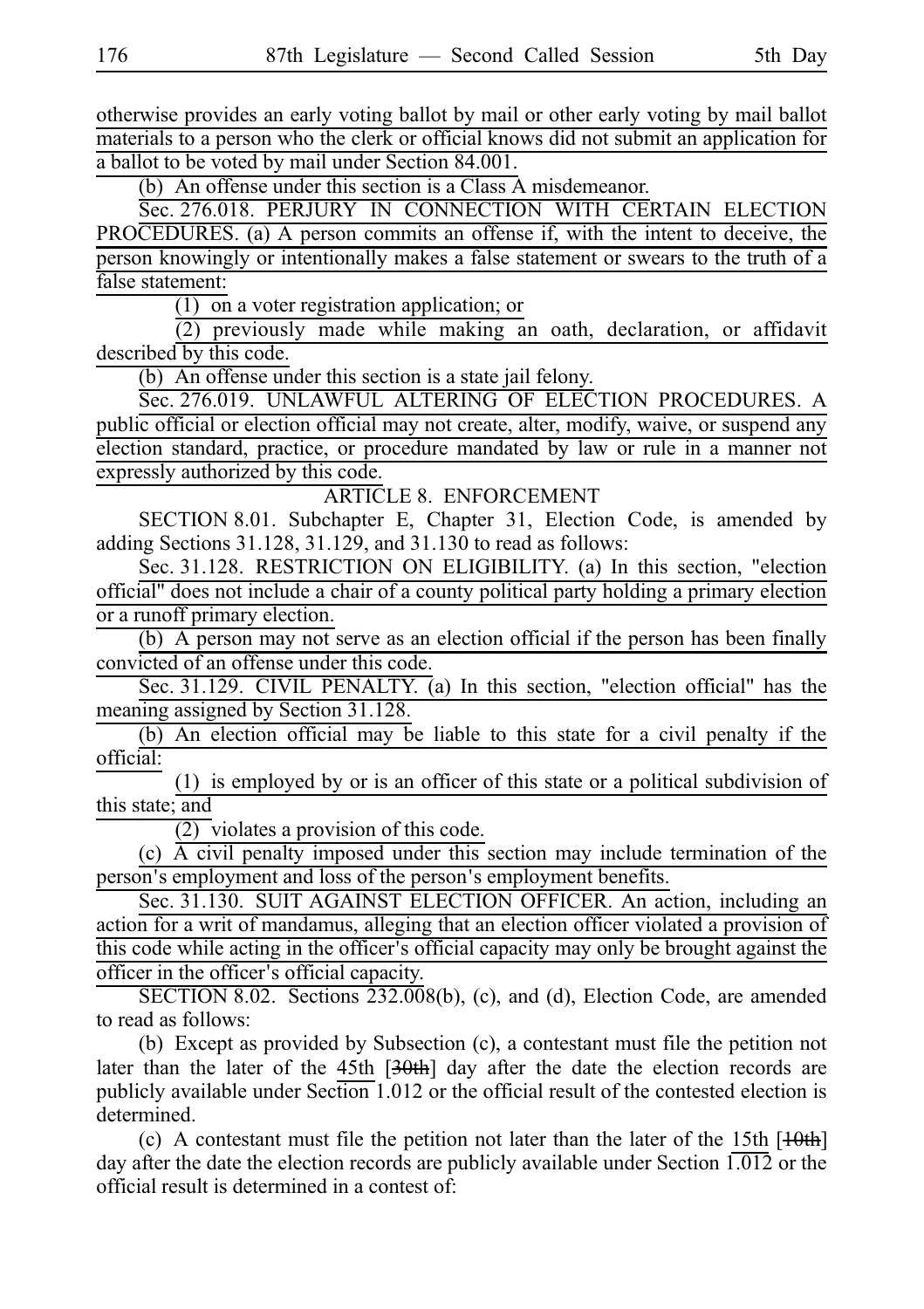$(1)$  a primary or runoff primary election; or

 $(2)$  a general or special election for which a runoff is necessary according to the official result or will be necessary if the contestant prevails.

(d) A contestant must deliver, electronically or otherwise, a copy of the petition to the secretary of state by the same deadline prescribed for the filing of the petition.

SECTION 8.03. Title 14, Election Code, is amended by adding Subtitle D to read as follows:

## SUBTITLE D. OTHER ELECTION LAWSUITS

# CHAPTER 247. LAWSUIT ALLEGING IMPROPER ELECTION ACTIVITIES

Sec. 247.001. PETITION ALLEGING FRAUD. This chapter applies to a civil suit in which a candidate in an election alleges in the petition that an opposing candidate, an agent of the opposing candidate, or a person acting on behalf of the opposing candidate with the candidate's knowledge violated any of the following sections of this code:

> (1) Section 13.007;  $(2)$  Section 64.012;  $(3)$  Section 64.036; (4) Section 84.003;  $(5)$  Section 84.0041; (6) Section 86.0051;  $\overline{(7)}$  Section 86.006; (8) Section 86.010; (9) Section 276.013; and

(10) Section 276.015.

Sec. 247.002. PROCEDURE. A candidate in an election may file a petition for an action under this chapter in any county where a defendant resided at the time of the election. If the election is for a statewide office, the candidate may also file the petition in a district court in Travis County.

Sec. 247.003. FILING PERIOD FOR PETITION. A candidate in an election may file a petition for an action under this chapter not earlier than the day after the date the election is certified and not later than the 45th day after the later of that date or the date election records are made publicly available under Section 1.012.

Sec. 247.004. DAMAGES. (a) If it is shown by a preponderance of the evidence that a defendant, an agent of the defendant, or a person acting on behalf of the defendant with the defendant's knowledge committed one or more violations of a section described by Section 247.001, the defendant is liable to the plaintiff for damages in an amount of \$1,000 for each violation.

(b) Notwithstanding Section 41.004, Civil Practice and Remedies Code, a court shall award damages under Subsection (a) to the plaintiff irrespective of whether the plaintiff is awarded actual damages.

Sec. 247.005. ATTORNEY'S FEES. In an action under this chapter, the court may award reasonable attorney's fees to the prevailing party.

SECTION 8.04. Section 273.061, Election Code, is amended to read as follows: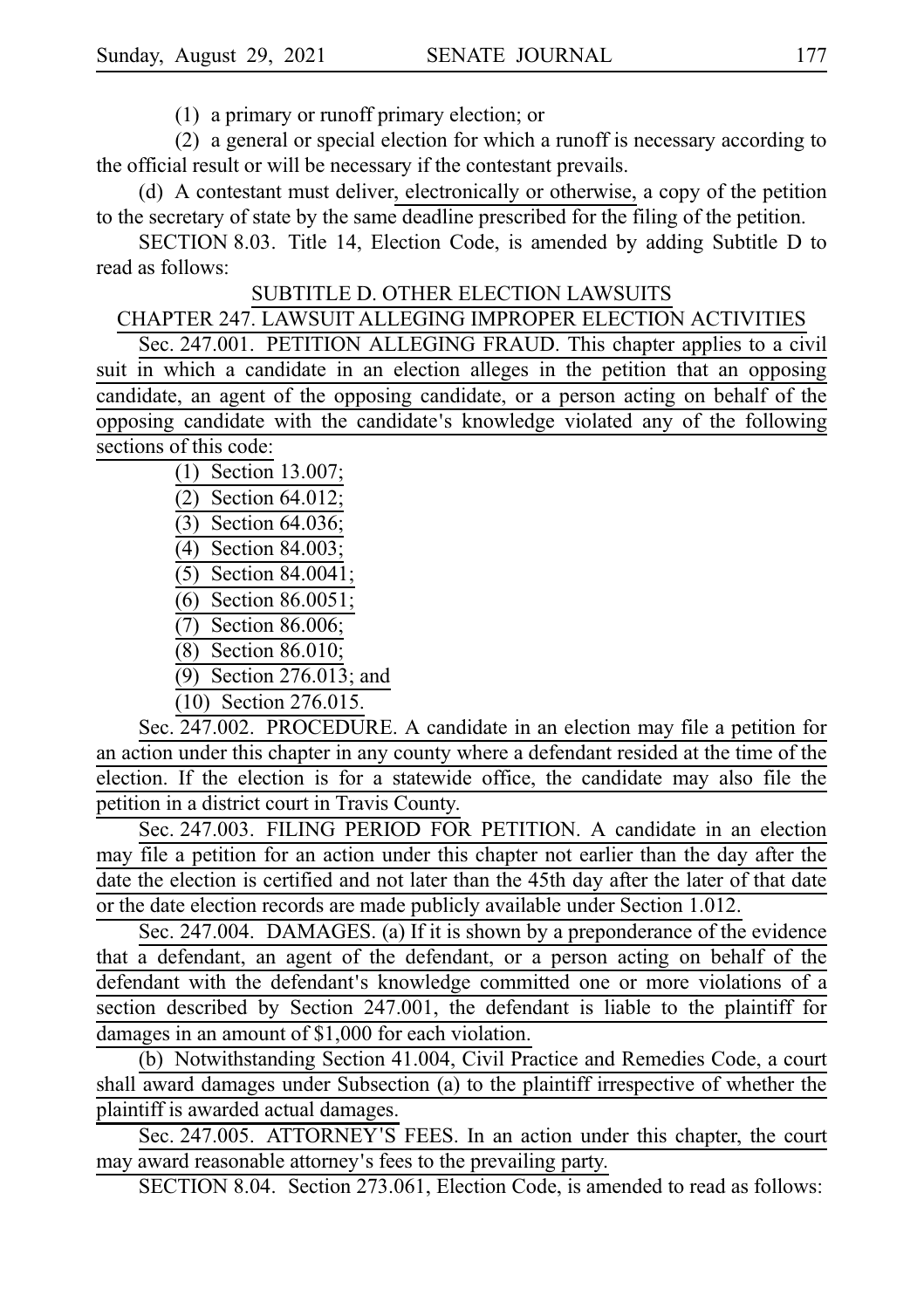Sec. 273.061. JURISDICTION. (a) The supreme court or a court of appeals may issue a writ of mandamus to compel the performance of any duty imposed by law in connection with the holding of an election or a political party convention, regardless of whether the person responsible for performing the duty is a public officer.

(b) The court of criminal appeals may issue a writ of mandamus to compel the performance of any duty imposed by law in connection with the provision, sequestration, transfer, or impoundment of evidence in or records relating to a criminal investigation conducted under this code or conducted in connection with the conduct of an election or political party convention. If a writ of mandamus is issued under this subsection, it shall include an order requiring the provision, sequestration, transfer, or impoundment of the evidence or record.

SECTION 8.05. Subchapter D, Chapter 22, Government Code, is amended by adding Sections 22.304 and 22.305 to read as follows:

Sec. 22.304. COURT SITTING IN PANELS FOR CERTAIN ELECTION PROCEEDINGS; CRIMINAL OFFENSE. (a) In this section, "public official" means any person elected, selected, appointed, employed, or otherwise designated as an officer, employee, or agent of this state, a government agency, a political subdivision, or any other public body established by state law.

(b) Notwithstanding any other law or rule, a court proceeding entitled to priority under Section 22.305 and filed in a court of appeals shall be docketed by the clerk of the court and assigned to a panel of three justices determined using an automated assignment system.

(c) A person, including a public official, commits an offense if the person communicates with a court clerk with the intention of influencing or attempting to influence the composition of a three-justice panel assigned a specific proceeding under this section.

 $(d)$  An offense under this section is a Class A misdemeanor.

Sec. 22.305. PRIORITY OF CERTAIN ELECTION PROCEEDINGS. (a) The supreme court or a court of appeals shall prioritize over any other proceeding pending or filed in the court a proceeding for injunctive relief or for a writ of mandamus under Chapter 273, Election Code, pending or filed in the court on or after the 70th day before a general or special election.

(b) If granted, oral argument for a proceeding described by Subsection (a) may be given in person or through electronic means.

SECTION 8.06. Section 23.101, Government Code, is amended by amending Subsection (a) and adding Subsections (b-1) and (b-2) to read as follows:

(a) Except as provided by Subsection (b-1), the  $[**The**]$  trial courts of this state shall regularly and frequently set hearings and trials of pending matters, giving preference to hearings and trials of the following:

 $(1)$  temporary injunctions;

 $(2)$  criminal actions, with the following actions given preference over other criminal actions:

(A) criminal actions against defendants who are detained in jail pending trial;

(B) criminal actions involving a charge that a person committed an act of family violence, as defined by Section 71.004, Family Code;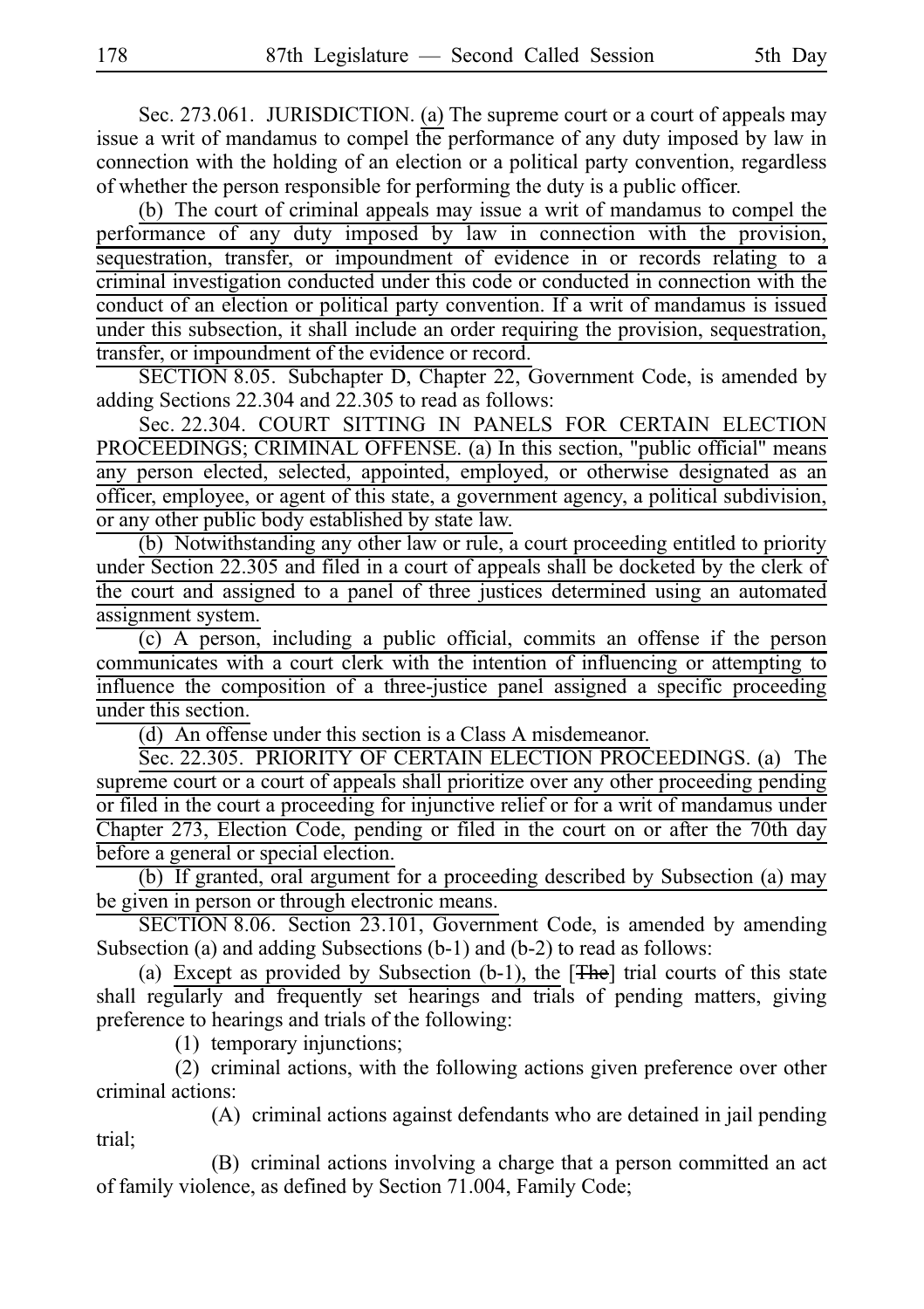$(C)$  an offense under:

(i) Section 21.02 or 21.11, Penal Code;

(ii) Chapter 22, Penal Code, if the victim of the alleged offense is younger than 17 years of age;

(iii) Section 25.02, Penal Code, if the victim of the alleged offense is younger than 17 years of age;

 $(iv)$  Section 25.06, Penal Code;

(v) Section 43.25, Penal Code; or

(vi) Section 20A.02(a)(7), 20A.02(a)(8), or 20A.03, Penal Code;

(D) an offense described by Article  $62.001(6)(C)$  or (D), Code of Criminal Procedure; and

(E) criminal actions against persons who are detained as provided by Section 51.12, Family Code, after transfer for prosecution in criminal court under Section 54.02, Family Code;

(3) election contests and suits under the Election Code;

(4) orders for the protection of the family under Subtitle B, Title 4, Family Code;

 $(5)$  appeals of final rulings and decisions of the division of workers' compensation of the Texas Department of Insurance regarding workers 'compensation claims and claims under the Federal Employers' Liability Act and the Jones Act;

(6) appeals of final orders of the commissioner of the General Land Office under Section 51.3021, Natural Resources Code;

 $(7)$  actions in which the claimant has been diagnosed with malignant mesothelioma, other malignant asbestos-related cancer, malignant silica-related cancer, or acute silicosis; and

 $(8)$  appeals brought under Section 42.01 or 42.015, Tax Code, of orders of appraisal review boards of appraisal districts established for counties with a population of less than 175,000.

 $(b-1)$  Except for a criminal case in which the death penalty has been or may be assessed or when it would otherwise interfere with a constitutional right, the trial courts of this state shall prioritize over any other proceeding pending or filed in the court a proceeding for injunctive relief under Chapter 273, Election Code, pending or filed in the court on or after the 70th day before a general or special election.

(b-2) A hearing in a proceeding described by Subsection (b-1) may be held in person or through electronic means, as determined by the court.

SECTION 8.07. Chapter 23, Government Code, is amended by adding Subchapter D to read as follows:

SUBCHAPTER D. GENERAL PROVISIONS

Sec. 23.301. ASSIGNMENT OF CERTAIN ELECTION PROCEEDINGS; CRIMINAL OFFENSE. (a) Notwithstanding any other law or rule, the clerk of a district court in which a proceeding entitled to priority under Section 23.101(b-1) is filed shall docket the proceeding and, if more than one district court in the county has jurisdiction over the proceeding, randomly assign the proceeding to a district court using an automated assignment system.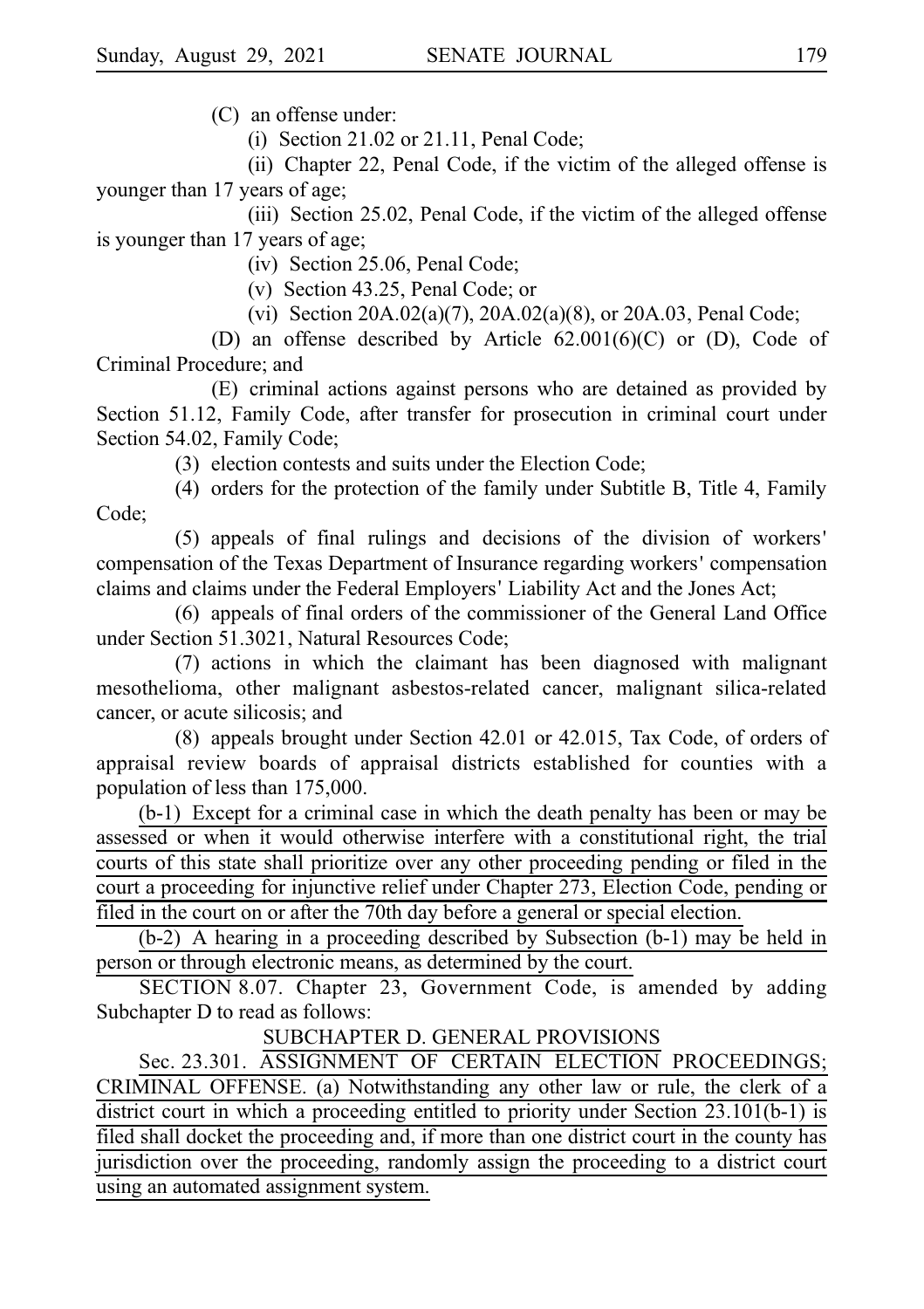(b) Notwithstanding any other law or rule, the clerk of a county court or statutory county court in which a proceeding entitled to priority under Section 23.101(b-1) is filed shall docket the proceeding and, if more than one court in the county has jurisdiction over the proceeding, randomly assign the proceeding to a court using an automated assignment system.

(c) A person, including a public official, commits an offense if the person communicates with a county or district clerk with the intention of influencing or attempting to influence the court or judge assigned to a proceeding under this section.

(d) An offense under this section is a Class A misdemeanor, except that the offense is a state jail felony if it is shown on the trial of the offense that the person committed the offense while acting in the person's official capacity as an election official.

(e) If a district or county clerk does not comply with this section, a person may seek from the supreme court or a court of appeals a writ of mandamus as provided by Section 273.061, Election Code, to compel compliance with this section.

Sec. 23.302. DEADLINES IN CERTAIN ELECTION PROCEEDINGS. (a) Not later than 24 hours after the proceeding is filed, a judge to whom a case is assigned under Section 23.301(b) who wishes to be recused from the proceeding must, before recusal:

 $(1)$  hear an application for any emergency temporary relief sought;

 $\overline{c}$ ) grant or deny any emergency temporary relief sought; and

 $(3)$  set a scheduling order that provides:

 $(A)$  a date for a hearing on any injunction sought not later than five days after the date on which the proceeding was filed; and

(B) discovery and deposition deadlines before the expiration of any emergency relief order entered.

 $\overline{(b)}$  The presiding judge of an administrative region shall assign a new judge to a proceeding assigned under Section 23.301(b) not later than 12 hours after the original judge assigned to the proceeding is recused under Subsection (a).

(c) A final order in a proceeding filed under Section  $273.081$ , Election Code, shall be submitted in writing to the parties not later than 24 hours after the judge makes a final determination in the proceeding.

(d) If a district judge does not comply with this section, a person may seek from the supreme court, the court of criminal appeals, or a court of appeals a writ of mandamus as provided by Section 273.061, Election Code, to compel compliance with this section.

(e) Notwithstanding Section 23.101(b-1), a proceeding relating to a permanent injunction being sought in connection to a challenge under Section 141.034, Election Code, may be heard after the primary election has been canvassed.

ARTICLE 9. INELIGIBLE VOTERS AND RELATED REFORMS

SECTION 9.01. Chapter 42, Code of Criminal Procedure, is amended by adding Article 42.0194 to read as follows:

Art. 42.0194. FINDING REGARDING FELONY CONVICTION. In the trial of a felony offense, if the defendant is adjudged guilty of the offense, the court shall:

 $\overline{(1)}$  make an affirmative finding that the person has been found guilty of a felony and enter the affirmative finding in the judgment of the case; and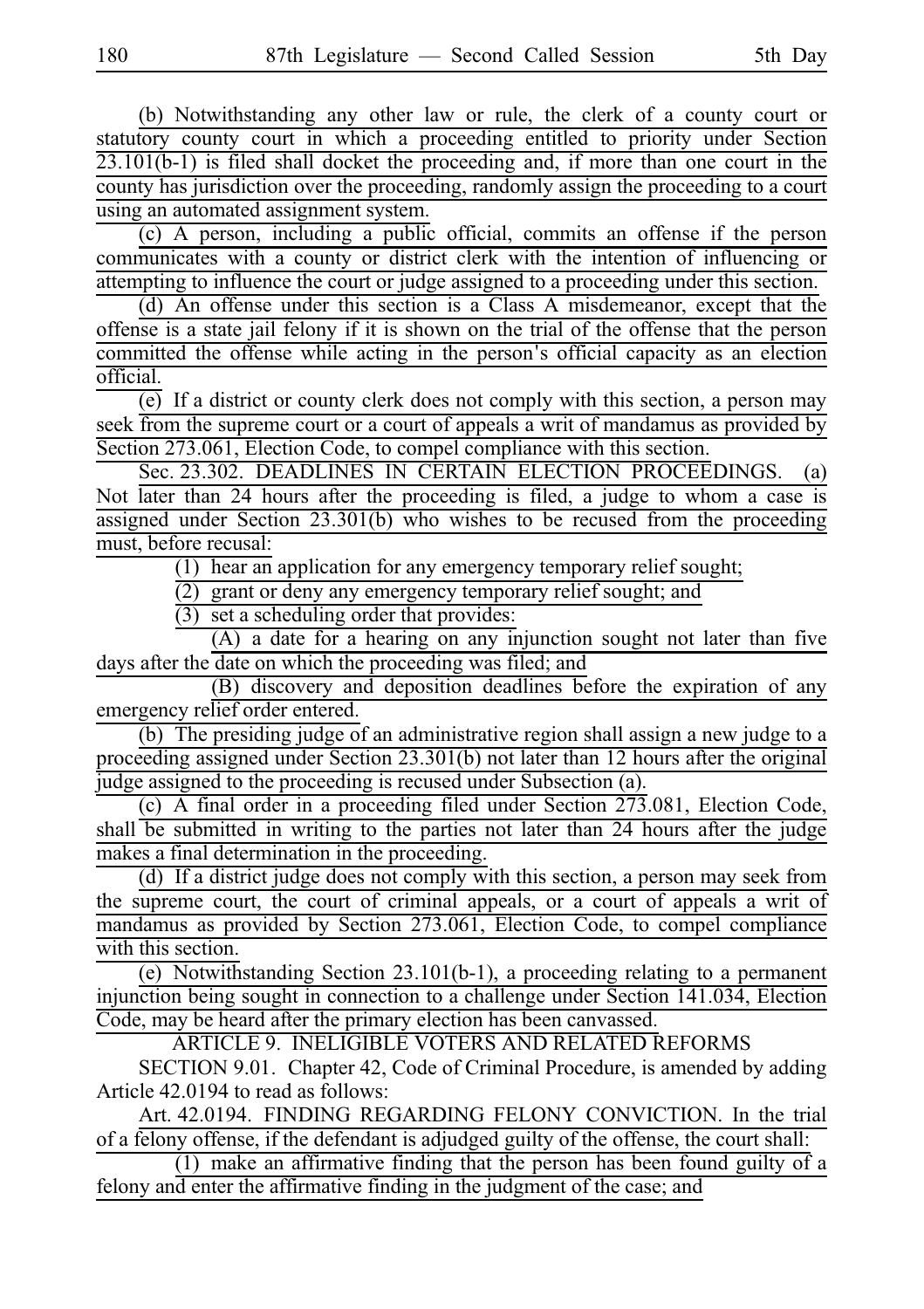(2) instruct the defendant regarding how the felony conviction will impact the defendant's right to vote in this state.

SECTION 9.02. Article 42.01, Code of Criminal Procedure, as effective September 1, 2021, is amended by adding Section 16 to read as follows:

Sec. 16. In addition to the information described by Section 1, the judgment should reflect the affirmative finding and instruction entered pursuant to Article 42.0194.

 $\overline{\text{SECTION 9.03}}$ . Section 64.012, Election Code, is amended by amending Subsections (a) and (b) and adding Subsections (c) and (d) to read as follows:

(a) A person commits an offense if the person knowingly or intentionally:

 $(1)$  votes or attempts to vote in an election in which the person knows the person is not eligible to vote;

(2)  $[knewingly]$  votes or attempts to vote more than once in an election;

(3)  $[knewingly]$  votes or attempts to vote a ballot belonging to another person, or by impersonating another person; [er]

(4)  $[knewing]$  marks or attempts to mark any portion of another person's ballot without the consent of that person, or without specific direction from that person how to mark the ballot; or

(5) votes or attempts to vote in an election in this state after voting in another state in an election in which a federal office appears on the ballot and the election day for both states is the same day.

(b) An offense under this section is a Class A misdemeanor [felony of the second degree unless the person is convicted of an attempt. In that case, the offense is a state jail felony].

(c) A person may not be convicted solely upon the fact that the person signed a provisional ballot affidavit under Section 63.011 unless corroborated by other evidence that the person knowingly committed the offense.

(d) If conduct that constitutes an offense under this section also constitutes an offense under any other law, the actor may be prosecuted under this section, the other law, or both.

SECTION 9.04. The change in law made by this article in adding Section  $64.012(c)$ , Election Code, applies to an offense committed before, on, or after the effective date of this Act, except that a final conviction for an offense under that section that exists on the effective date of this Act remains unaffected by this article.

ARTICLE 10. REPEALER; SEVERABILITY; TRANSITION; EFFECTIVE DATE SECTION 10.01. The following provisions of the Election Code are repealed:

- (1) Section 85.062(e);
	- (2) Section 86.0105(b); and
	- $(3)$  Section 127.201(f).

SECTION 10.02. If any provision of this Act or its application to any person or circumstance is held invalid, the invalidity does not affect other provisions or applications of this Act that can be given effect without the invalid provision or application, and to this end the provisions of this Act are declared to be severable.

SECTION 10.03. (a) Except as otherwise provided by this Act, the changes in law made by this Act apply only to an offense committed on or after the effective date of this Act. An offense committed before the effective date of this Act is governed by